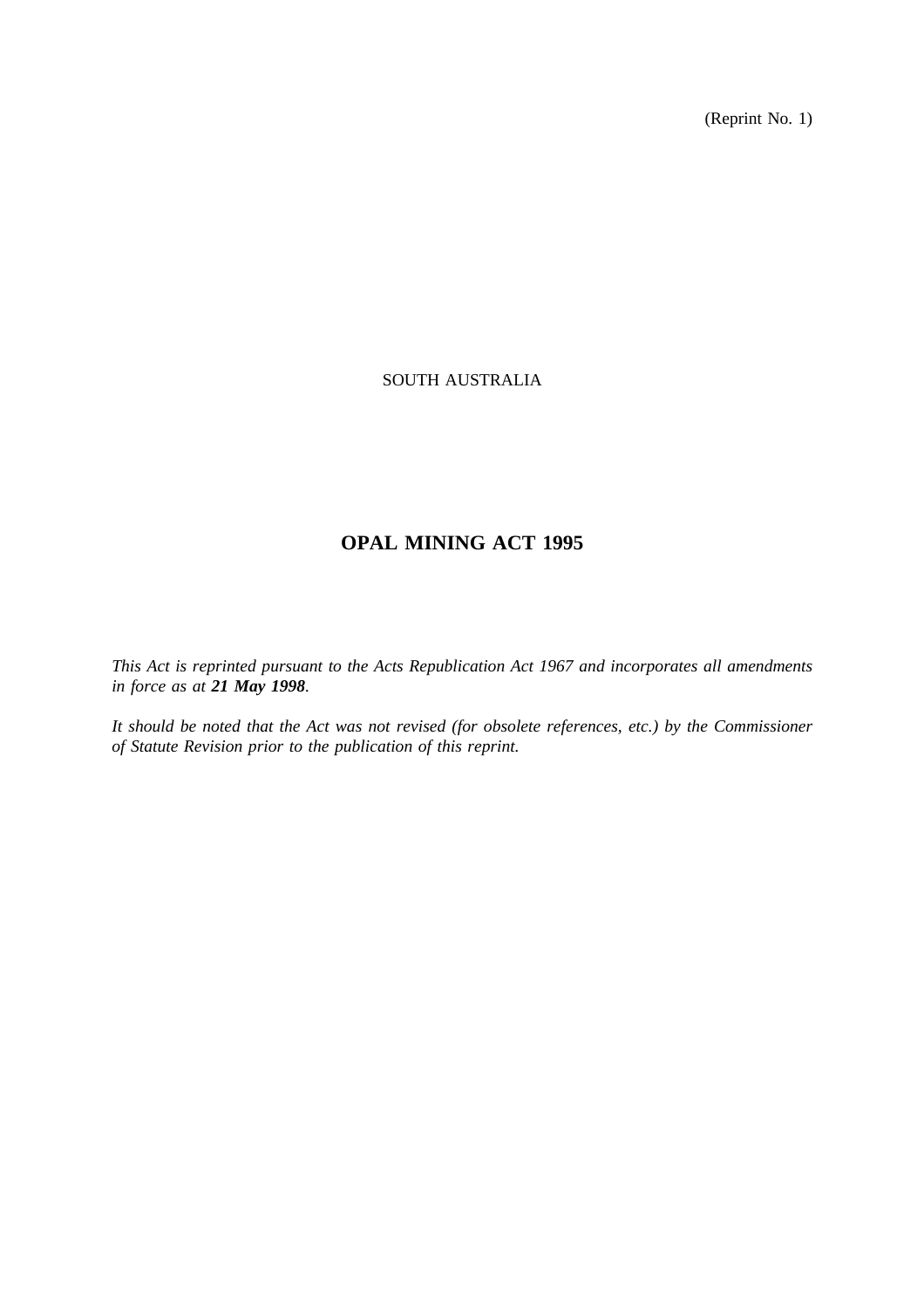# **SUMMARY OF PROVISIONS**

## **PART 1 PRELIMINARY**

- 1. Short title<br>2. Commence
- 2. Commencement<br>3. Interpretation
- 3. Interpretation<br>4. Declaration of
- 4. Declaration of precious stones field or reserved land<br>5. Declaration of designated area or exclusion zone
- 5. Declaration of designated area or exclusion zone
- 6. Exempt land

### **PART 2**

# **PRECIOUS STONES PROSPECTING PERMITS**

- 7. Application for permit<br>8 Nature of permit
- Nature of permit
- 9. Terms and renewal of permit
- 10. Rights of holder of permit
- 11. Qualifications to permits
- 12. Area to be pegged out, etc.
- 13. Major working areas—Coober Pedy<br>14. Notice of pegging
- 14. Notice of pegging<br>15. Effect of pegging
- 15. Effect of pegging an area<br>16. Ballot may be conducted i
- 16. Ballot may be conducted in certain cases 17.
- Pegging may lapse
- 18. Offence to contravene this Part

### **PART 3 PRECIOUS STONES TENEMENTS**

- 19. Application for registration of tenement
- 20. Registration of tenement<br>21. Maximum number of ten
- 
- 21. Maximum number of tenements<br>22. Term and renewal of tenement Term and renewal of tenement
- 23. Rights conferred by a tenement
- 24. Tenement non-transferable
- 25. Unlawful entry on tenement
- 26. Caveats
- 
- 27. Power of Mining Registrar to cancel tenement<br>28. Surrender of tenement, removal of posts, etc. Surrender of tenement, removal of posts, etc.
- 29. Removal of machinery
- 30. Maintenance of posts

### **PART 4 ENTRY ON LAND AND DECLARED EQUIPMENT**

### **DIVISION 1—ENTRY ON LAND**

- 
- 31. Entry on land<br>32. Notice of entr 32. Notice of entry<br>33. Duration of not
- Duration of notice of entry

## **DIVISION 2—DECLARED EQUIPMENT**

34. Use of declared equipment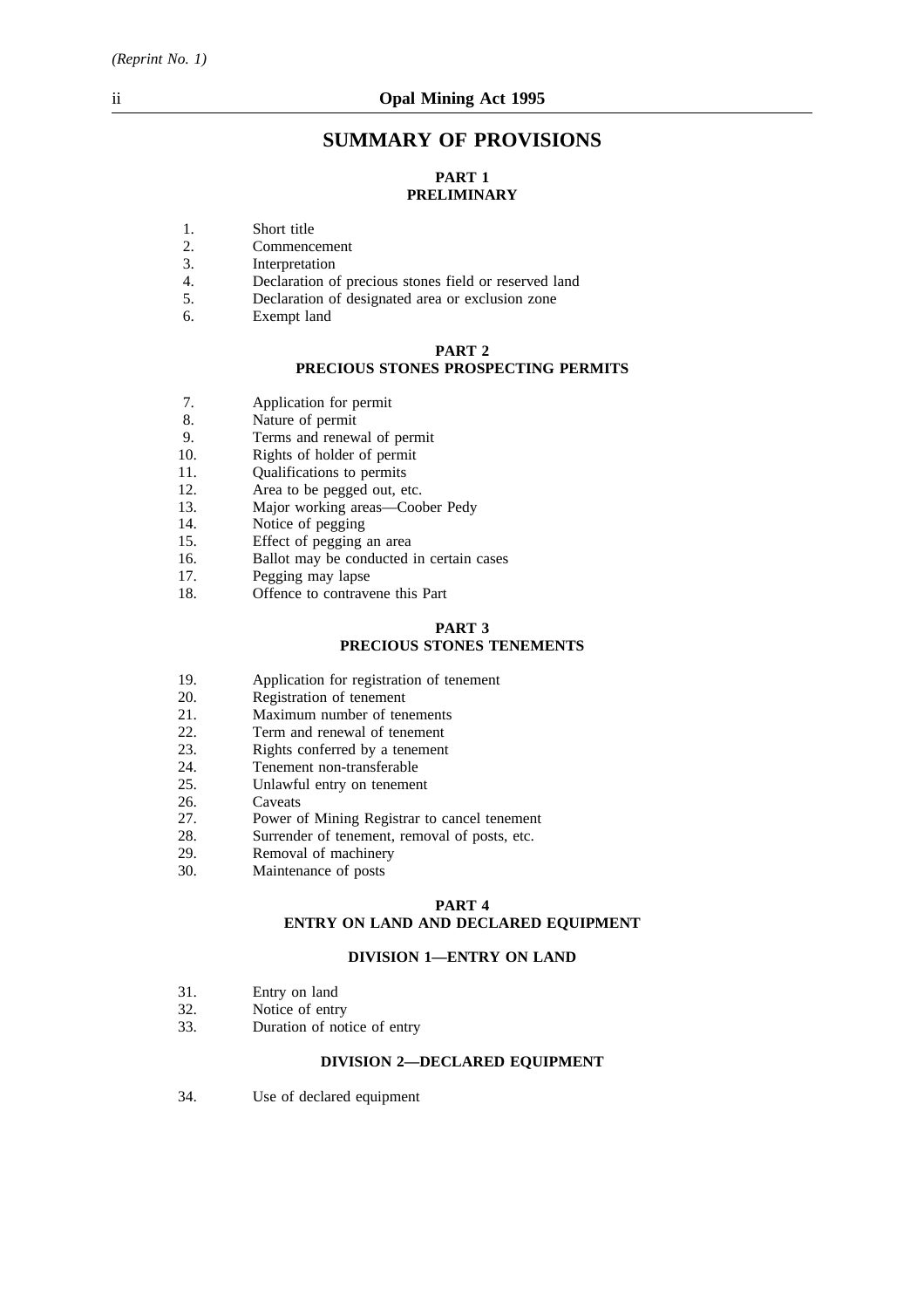#### **PART 5 REHABILITATION AND COMPENSATION**

- 35. Rehabilitation of land
- 36. Bonds
- 37. Application of bonds
- 38. Compensation

#### **PART 6 OPAL MINING CO-OPERATION AGREEMENTS**

- 39. Interpretation
- 40. Nature of agreement
- 41. Parties to an agreement
- 42. Content of an agreement<br>43. Registration of agreemen
- 43. Registration of agreement<br>44. Agreement may be varied
- 44. Agreement may be varied or revoked<br>45. Appeal to Warden's Court
- 45. Appeal to Warden's Court<br>46. Persons bound by agreeme
- Persons bound by agreement
- 47. Enforcement of agreement
- 48. Restriction on mining operations by third parties

### **PART 7 NATIVE TITLE LAND**

#### **DIVISION 1—PROSPECTING**

49. Qualification of rights conferred by permit

#### **DIVISION 2—PRODUCTION**

- 50. Limits on grant of tenement
- 51. Applications for tenements

### **DIVISION 3—APPLICATION FOR DECLARATION**

52. Application for declaration

#### **DIVISION 4—NEGOTIATING PROCEDURE**

- 53. Types of agreement authorising mining operations on native title land
- 54. Negotiation of agreements<br>55. Notification of parties affe
- 55. Notification of parties affected
- 56. What happens when there are no registered native title parties with whom to negotiate
- 57. Expedited procedure where impact of operations is minimal
- 58. Negotiating procedure
- 59. Agreement
- 60. Effect of registered agreement
- 61. Application for determination
- 62. Criteria for making determination
- 63. Limitation on powers of Court
- 64. Effect of determination
- 65. Ministerial power to overrule determinations
- 66. No re-opening of issues

#### **DIVISION 5—MISCELLANEOUS**

- 67. Non-application of this Part to Pitjantjatjara and Maralinga lands
- 68. Compensation to be held on trust in certain cases 69. Non-monetary compensation
- 69. Non-monetary compensation<br>70. Review of compensation
- Review of compensation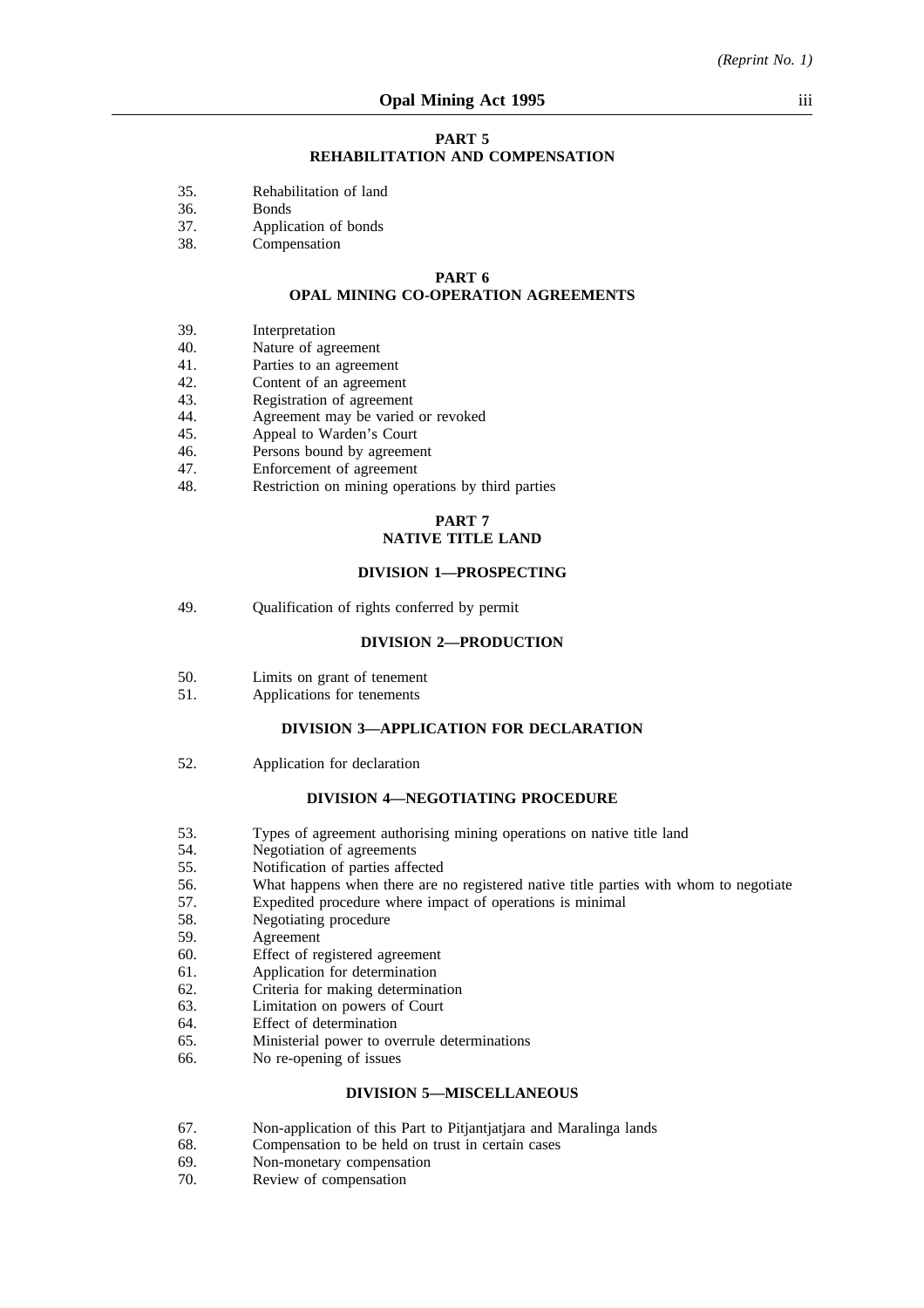71. Expiry of this Part

#### **PART 8 SPECIAL POWERS OF WARDEN'S COURT**

- 72. Disputes relating to tenements
- 73. Cancellation of permit
- 74. Cancellation of pegging
- 75. Forfeiture of tenement

#### **PART 9 MISCELLANEOUS**

- 76. The Mining Register
- 77. Appointment of authorised persons
- 78. Delegations
- 79. Exemptions<br>80. Passing of p
- 80. Passing of property<br>81. Acts of officers. em
- 81. Acts of officers, employees and agents 82.
- 82. Offences<br>83. Proceedin
- 83. Proceedings for offences<br>84. Prohibition orders
- 84. Prohibition orders<br>85. Power of Mining
- Power of Mining Registrar to require pegs to be removed
- 86. Compliance orders
- 87. Evidentiary provision
- 88. Avoidance of double compensation
- 89. Disposal of waste<br>90. Persons under 18
- 90. Persons under 18<br>91. Safety net
- 91. Safety net<br>92. Land subject
- 92. Land subject to more than one tenement<br>93. Interaction with Mining Act
- Interaction with Mining Act
- 94. Interaction with other Acts
- 95. Public roads and access routes
- 96. Approval of associations
- 97. Immunity from liability
- 98. Powers of attorney<br>99. Regulations
- **Regulations**

## **SCHEDULE 1**

*Transitional Provisions*

#### **SCHEDULE 2**

*Amendments to the Mining Act*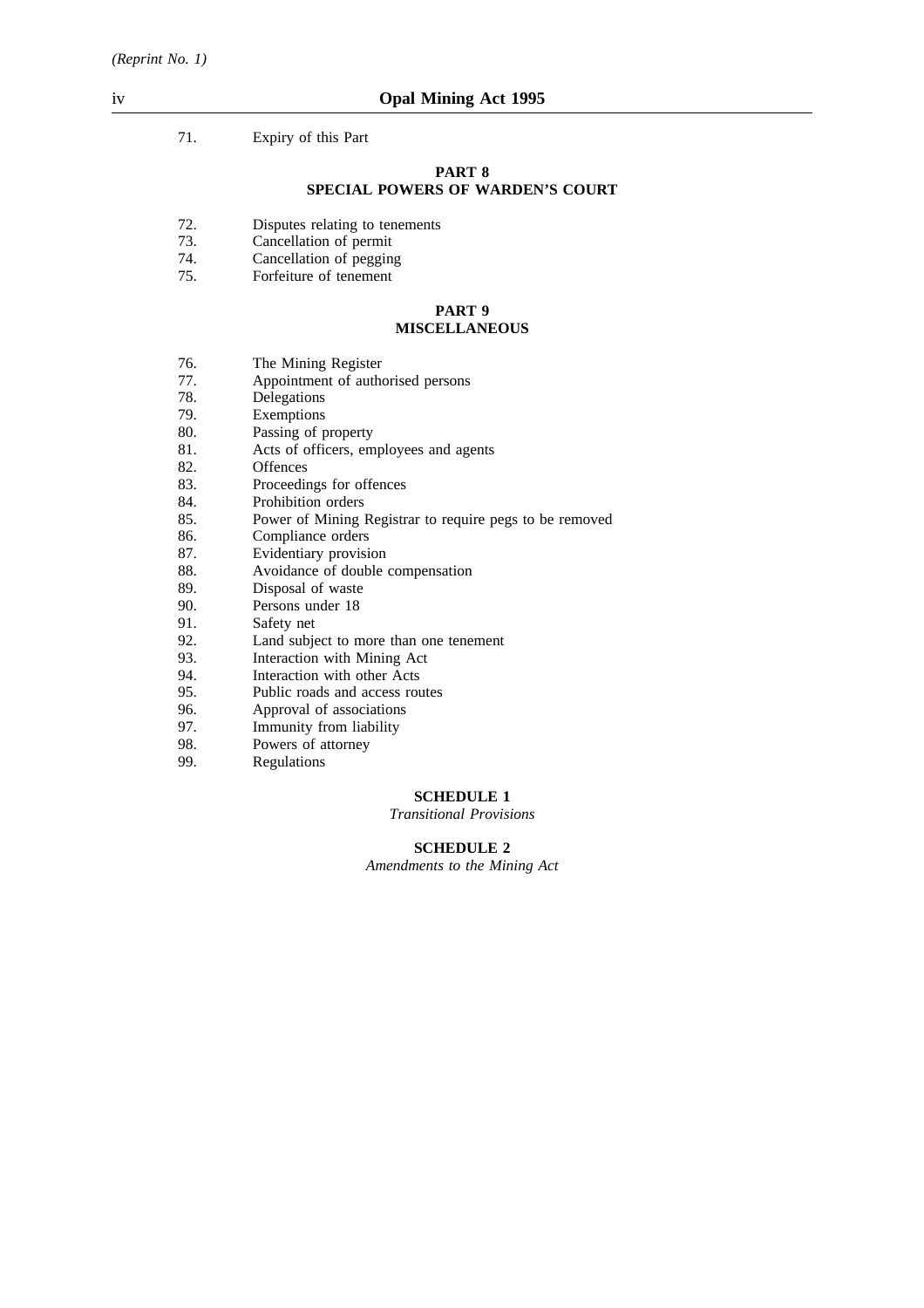# **OPAL MINING ACT 1995**

being

Opal Mining Act 1995 No. 102 of 1995 [Assented to 14 December 1995]<sup>1</sup>

as amended by

Statutes Amendment (Native Title) Act 1998 No. 23 of 1998 [Assented to 2 April 1998]<sup>2</sup>

<sup>1</sup> Came into operation 21 April 1997: *Gaz*. 3 April 1997, p. 1386.<br><sup>2</sup> Part *A* (ss. 12 & 13) came into operation 21 May 1998: *Gaz*. 21

<sup>2</sup> Part 4 (ss. 12 & 13) came into operation 21 May 1998: *Gaz*. 21 May 1998, p. 2199.

#### *NOTE:*

*Asterisks indicate repeal or deletion of text.*  $\bullet$ *For the legislative history of the Act see Appendix.* $\ddot{\phantom{a}}$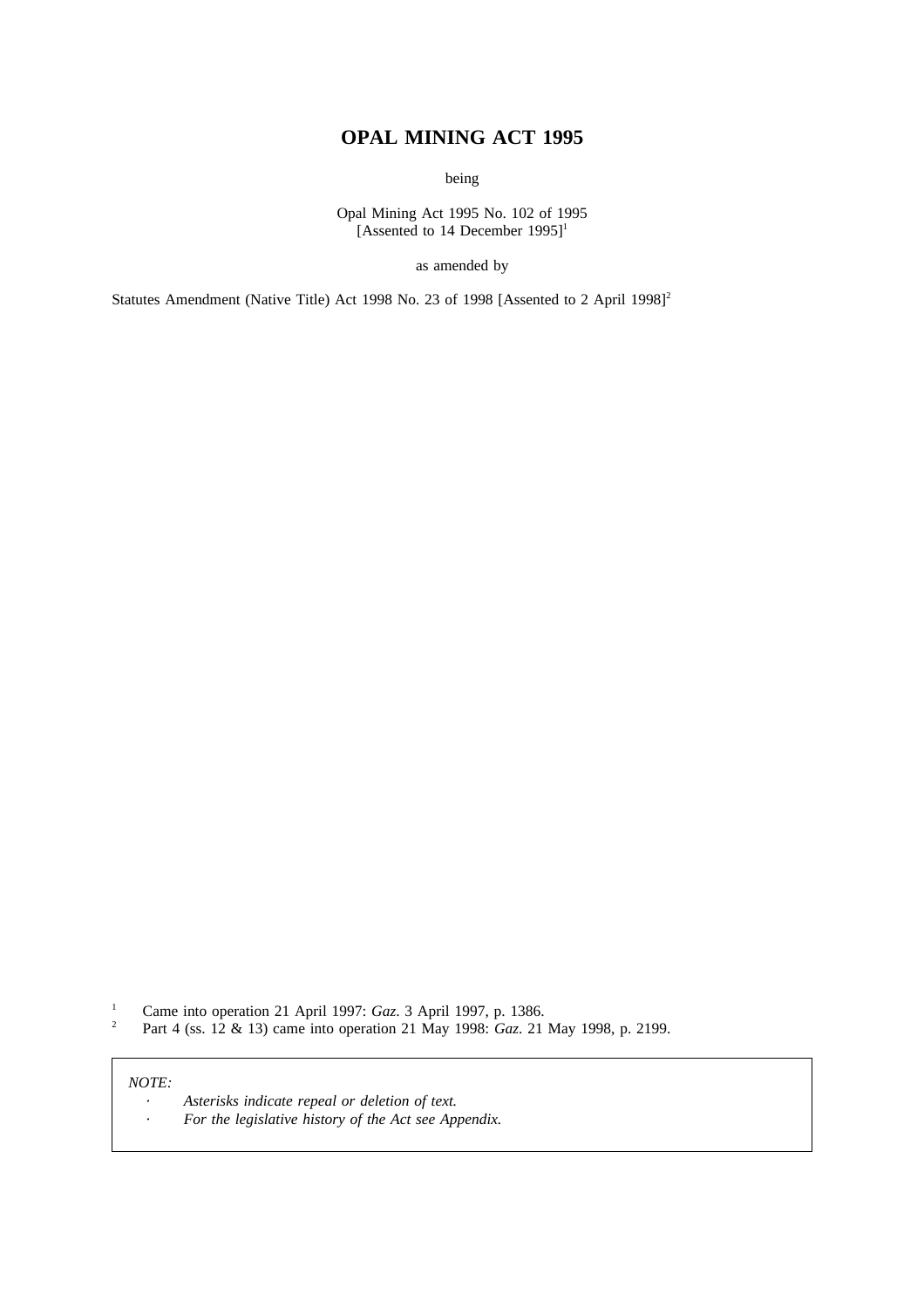**An Act to regulate prospecting and mining for opals and other precious stones; and to make related amendments to the Mining Act 1971.**

The Parliament of South Australia enacts as follows:

## **PART 1 PRELIMINARY**

### **Short title**

**1.** This Act may be cited as the *Opal Mining Act 1995*.

## **Commencement**

**2.** This Act will come into operation on a day to be fixed by proclamation.

## **Interpretation**

**3.** (1) In this Act, unless the contrary intention appears—

"**appropriate court**" means—

- *(a)* the Supreme Court; or
- *(b)* the ERD Court; or
- *(c)* if proceedings do not involve a monetary claim, or a claim for more than \$100 000—the Warden's Court;<sup>1</sup>

 $<sup>1</sup>$  All native title questions arising in proceedings before the Warden's Court must be referred to the ERD</sup> Court—see Part 3 *Native Title (South Australia) Act 1994*.

"**approved association**" means an association granted an approval under section 96;

"**authorised person**" means a person appointed as an authorised person under section 77;

"**Chief Inspector**" means the Chief Inspector of Mines;

"**corporation**" means a body corporate;

"**council**" means a council or controlling authority under the *Local Government Act 1934* and includes a body corporate that is, by virtue of an Act, taken to be vested with the powers of a council;

### "**declared equipment**" means—

- *(a)* a trench digger or excavator; or
- *(b)* mechanically driven equipment, equipped with a blade or bucket of a width exceeding 750 mm, capable of ripping, gouging, scooping or digging earth or rock material; or
- *(c)* equipment that is capable of digging, boring or tunnelling underground, generally in a horizontal plane, with a cross sectional dimension greater than 750 mm; or
- *(d)* equipment of a kind prescribed by the regulations for the purposes of this definition,

but does not include surface drilling equipment: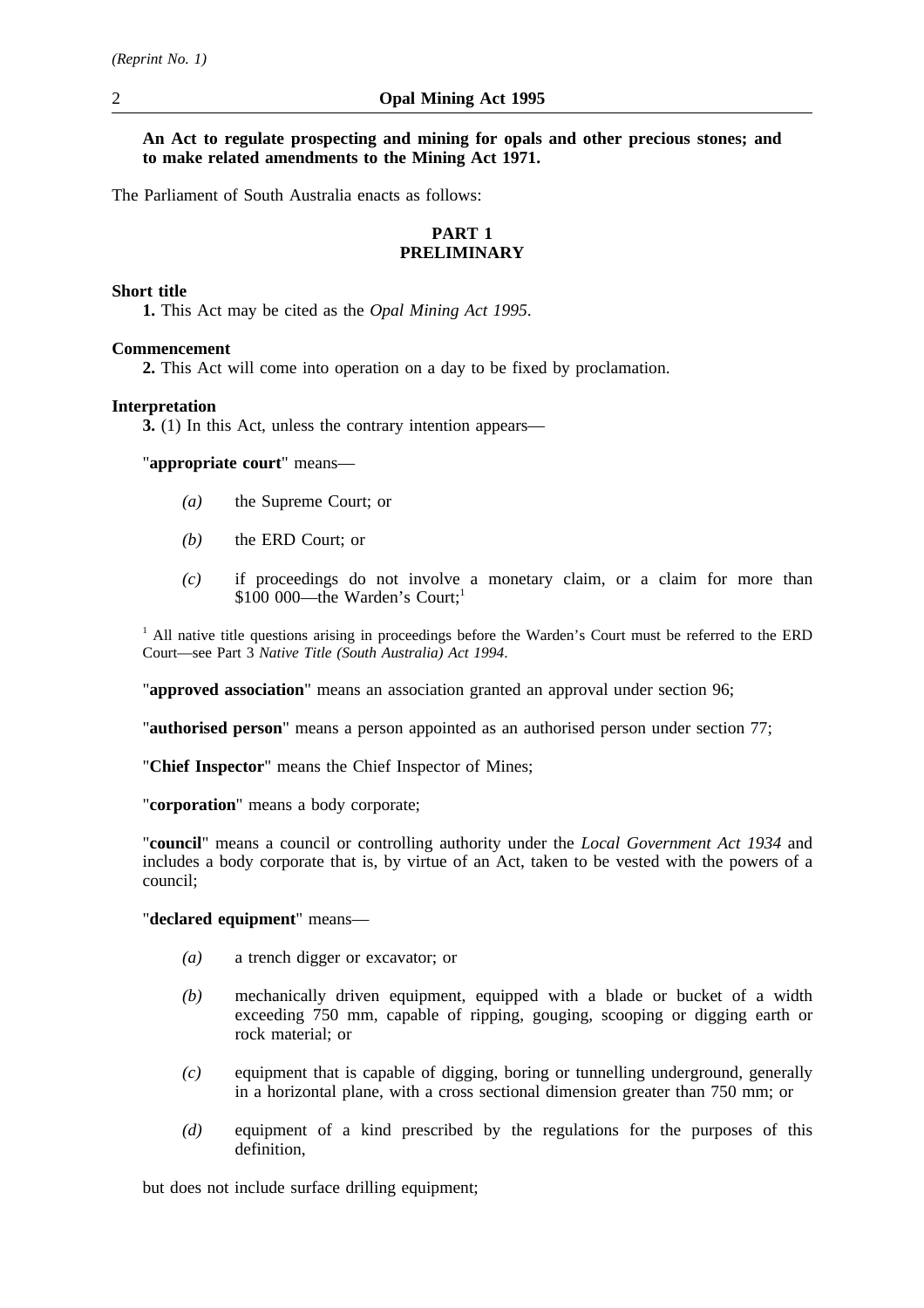"**designated area**" means an area within a precious stones field declared by the Minister under section 5 to be a designated area;

"**Director**" means the Director of Mines under the Mining Act;

"**ERD Court**" means the Environment, Resources and Development Court established under the *Environment, Resources and Development Court Act 1993*; 1

<sup>1</sup> The *Environment, Resources and Development Court Act 1993* and the *Native Title (South Australia) Act 1994* contain provisions under which the ERD Court may refer cases to the Supreme Court, or the Supreme Court may remove cases commenced before the ERD Court into the Supreme Court.

"**exclusion zone**" means land declared by the Minister under section 5 to be an exclusion zone for the purposes of this Act;

"**exempt land**" means land that is exempt from mining operations under section 6;

"**exploration licence**" means an exploration licence under the Mining Act;

"**fossicking**" means the gathering of precious stones—

- *(a)* as a recreation; or
- *(b)* without the intention to sell the stones or to utilise them for a commercial or industrial purpose,

but does not include the gathering of precious stones through the disturbance of land by machinery or explosives;

"**holder**" of a tenement means the person who is registered as the holder of the tenement under this Act;

"**machinery**" means a device operated other than solely by muscular force exerted by the operator;

"**marine waters**" means the coastal waters of the State (*see* the *Coastal Waters (State Powers) Act 1980* (Cwth)) or that part of the sea that is within the limits of the State, and includes estuaries and tidal waters;

"**minerals**" has the same meaning as under the Mining Act;

"**Mining Act**" means the *Mining Act 1971*;

"**mining operations**" means operations carried out in the course of prospecting or mining for precious stones, or rehabilitation operations, but does not include fossicking;

"**mining operator**" or "**operator**" means a person by whom, or on whose behalf, mining operations are carried out under this Act;

"**Mining Register**" means the register kept by the Mining Registrar under the Mining Act;

"**a mining registrar**" means a mining registrar under the Mining Act;

"**the Mining Registrar**" means the Mining Registrar under the Mining Act;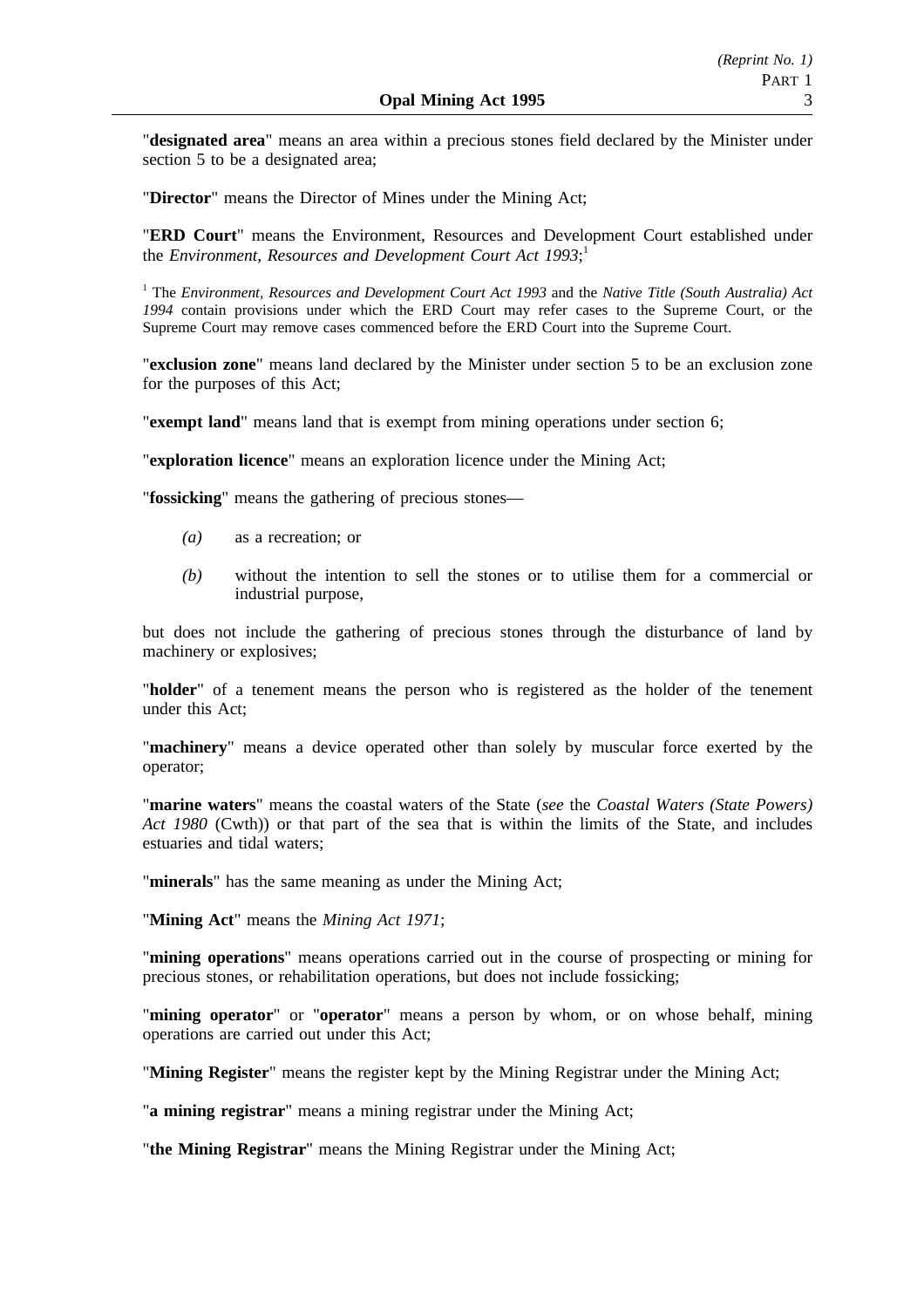"**native title**", "**native title holder**" and "**native title land**"—*see Native Title (South Australia) Act 1994*<sup>1</sup> ;

<sup>1</sup> Part 5 of the *Native Title (South Australia) Act 1994* sets out the method of service on native title holders.

"**native title mining determination**" means a determination authorising a mining operator to enter land and carry out mining operations on the land under Part 7;

"**opal development lease**" means an opal development lease registered under section 20;

"**owner**" of land means—

- *(a)* a person who holds a registered estate or interest in the land conferring a right to immediate possession of the land; or
- *(b)* a person who holds native title in the land; or
- *(c)* a person who has, by statute, the care, control or management of the land; or
- *(d)* a person who is lawfully in occupation of the land;

"**precious stones**" means opal and other minerals declared by regulation to be precious stones for the purposes of this Act;

"**precious stones claim**" means a precious stones claim registered under section 20;

"**precious stones prospecting permit**" or "**permit**" means a precious stones prospecting permit issued under section 7;

"**precious stones field**" means land declared to be a precious stones field by proclamation under section 4;

"**precious stones tenement**" or "**tenement**" means—

- *(a)* a precious stones claim; or
- *(b)* an opal development lease;

"**prescribed exempt land**" means exempt land under section 6(1)*(a)*;

"**prescribed notice of entry**"—*see* section 32;

"**prospecting**" means operations carried out in the course of exploring for precious stones, including the pegging out of an area for a tenement, other than operations that involve disturbance of land by declared equipment or explosives, and "**to prospect**" has a corresponding meaning;

"**registered representative**" of native title holders—*see* Part 4 *Native Title (South Australia) Act 1994*;

"**rehabilitation**" of land includes the filling in or sealing of an excavation (including an opencut excavation), the reinstatement, levelling, contouring and revegetation of land, and the erection of signs and fences, and "**to rehabilitate**" has a corresponding meaning;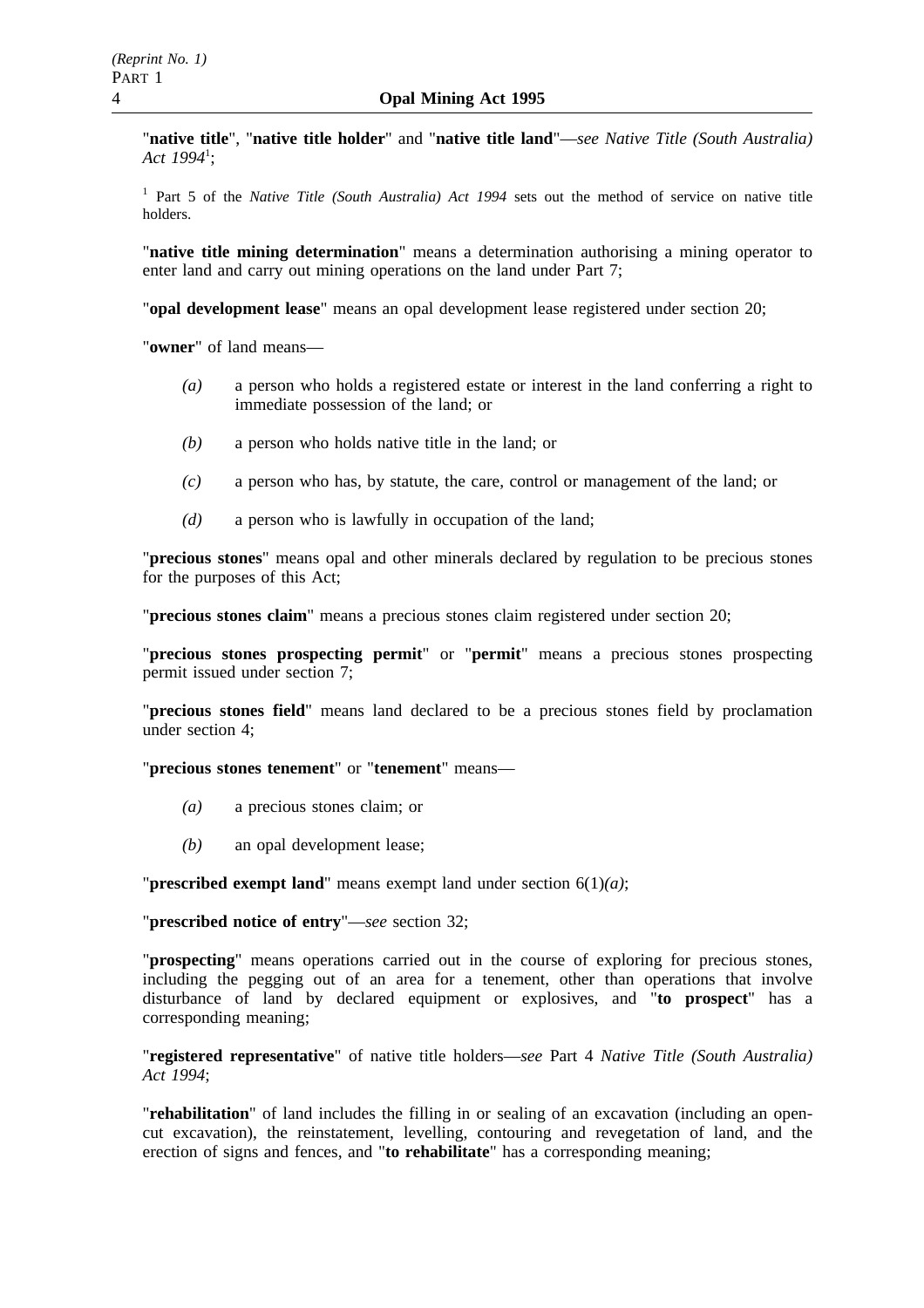"**Warden's Court**" means the Warden's Court established under the Mining Act.

(2) The division of land under the Mining Act into strata will also have effect for the purposes of this Act and, accordingly, a reference in this Act to land, or an area, will, where appropriate, be taken to be a reference to the surface stratum or a subsurface stratum, as the case requires.

(3) In this Act, a reference to mining operations over land includes a reference to mining operations involving land covered by water and a reference to the disturbance of land includes a reference to the disturbance of water.

(4) A note to a provision of this Act forms part of the provision to which it relates.

### **Declaration of precious stones field or reserved land**

**4.** (1) The Governor may, by proclamation—

- *(a)* declare land in the State (including land within the marine waters of the State) to be a precious stones field; or
- *(b)* reserve from the operation of this Act, or a specified provision of this Act, land specified in the proclamation,

and the proclamation will have effect according to its terms.

(2) The Governor may, by subsequent proclamation, vary or revoke a proclamation under subsection  $(1)$ .

(3) A precious stones field over mineral land under the Mining Act that has been divided into strata will consist only of the surface stratum (as defined by that Act).

### **Declaration of designated area or exclusion zone**

**5.** (1) The Minister may, by notice in the *Gazette*—

- *(a)* declare an area within a precious stones field to be a designated area for the purposes of this Act;
- *(b)* declare land in the State to be an exclusion zone for the purposes of this Act,

and the declaration will have effect according to its terms.

(2) The Minister may, by subsequent notice in the *Gazette*, vary or revoke a declaration under subsection  $(1)$ .

(3) The Minister must consult with such approved associations as the Minister thinks fit before the Minister makes a declaration under this section.

(4) If the Minister makes a declaration under this section, the Minister must ensure that a copy of the declaration is published in a newspaper circulating generally throughout the State.

(5) If an area ceases to be part of a precious stones field, the declaration of a designated area within that area ceases to have effect.

### **Exempt land**

**6.** (1) The following land is exempt from mining operations under this Act if it is outside a precious stones field: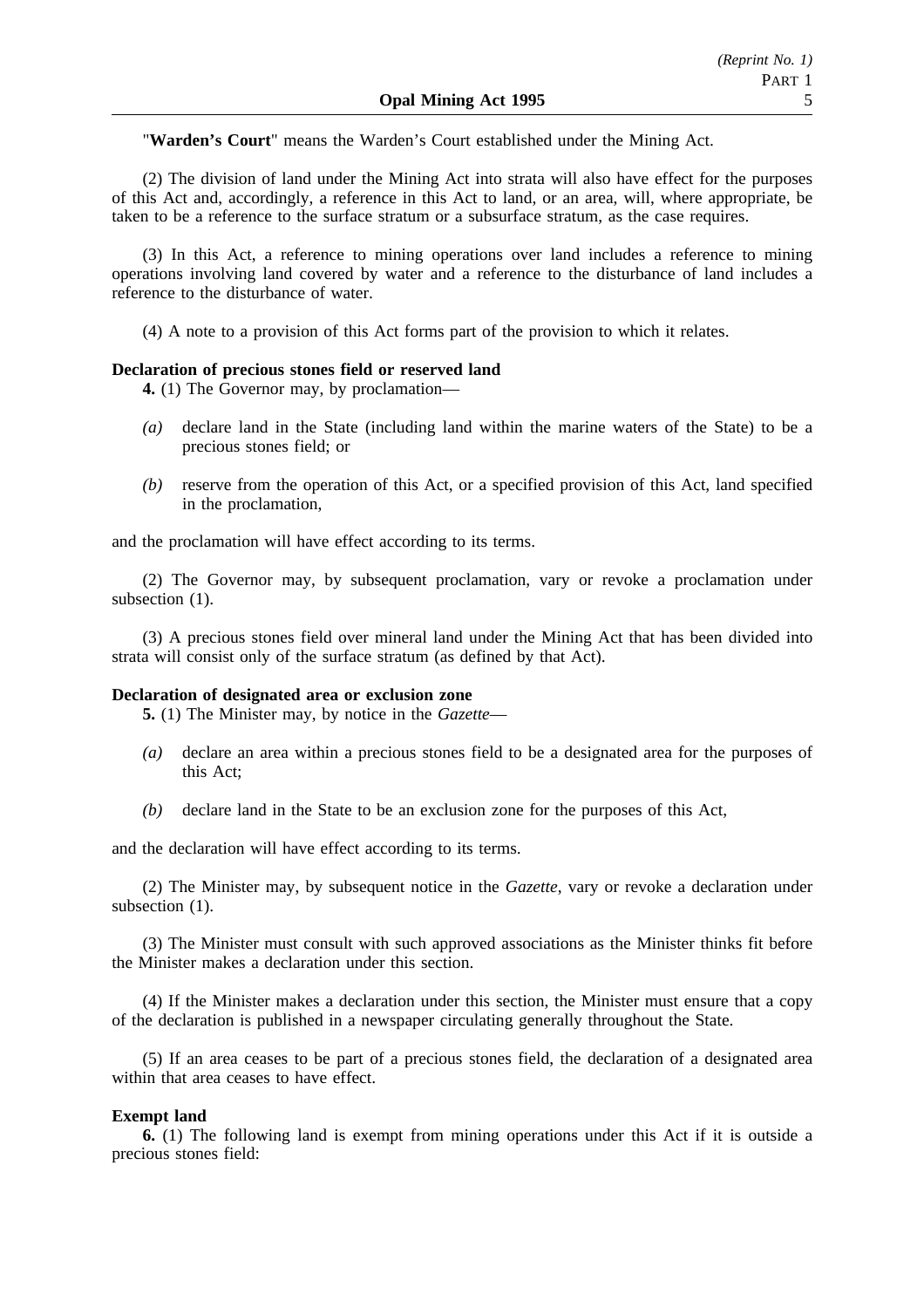- *(a)* land that is situated—
	- (i) within 400 metres of a building or structure used as a place of residence (except a building or structure of a class excluded by regulation from the ambit of this paragraph); or
	- (ii) within 150 metres of—
		- (A) a building or structure, with a value of \$200 or more, used for an industrial or commercial purpose; or
		- (B) a spring, well, reservoir or dam,

(but not if it is an improvement made for the purposes of mining operations);

- *(b)* land that constitutes a distinct allotment of less than 2 000 square metres in a city, town or township;
- *(c)* land that is genuinely used as a yard, garden, plantation, orchard or vineyard;
- *(d)* land that is under crop;
- *(e)* land that is genuinely used as an airfield, railway, tramway or busway;
- *(f)* the grounds of a church, chapel, school, hospital or institution;
- *(g)* parklands or recreation grounds under the control of a council;
- *(h)* land—
	- (i) that is dedicated or reserved by or under a prescribed Act, or by or under an Act for a prescribed purpose; or
	- (ii) that is vested in a Minister for a prescribed purpose; or
	- (iii) that is comprised within an easement in favour of a Minister;
- *(i)* land that is constituted as a forest reserve under the *Forestry Act 1950*.
- (2) While land is exempt land—
- *(a)* a person is not authorised under a precious stones prospecting permit to prospect for precious stones on the land; and
- *(b)* a precious stones tenement must not be registered over the land (or a part of the land).

(3) However—

- $(a)$  a person may peg out an area for a precious stones tenement on exempt land<sup>1</sup>, other than prescribed exempt land (*see* subsection (4)); and
- *(b)* a precious stones tenement may be registered over exempt land (or a part of exempt land) if—
	- (i) the land was not exempt land at the time the area of the tenement was pegged out; or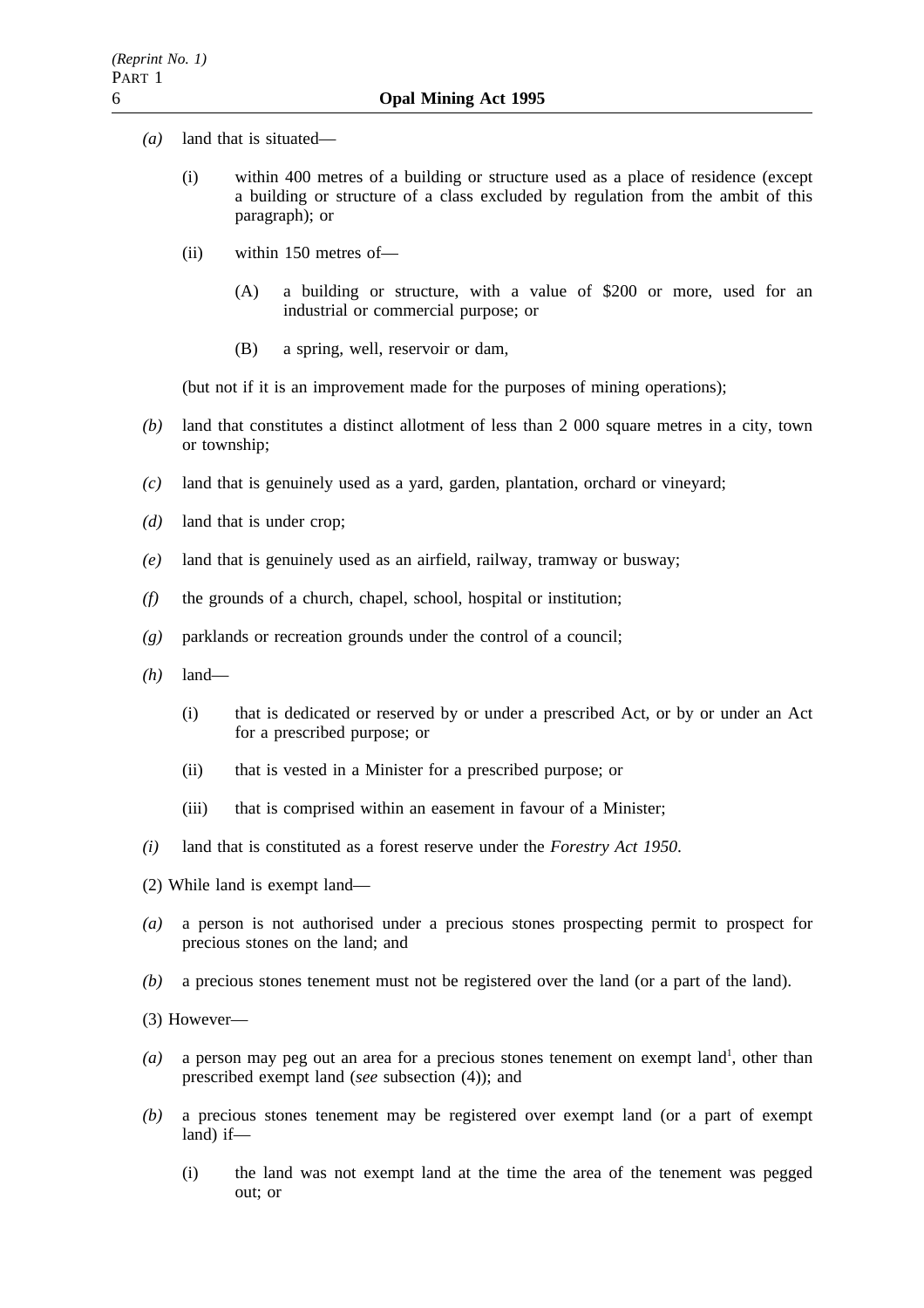(ii) the tenement is registered in the name of the owner of the land.

<sup>1</sup> A person may peg out an area for a tenement with a view to negotiating a waiver, or to obtaining a determination of a court, under subsection (5).

(4) In the case of prescribed exempt land, a person must not enter or peg out an area within the land except with the written permission (which may be given subject to conditions) of the person who has the benefit of the relevant exemption under this section.

 $(5)$  If—

- *(a)* a person who has the benefit of an exemption under this section, by agreement with a mining operator, waives the exemption on terms and conditions set out in the agreement; or
- *(b)* the appropriate court, on the application of a mining operator, waives the exemption on terms and conditions (which should include provision for payment of compensation to the person or persons who have the benefit of the exemption),

the land ceases to be exempt land.

(6) Land that ceases to be exempt land under subsection (5) will revert to being exempt land on completion of the mining operations for which the agreement or determination is made, or at an earlier time specified in the agreement or determination.

(7) The following persons will be regarded as having the benefit of an exemption under this section:

- *(a)* the owner of the exempt land; and
- *(b)* in the case of land that is exempt under subsection  $(1)(a)$  by reason of its proximity to other land on which a building, structure, spring, well, reservoir or dam is situated—the owner of the other land.

(8) An agreement or determination is binding on, and enforceable by or against, the original parties to the agreement or determination and—

- *(a)* successors in title to the owner of the land who originally had the benefit of the exemption; and
- *(b)* the holders from time to time of precious stones tenements authorised under the terms of the agreement or determination.

(9) An agreement by which an exemption is waived must comply with requirements determined by the Director and a copy of the agreement must be lodged with the Mining Registrar in accordance with the regulations.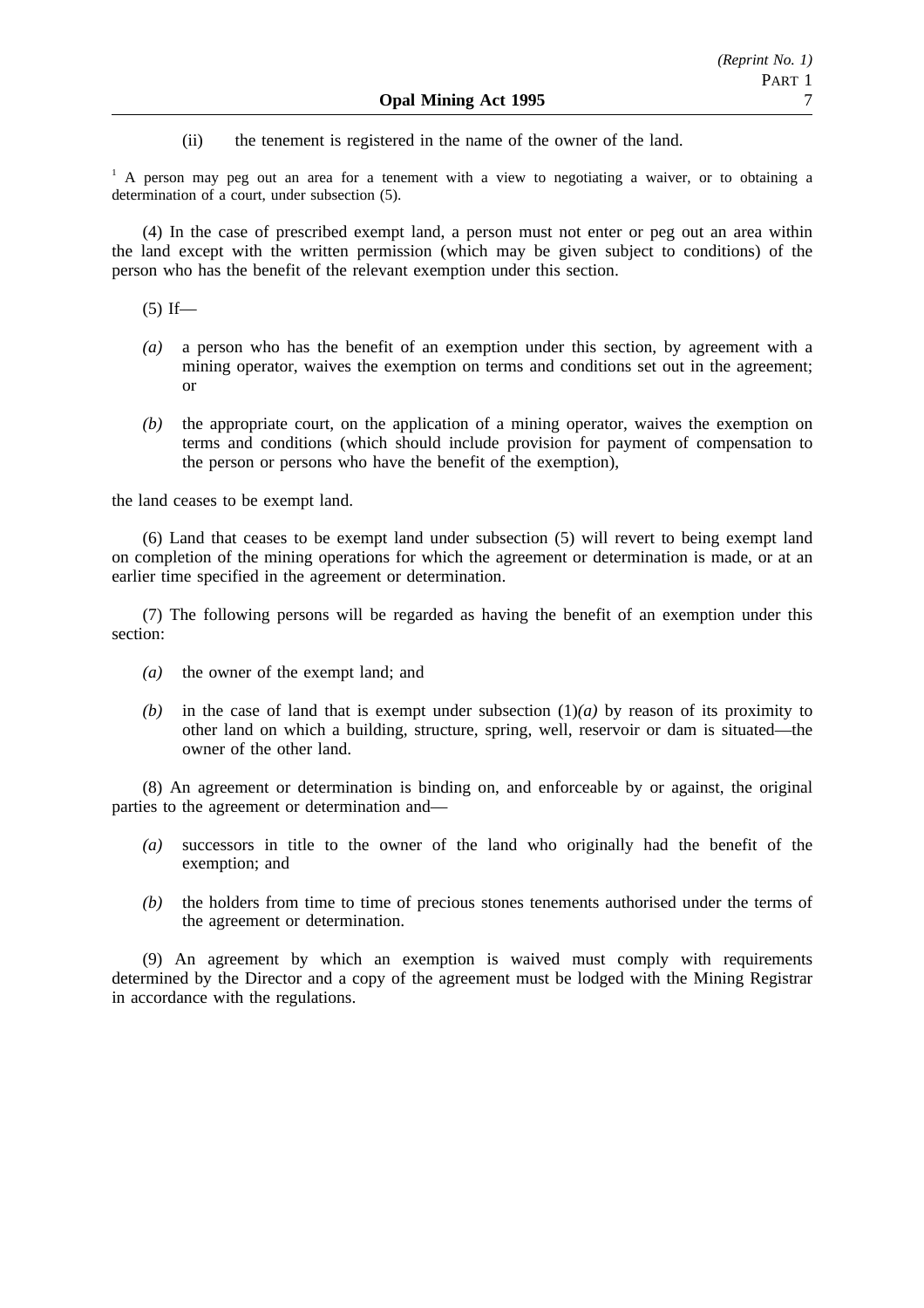### **PART 2 PRECIOUS STONES PROSPECTING PERMITS**

### **Application for permit**

**7.** (1) A person may apply for a precious stones prospecting permit.

(2) The application—

- *(a)* must be made in a form determined by the Director; and
- *(b)* must be made personally or, in the case of a corporation, by an officer of the corporation who is authorised to make the application, at an office of the Mining Registrar; and
- *(c)* must be accompanied by the prescribed application fee.
- (3) The applicant (in the case of a natural person) must be at least 16 years of age.

(4) A mining registrar may issue a precious stones prospecting permit to a person who has made due application for the permit and paid the appropriate fee.

(5) A person is not eligible to be issued, or to hold, a precious stones prospecting permit if the person is disqualified from holding a permit under this Act or the regulations.

#### **Nature of permit**

**8.** (1) A person must not hold more than one precious stones prospecting permit.

- (2) A precious stones prospecting permit cannot be held jointly by two or more persons.
- (3) A precious stones prospecting permit is not transferable.
- (4) A person must not—
- *(a)* lend a precious stones prospecting permit to another person; or
- *(b)* permit another person to use, or to take the benefit, of his or her precious stones prospecting permit.

Maximum penalty: \$2 500.

#### **Terms and renewal of permit**

**9.** (1) A precious stones prospecting permit will, subject to this Act, remain in operation for a term of one year from the date of issue.

(2) A person may from time to time apply for the renewal of a precious stones prospecting permit.

(3) The application—

- *(a)* must be made any time after one month before the day on which the precious stones prospecting permit is due to expire; and
- *(b)* must be made in a form determined by the Director; and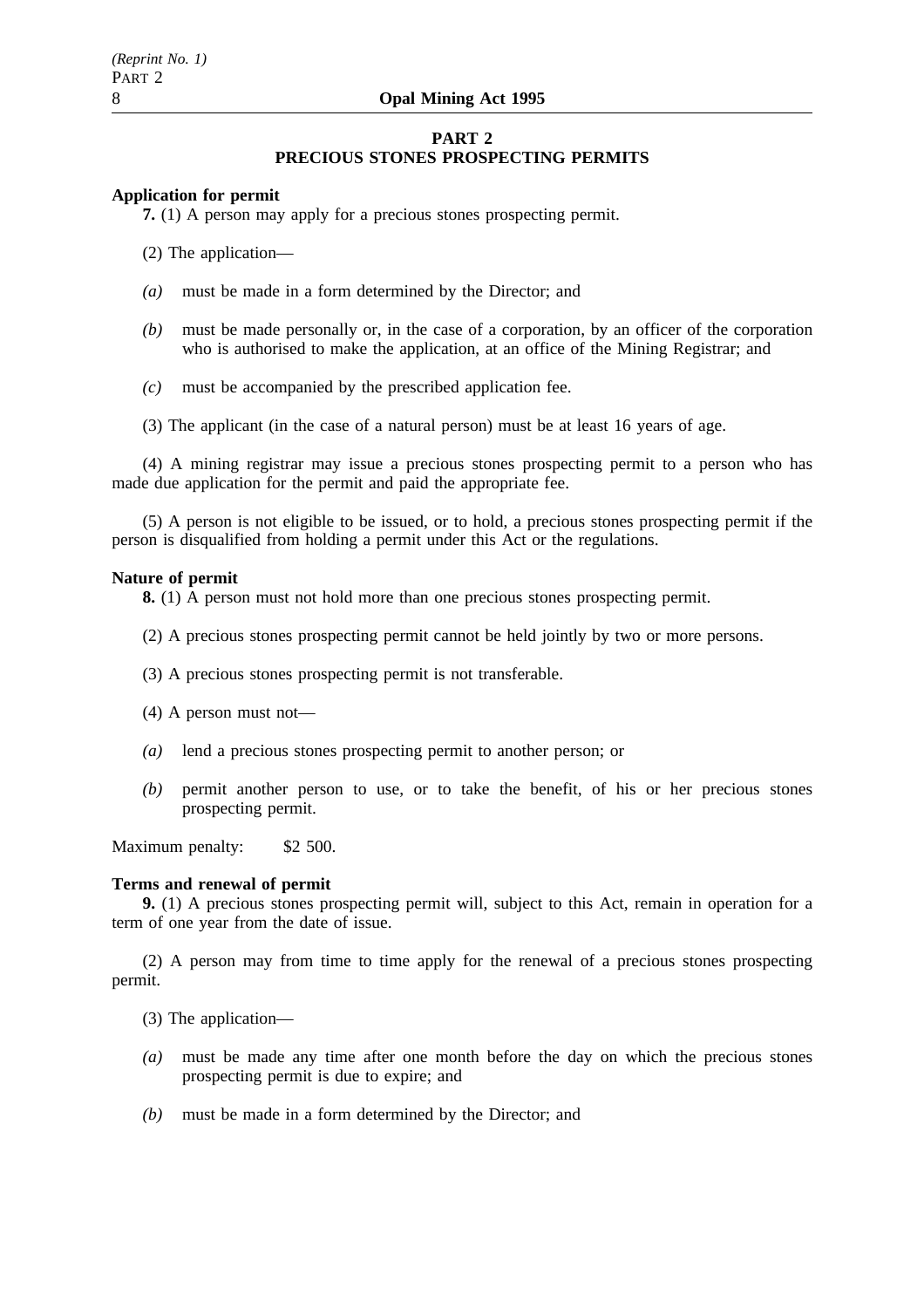- *(c)* must be made personally or, in the case of a corporation, by an officer of the corporation who is authorised to make the application, at an office of the Mining Registrar; and
- *(d)* must be accompanied by the prescribed application fee.
- (4) A renewal will be issued by a mining registrar.
- (5) The period of renewal will be one year.

(6) A precious stones prospecting permit may, subject to this Act and in accordance with the regulations, be surrendered.

### **Rights of holder of permit**

**10.** (1) A precious stones prospecting permit authorises the holder to prospect for precious stones and to peg out an area for a precious stones tenement in accordance with this Act.

(2) However, the authority conferred by subsection (1) is subject to various qualifications prescribed by this  $Act.$ <sup>1</sup>

<sup>1</sup> See especially section 11.

(3) The holder of a precious stones prospecting permit (other than a corporation) must carry out any pegging of an area under the permit personally.

(4) In the case of a corporation, any pegging out under the permit must be carried out by a person who holds a specific authority from the corporation to act on its behalf.

(5) The pegging must comply with requirements prescribed by the regulations.

### **Qualifications to permits**

**11.** (1) A precious stones prospecting permit does not authorise a person to prospect for precious stones on exempt land.<sup>1</sup>

 $1$  Detailed provisions about exempt land appear in section 6.

(2) A precious stones prospecting permit does not authorise the conduct of operations that involve the disturbance of land by declared equipment or explosives, other than where explosives are used to assist in sinking a prospecting shaft.

(3) A precious stones prospecting permit does not authorise the pegging out of an area for a precious stones tenement on land that has been granted in fee simple, or is subject to native title conferring an exclusive right to possession of the land, except with the written consent of the owner of the land.

(4) If the holder of a precious stones prospecting permit is a corporation, the precious stones prospecting permit does not authorise the pegging out of an area for a precious stones tenement—

- *(a)* on land that is within a precious stones field unless—
	- (i) the land is within a designated area; or
	- (ii) the land is not within 500 metres of a registered tenement at the time of pegging; $<sup>1</sup>$  or</sup>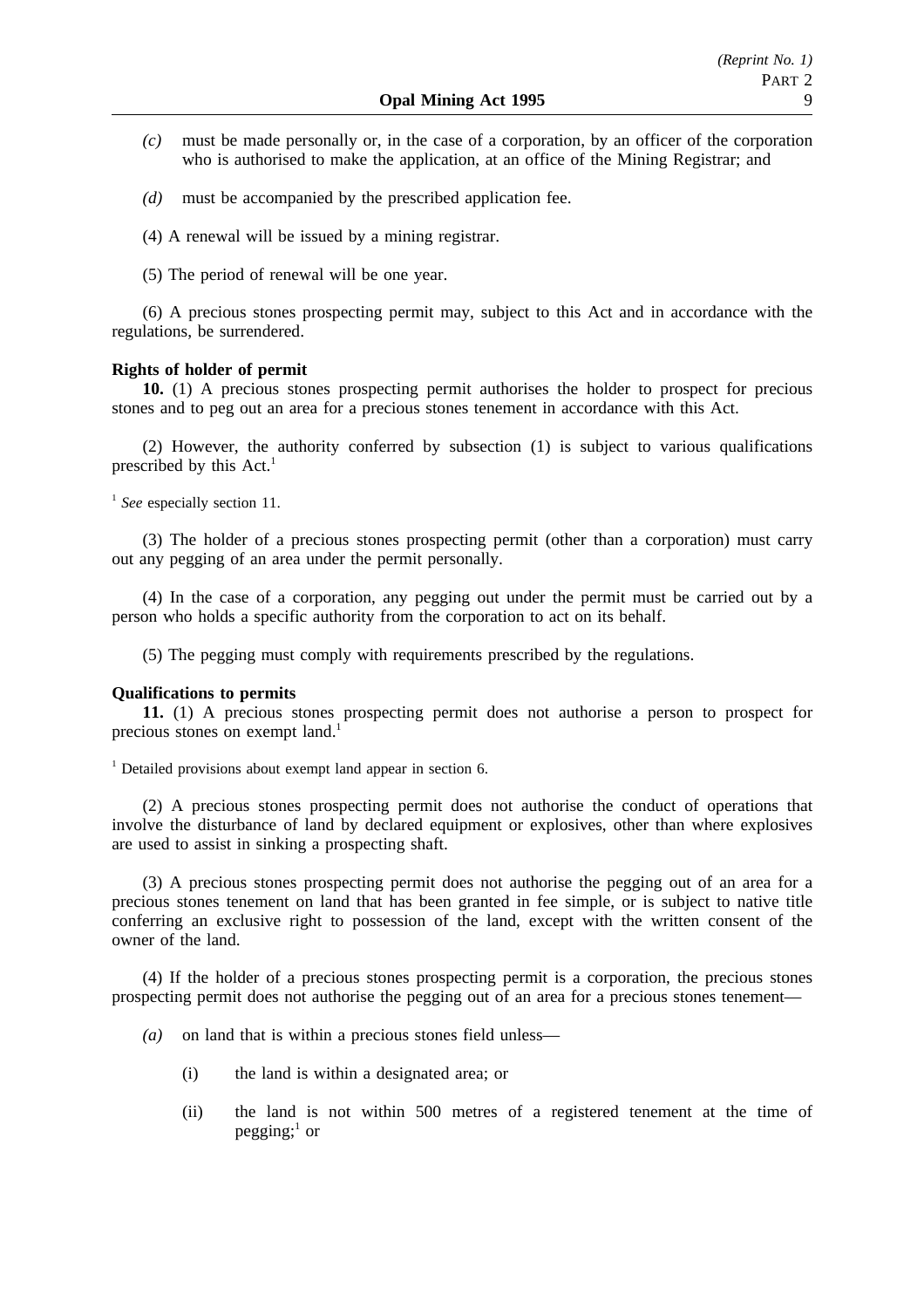- (iii) the corporation was lawfully prospecting on land within the precious stones field at the time the precious stones field was declared and the pegging occurs during the course of that prospecting, or within three months of a cessation of that prospecting; or
- *(b)* on land that is within an exclusion zone.

<sup>1</sup> There is one exception to this provision, namely, the holder of an opal development lease can peg out an area for a precious stones claim within the area of the lease.

(5) A precious stones prospecting permit does not authorise the pegging out of an area for an opal development lease on land that is within a precious stones field unless—

- *(a)* the land is within a designated area; or
- *(b)* the land is not within 500 metres of a registered tenement at the time of pegging and is not over ground that has been previously disturbed by mining operations.

(6) A precious stones prospecting permit does not authorise the pegging out of an area for a precious stones tenement on land that is within an opal development area under the Mining Act.<sup>1</sup>

<sup>1</sup> See section 8A of the Mining Act.

(7) A precious stones prospecting permit does not authorise the pegging out of an area for a precious stones tenement on land—

- *(a)* that is within an area that has been pegged out by another person (that pegging out not having lapsed or been cancelled); or
- $(b)$  that is within an existing precious stones tenement.<sup>1</sup>

<sup>1</sup> There is one exception to this provision, namely, the holder of an opal development lease can peg out an area for a precious stones claim within the area of the lease.

(8) If a precious stones tenement lapses or is cancelled under this Act—

- *(a)* if the tenement is an opal development lease—
	- (i) the holder of the lease must not peg an area for another opal development lease on land that was within the previous lease; and
	- (ii) no other person may peg an area for another opal development lease on land within the previous lease unless at least 30 days have elapsed since the previous lease came to an end; and
- *(b)* if the tenement is a precious stones claim—the holder of the claim must not, without the written approval of the Mining Registrar, peg an area for another tenement on land within the previous tenement unless at least 12 months have elapsed since the previous tenement came to an end.

(9) A person may appeal against a decision of the Mining Registrar not to grant an approval under subsection  $(8)(b)$  to the Warden's Court and the court may, on appeal—

- *(a)* confirm the Mining Registrar's decision; or
- *(b)* reverse the Mining Registrar's decision.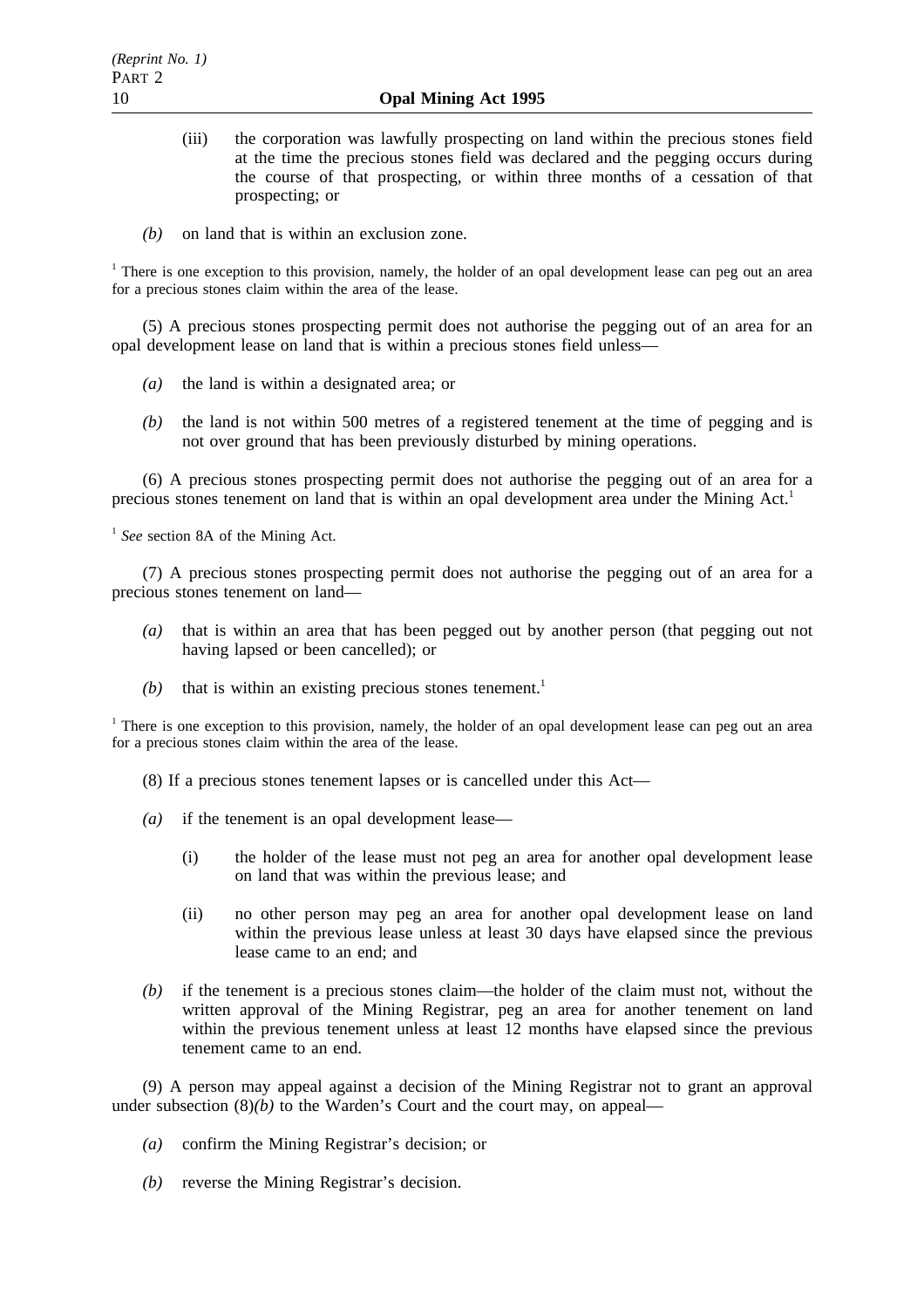- (10) A person must not have pegged out at the same time—
- *(a)* more than one area for an opal development lease;
- *(b)* more than one area for a precious stones claim in a part of a precious stones field that is not within a designated area, subject to the qualification that a person may peg out two areas for precious stones claims in such a case if one or both of the claims are within the area (or former area) of an opal development lease<sup>1</sup>;
- *(c)* more than two areas for precious stones claims.

<sup>1</sup> Section 23(2)(*b*) provides that a person can only peg out one area for a precious stones claim within the area of an opal development lease during the term of registration. However, once the registration of the lease has come to an end, a person could peg out and register another opal development lease and, subsequently, another precious stones claim.

(11) A person must not peg out an area if to do so would be contrary to the regulations.

### **Area to be pegged out, etc.**

**12.** (1) The size, shape and dimensions of an area pegged out under a precious stones prospecting permit must conform with the regulations.

(2) The person who pegs out an area must ensure that all posts, boundary indicators and notices are maintained in accordance with requirements prescribed by the regulations.

#### **Major working areas—Coober Pedy**

**13.** (1) The regulations must, after the Minister has consulted with such approved associations as the Minister thinks fit, identify an area or areas within the Coober Pedy Precious Stones Field as a major working area or major working areas for the purposes of this section.

(2) A major working area identified under subsection (1) must include a buffer zone around all extensively worked areas within the major working area (as determined according to circumstances in existence at the time that the regulation establishing the major working area is made).

(3) The buffer zone under subsection (2) must (at the time that the buffer zone is established) be at least 500 metres wide at any particular point.

(4) The following provisions apply with respect to a major working area identified under subsection (1), and to a person who has pegged out an area for a tenement within such an area, despite the other provisions of this Act:

- *(a)* a person may only peg out an area for a precious stones claim within a major working area, and a corporation cannot peg out any area within a major working area; and
- *(b)* the maximum permissible area that can be pegged out for a precious stones claim within a major working area is 5 000 square metres; and
- *(c)* a person who has pegged out an area for a precious stones claim within a major working area cannot simultaneously have another area pegged out within the precious stones field and, if or when the tenement is registered, the person cannot simultaneously hold more than one tenement within the precious stones field.

(5) The regulations under subsection (1) may, by subsequent regulation, after the Minister has consulted with such approved associations as the Minister thinks fit, be varied from time to time.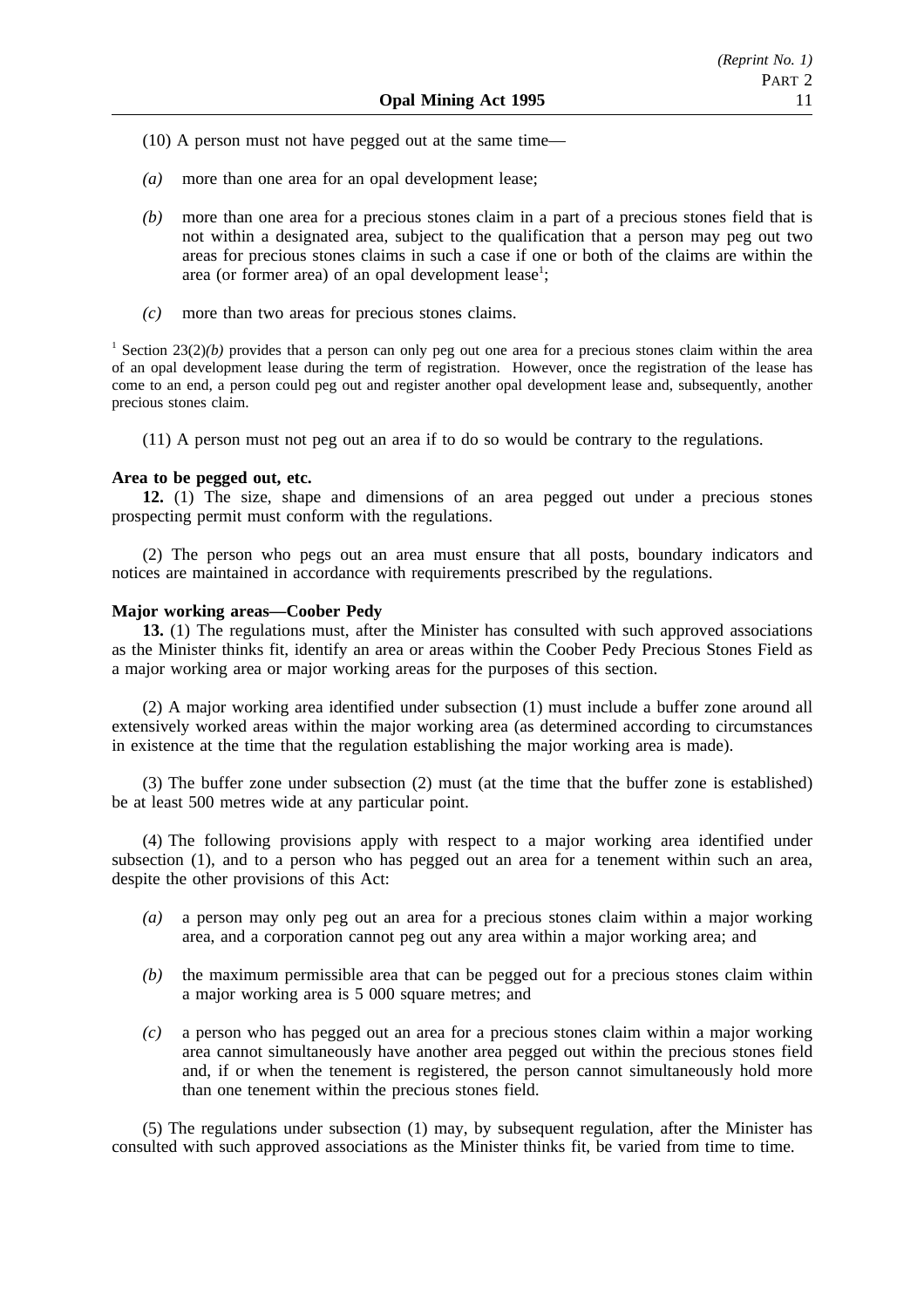### **Notice of pegging**

**14.** If an area (or part of an area) pegged out under a precious stones prospecting permit is within a precious stones field, notice of the pegging must be given in accordance with the regulations.

## **Effect of pegging an area**

**15.** (1) The holder of a precious stones prospecting permit who pegs out an area for a precious stones claim that is wholly within a precious stones field has, subject to this Act—

- *(a)* an exclusive right to conduct mining operations, other than by the use of declared equipment, for the recovery of precious stones from the area, and to sell, use, or dispose of precious stones recovered in the course of those operations, from the day of the pegging; and
- *(b)* an exclusive right to apply for the registration of a precious stones claim within 14 days after the day on which the area is pegged out.
- (2) The holder of a precious stones prospecting permit who pegs out—
- *(a)* an area for a precious stones claim that is not wholly within a precious stones field; or
- *(b)* an area for an opal development lease,

has an exclusive right to apply for the registration of the relevant tenement within 14 days after the day on which the area is pegged out (but does not have a right to conduct mining operations on the land until a tenement is registered).

## **Ballot may be conducted in certain cases**

**16.** (1) If—

- *(a)* it is proposed that the Governor, by proclamation, declare land to be a precious stones field; and
- *(b)* the Minister considers that it is appropriate that this section apply in order to facilitate orderly prospecting and pegging of areas for precious stones tenements on the land,

the Minister may, by notice published in the *Gazette* at the time that the Governor makes the proclamation, declare that this section applies in relation to the land.

- (2) If the Minister makes a declaration under subsection (1)—
- *(a)* the holder of a precious stones prospecting permit cannot prospect for precious stones or peg out an area on the land to which the declaration relates until a day specified by the Minister in the notice in the *Gazette* ("**the declared day**"); and
- *(b)* a person appointed by the Minister for the purpose will carry out a ballot on the declared day in accordance with the Minister's directions to determine who may have the first opportunity to prospect for precious stones and peg out areas on the land.
- (3) For the purposes of subsection (2), the Minister must—
- *(a)* in the notice in the *Gazette*
	- (i) set out the conditions that are to apply to the ballot; and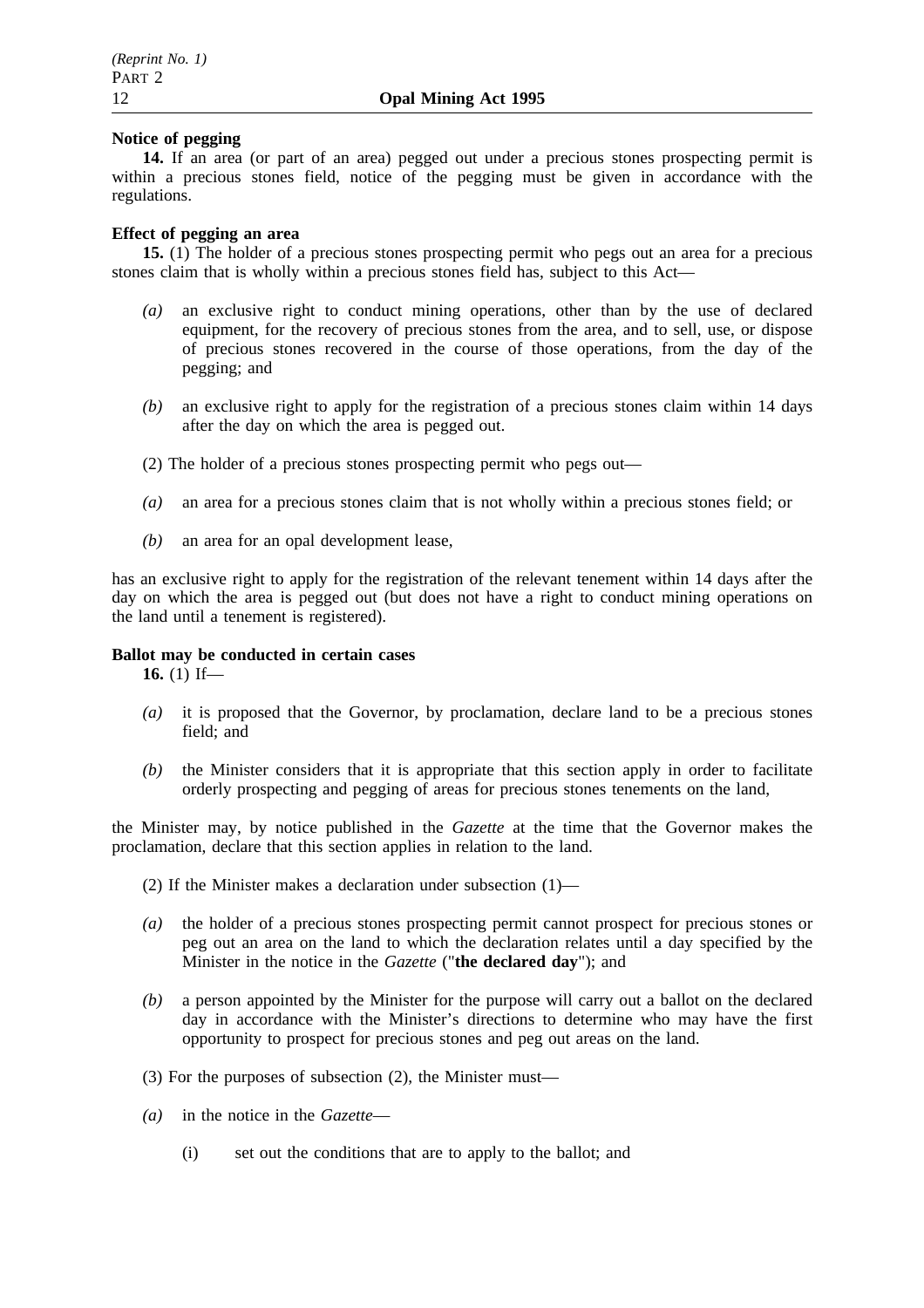- (ii) invite interested persons (being the holders of precious stones prospecting permits) to register for inclusion in the ballot before a specified day in a manner and form determined by the Minister; and
- *(b)* cause the land to be divided into blocks, of dimensions determined by the Minister, and ensure that each block is allocated an identifying number for the purposes of the ballot; and
- *(c)* cause a plan of the land that clearly delineates those blocks with their identifying numbers to be made available for public inspection at the principal office of the Director, or at another appropriate place specified by the Minister by notice in the *Gazette*, at least seven days before the declared day.

(4) The holder of a precious stones prospecting permit who is registered for inclusion in the ballot in accordance with subsection (3) may participate in the ballot by attending in person on the declared day at a place and time specified by the Minister in the notice under subsection (1).

- (5) A person who is allocated a block by virtue of participation in the ballot—
- *(a)* may, no later than 5 p.m. on the day immediately following the day of allocation, peg out the block for a precious stones tenement in accordance with directions issued by the Minister at the time of the allocation of the block; and
- *(b)* must, if the person has pegged out the block under paragraph *(a)*, give notice of the pegging in accordance with the regulations; and
- *(c)* may apply to the nearest office of the Mining Registrar to the land for registration of the tenement no later than 14 days after the declared day.

(6) A mining registrar must not, for 14 days immediately following the declared day, register a precious stones tenement in respect of a part of the land unless the application is made by a person under subsection (5).

(7) A person must not, for 14 days immediately following the declared day, prospect for precious stones or peg out an area for a precious stones tenement on land to which this section applies except on a block allocated to the person by virtue of his or her participation in the ballot.

- $(8)$  If—
- *(a)* a person who has been allocated a block—
	- (i) fails to peg out an area for a precious stones tenement on the block within the time set by subsection (5)*(a)*; or
	- (ii) fails to give notice of a pegging in accordance with the regulations; or
	- (iii) fails to apply for registration of a tenement within the time set by subsection (5)*(c)*; or
- *(b)* a block is not taken up through the ballot,

the land comprised in the block may, at any time after 14 days from the declared day, be pegged out by another person in accordance with the provisions of this Act (other than this section).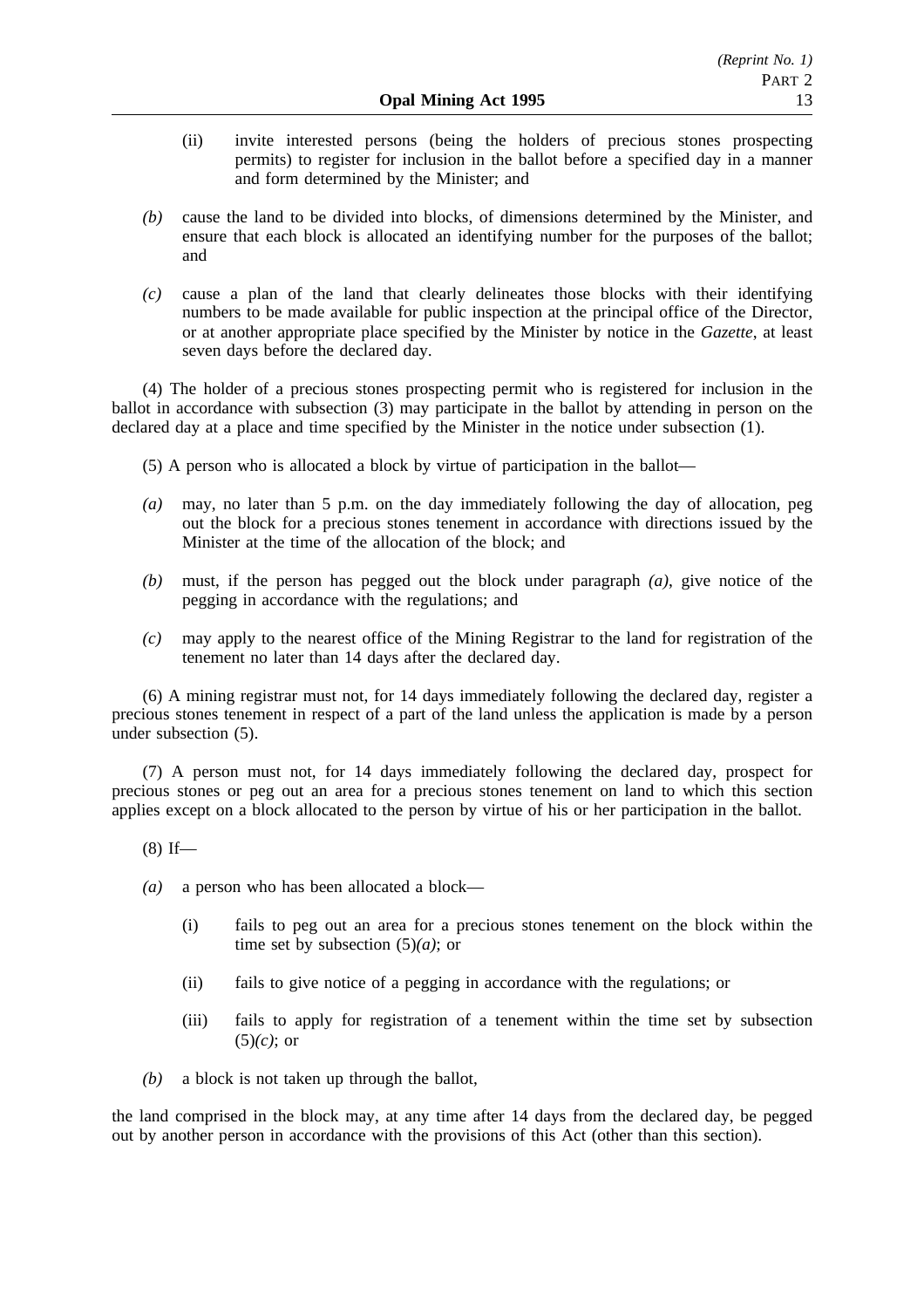(9) If a person prospects for precious stones or pegs out an area for a precious stones tenement in contravention of this section—

- *(a)* the person is guilty of an offence and liable to a penalty not exceeding \$5 000; and
- *(b)* a pegging purportedly made by the person has no effect.

(10) The Minister may, by notice in the *Gazette*, fix a fee for participation in the ballot, and a person who pays the fee but is not successful in the ballot will, on application in a manner and form determined by the Minister, be refunded the fee.

(11) A person is not entitled to obtain more than one block through participation in the ballot.

(12) A right to peg out a block awarded to a person through participation in the ballot is not transferable.

(13) The Minister must ensure that a copy of a notice published in the *Gazette* for the purposes of this section is also—

- *(a)* published in a newspaper circulating generally throughout the State; and
- *(b)* displayed, for a reasonable period of time, in the nearest office of the Mining Registrar to the land.
- (14) This section applies despite the other provisions of this Act.

## **Pegging may lapse**

**17.** If—

- *(a)* an application for registration of a tenement is not made in accordance with Part 3 within 14 days after the day on which an area is pegged out; or
- *(b)* an application for registration of a tenement is refused under Part 3,

the pegging ceases to have effect (and the entitlements that arise from the pegging lapse).

### **Offence to contravene this Part**

**18.** If a person—

- *(a)* purports to peg out an area for a precious stones tenement while not being authorised to do so under a valid precious stones prospecting permit; or
- *(b)* while being the holder of a precious stones prospecting permit, pegs out an area in contravention of this Act or otherwise than in accordance with an authority conferred by this Act; or
- *(c)* having pegged out an area, carries out unauthorised mining operations within the area,

then—

- *(d)* the person is guilty of an offence and liable to a penalty not exceeding \$5 000; and
- *(e)* a pegging purportedly made by the person has no effect.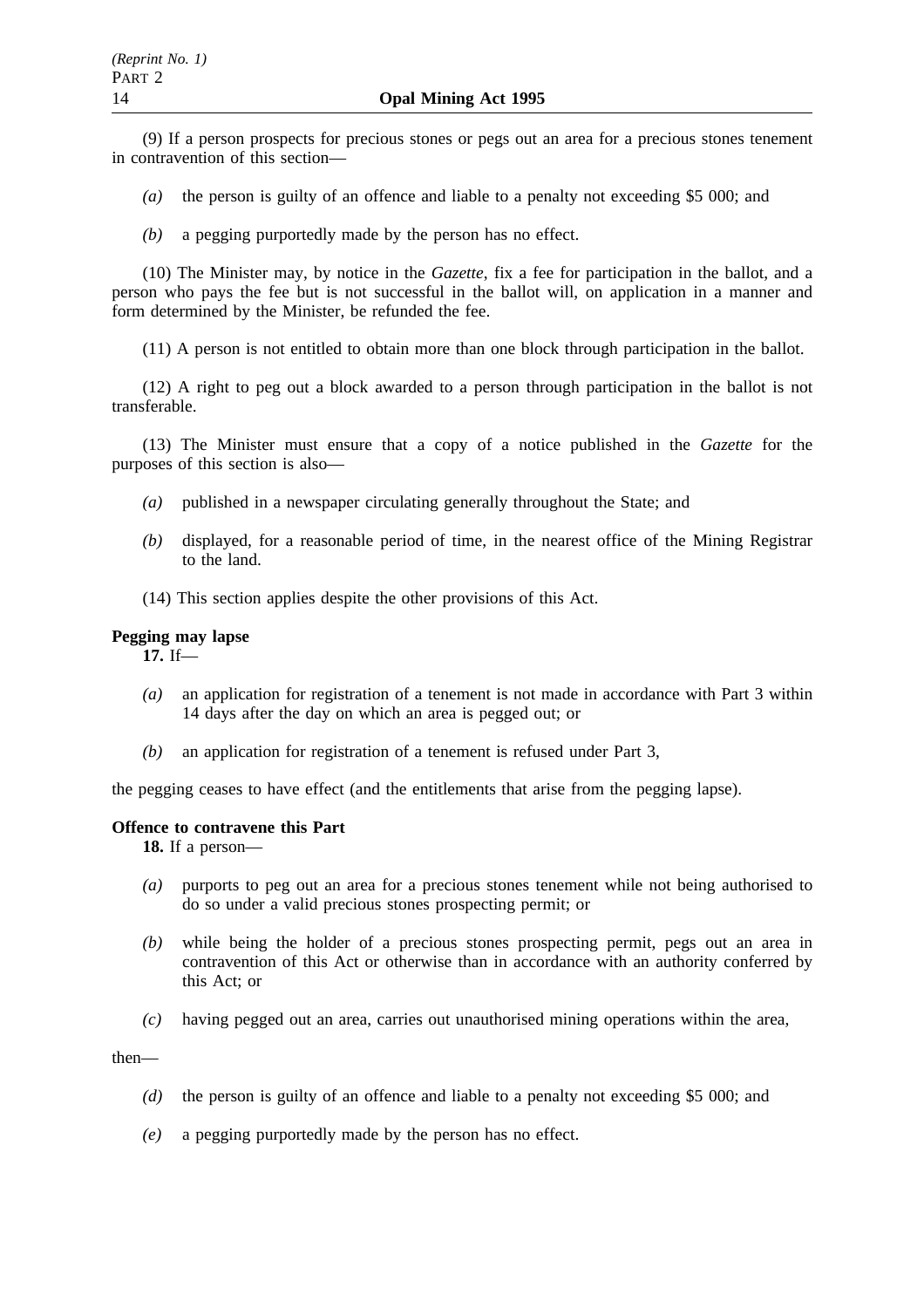## **PART 3 PRECIOUS STONES TENEMENTS**

#### **Application for registration of tenement**

**19.** (1) The holder of a precious stones prospecting permit who has pegged out an area for a precious stones tenement may apply for registration of the tenement within 14 days after the day on which the area is pegged out.

(2) The application—

- *(a)* must be made in a form determined by the Director; and
- *(b)* must be made personally by the holder of the permit or, in the case of a corporation, by a person who holds an authority from the corporation to make the application; and
- *(c)* must be accompanied by the prescribed application fee.
- (3) Unless otherwise determined by the Mining Registrar—
- *(a)* if the area is within (or partly within) a precious stones field—the application must be made at the nearest office of the Mining Registrar to the field;
- *(b)* in other cases—the application must be made at either of the two nearest offices of the Mining Registrar to the area that has been pegged out.

(4) If the area is not wholly within a precious stones field, the applicant must serve on the owner of the land notice of the application within 14 days after making the application.

(5) A notice under subsection (4) must be in a form determined by the Director and, if relevant, must include information about declared equipment that the mining operator proposes to use on the land.

(6) A notice need not be given under subsection (4) if it is not required under an agreement under this Act.

#### **Registration of tenement**

**20.** (1) If due application is made for the registration of a precious stones claim, the Mining Registrar must, subject to Part 7 and the other provisions of this Act, register the precious stones claim.

(2) If the precious stones claim is wholly within a precious stones field, a registration under subsection (1) will be taken to have occurred at the time that the application was lodged at the appropriate office of the Mining Registrar.

(3) If due application is made for the registration of an opal development lease, the Mining Registrar must refer the application to the Director for an inspection of the area and the preparation of a report on the suitability of the area for an opal development lease.

(4) The Director must, on receipt of the report, determine whether an opal development lease should be granted or refused and then give notice of his or her decision to the Mining Registrar and to the applicant.

(5) If the Director determines that it is appropriate for an opal development lease to be granted, the Mining Registrar must, on receipt of the notice under subsection (4), subject to this Act, grant and register an opal development lease.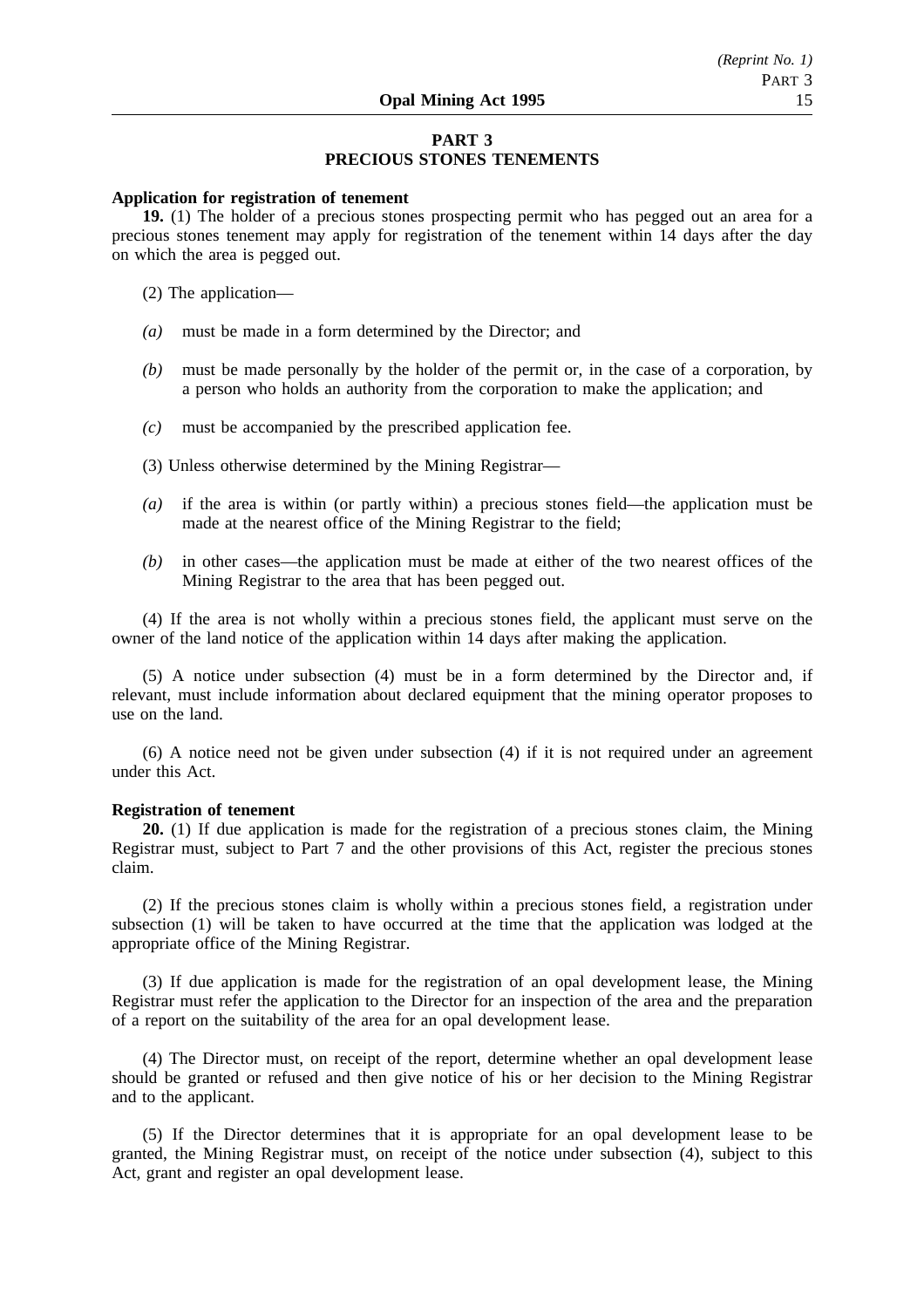(6) The Mining Registrar may refuse to register a precious stones tenement if it appears that the applicant has contravened, or failed to comply with, a provision or requirement of this  $Act<sup>1</sup>$ 

<sup>1</sup> For example, if the applicant did not, as the holder of a precious stones prospecting permit, give a valid notice of entry under section 32 for land outside a precious stones field.

(7) The Mining Registrar may refuse to register a precious stones tenement if satisfied that—

- *(a)* before the area for the tenement was pegged out, an application had been lodged under the Mining Act for an exploration licence to carry out exploratory operations for precious stones (or various minerals including precious stones) in an area comprising the area that has been pegged out, or a portion of that area; and
- *(b)* the application has not been refused.

(8) The Mining Registrar cannot register a precious stones tenement if to do so would be inconsistent with a public undertaking by the Minister to the mining industry.

### *Note—*

*Except as provided by subsection (2), the registration of a tenement takes effect from the time of registration.*

### **Maximum number of tenements**

**21.** A person must not hold at the same time—

- *(a)* more than one opal development lease;
- *(b)* more than one precious stones claim that is in a precious stones field, subject to the qualification that a person may hold two precious stones claims in such a case if one or both of the claims arise from an opal development lease<sup>1</sup>;
- *(c)* more than two precious stones claims.

<sup>1</sup> Section 23(2)(*b*) provides that a person can only peg out one area for a precious stones claim within the area of an opal development lease during the term of registration. However, once the registration of the lease has come to an end, a person could peg out and register another opal development lease and, subsequently, another precious stones claim.

### **Term and renewal of tenement**

**22.** (1) The period of registration of a precious stones tenement will be three months.

(2) A person may from time to time apply for the renewal of the registration of a precious stones claim.

(3) The application—

- *(a)* must be made within the period prescribed by the regulations; and
- *(b)* must be made in a form determined by the Director; and
- *(c)* must be made personally by the holder of the tenement or, in the case of a corporation, by a person who holds an authority from the corporation to make the application; and
- *(d)* must be accompanied by the prescribed application fee.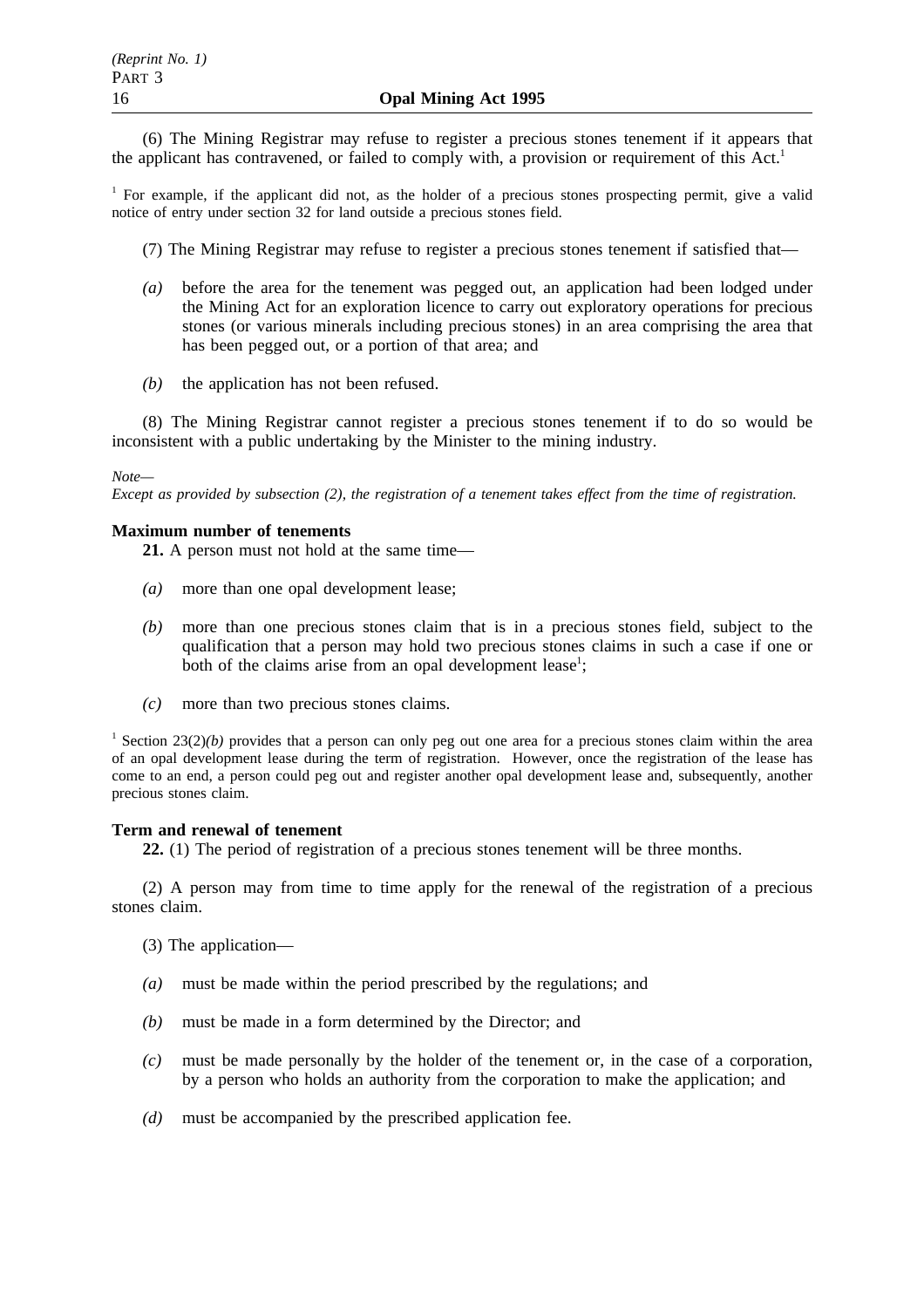(4) Unless otherwise determined by the Mining Registrar—

- *(a)* if the tenement is within (or partly within) a precious stones field—the application must be made at the nearest office of the Mining Registrar to the tenement;
- *(b)* in other cases—the application must be made at either of the two nearest offices of the Mining Registrar to the tenement.

(5) The period of renewal for the registration of a precious stones claim is 12 months.

(6) If the registration of a precious stones claim is not renewed as required by or under this section, the claim lapses.

(7) However, if an application for renewal of the registration of a precious stones claim is not decided before the date on which the registration is due to expire, the registration continues until the application is decided.

(8) The Mining Registrar may refuse to renew a registration if the applicant has failed to comply with a requirement under this Act.

(9) The registration of an opal development lease is not renewable (and the lease lapses at the end of the period of registration).

### **Rights conferred by a tenement**

**23.** (1) The holder of a registered precious stones claim has, subject to this Act, an exclusive right to conduct mining operations for the recovery of precious stones from the land comprised in the claim during the term of registration, and to sell, use or dispose of precious stones recovered in the course of those operations.

- (2) The holder of a registered opal development lease has, subject to this Act—
- *(a)* an exclusive right to conduct mining operations for the recovery of precious stones from the land comprised in the lease during the term of registration, and to sell, use or dispose of precious stones recovered in the course of those operations; and
- *(b)* an exclusive right to peg out an area (and only one area) for a precious stones claim within the area of the lease during the term of registration.

### **Tenement non-transferable**

**24.** A precious stones tenement is not transferable.

### **Unlawful entry on tenement**

**25.** (1) A person must not, without lawful authority or excuse, enter or remain on land comprised in a registered precious stones tenement without first obtaining the permission of the holder of the tenement.

Maximum penalty: \$2 500.

- (2) However, this section—
- *(a)* does not apply—
	- (i) to a police officer acting in the course of official duties; or
	- (ii) to a person appointed under an Act acting in the course of official duties; and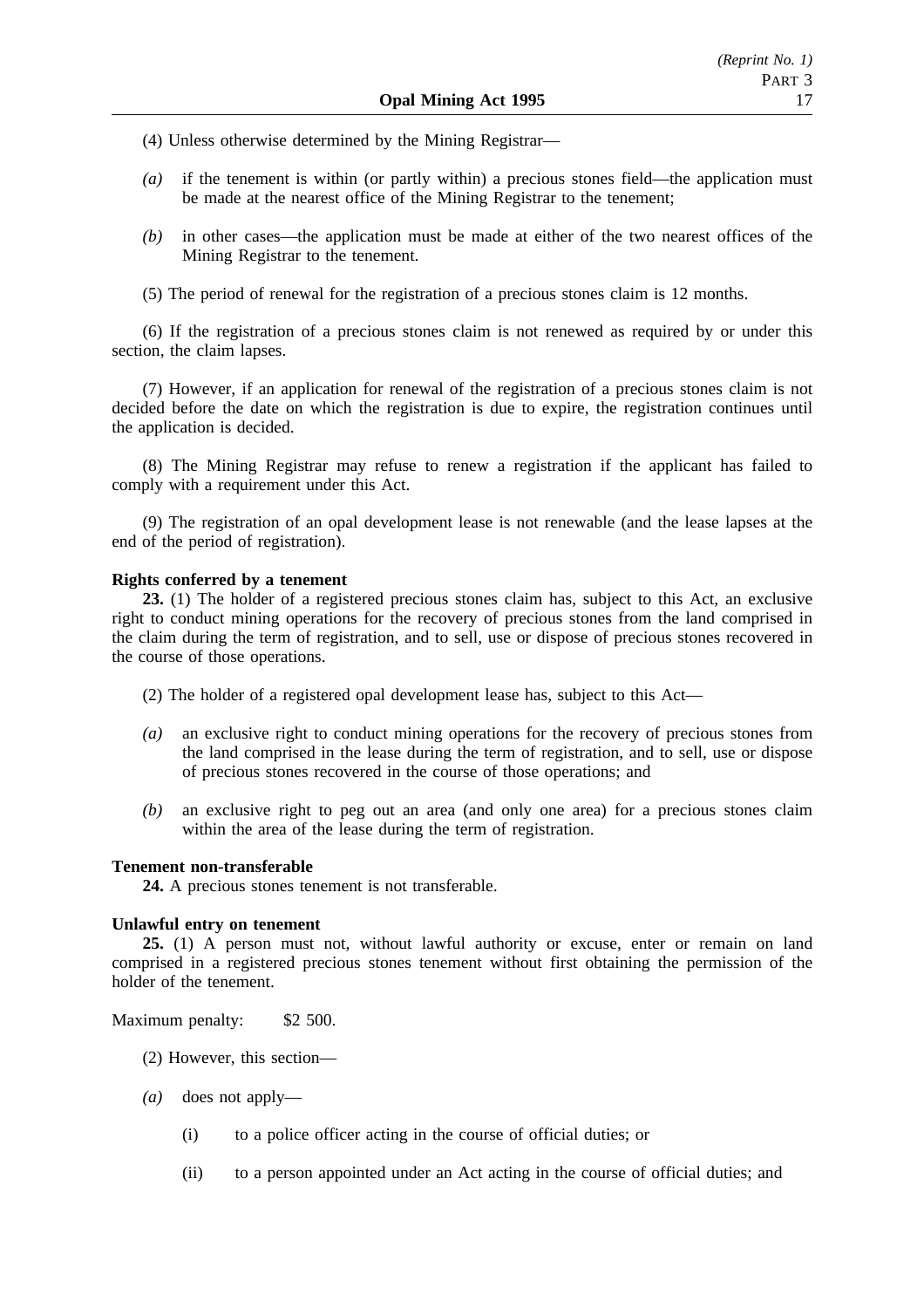*(b)* does not affect any civil liability.

### **Caveats**

**26.** (1) A person claiming an interest in a matter relevant to the registration of a tenement, or in a registered tenement, may lodge at an office of the Mining Registrar a caveat forbidding the registration of the tenement or an instrument affecting the tenement or interest.

- (2) A caveat lodged under this section must—
- *(a)* be in a form determined by the Director and accompanied by the prescribed fee; and
- *(b)* state the full name and address of the caveator; and
- *(c)* state in detail the interest claimed by the caveator; and
- *(d)* be signed by the caveator or an agent of the caveator; and
- *(e)* give an address within the State for service of notices and proceedings relating to the caveat.
- (3) A mining registrar may reject a caveat—
- *(a)* if the caveator fails to comply with a requirement of subsection (2); or
- *(b)* if the mining registrar considers that an interest claimed by the caveator is not valid.
- (4) Unless the caveat is rejected, a mining registrar must, on the lodging of a caveat—
- *(a)* enter a memorial or copy of the caveat in the Mining Register; and
- *(b)* send notice of the lodging of the caveat to the holder of the relevant tenement and to any other person who, in the opinion of the mining registrar, should have notice of the caveat.

(5) Successive caveats must not be lodged in respect of the same subject matter except by leave of the Warden's Court.

- (6) A caveat will lapse if—
- *(a)* the Warden's Court orders its removal; or
- *(b)* the caveat is withdrawn by the caveator; or
- *(c)* a person who has an interest in the matter challenges the caveat in the manner prescribed by the regulations and the caveator does not obtain an order of the Warden's Court confirming the caveat within 14 days after notice of the challenge is served on the caveator.
- (7) The withdrawal of a caveat must be undertaken in a manner determined by the Director.

(8) A mining registrar must enter a memorial of the withdrawal of a caveat in the Mining Register.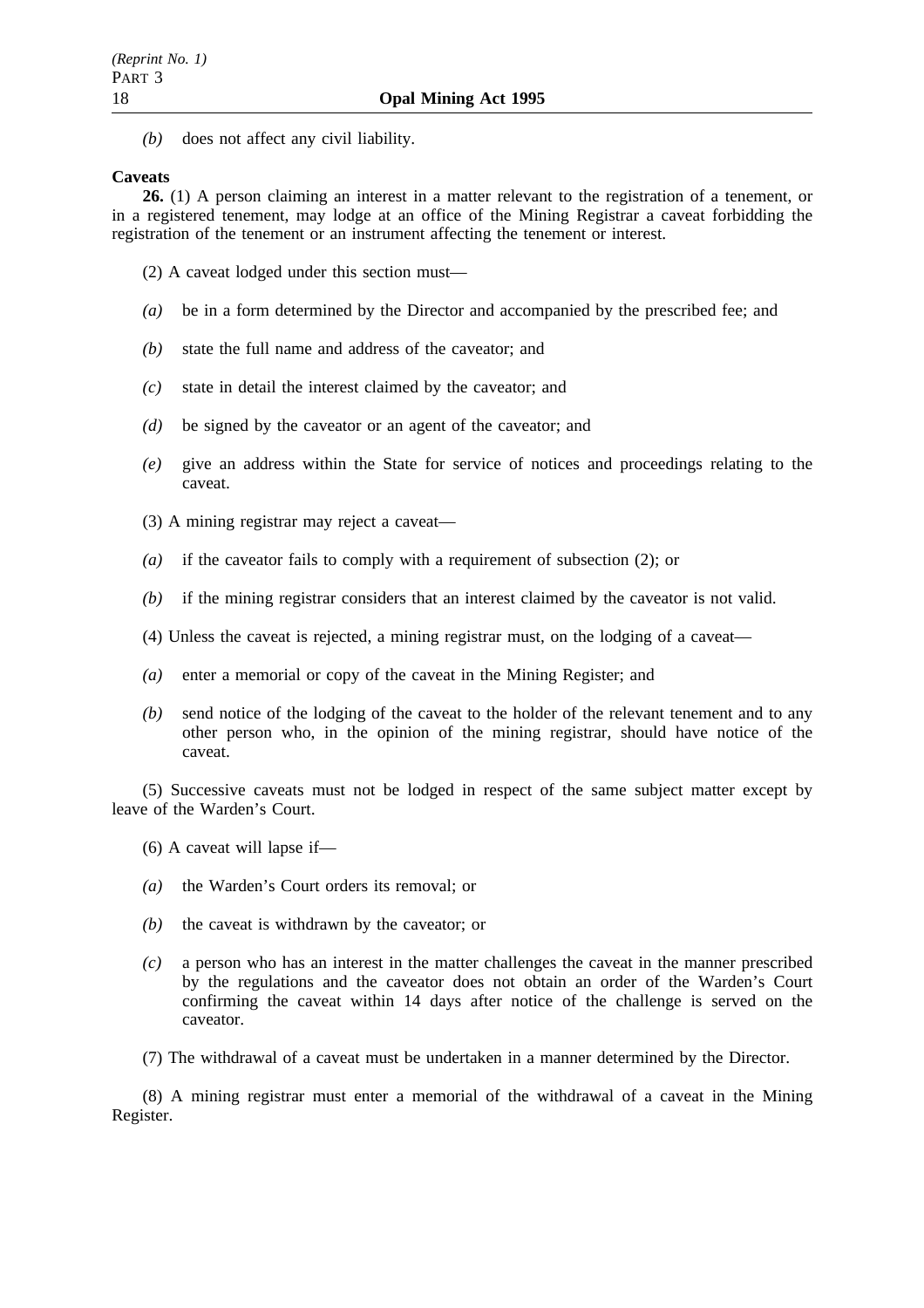(9) An instrument that would operate in derogation of rights protected by a caveat must not be registered by a mining registrar, and the operation of such an instrument will be suspended, while the caveat remains in force, unless the Warden's Court, or some other court that is competent to adjudicate on the rights protected by the caveat, otherwise orders.

(10) A person who has an interest in the matter may apply to the Warden's Court for an order under this section.

### **Power of Mining Registrar to cancel tenement**

**27.** (1) If the Mining Registrar discovers or determines, after a tenement is registered, that the tenement should not have been registered under this Act on account of a contravention of, or failure to comply with, a provision or requirement of this Act on the part of the holder of the tenement, the Mining Registrar may, by notice in writing to the holder of the tenement, give notice of his or her intention to cancel the registration of the tenement on a day specified in the notice (which must be at least 21 days after the date of the notice).

(2) A person who receives a notice under subsection (1) may apply to the Warden's Court to have the decision of the Mining Registrar reviewed.

(3) An application for review must be made within 14 days of service of the notice (unless the Warden's Court allows an extension of time).

(4) Pending the determination of an application for review, the Mining Registrar must not cancel the registration of the tenement.

- (5) At the conclusion of the review, the Warden's Court may—
- *(a)* confirm the decision of the Mining Registrar; or
- *(b)* cancel the notice.

(6) Subject to a decision of the Warden's Court under this section, the Mining Registrar may, after the day specified in a notice under this section, cancel the registration of the relevant tenement.

### **Surrender of tenement, removal of posts, etc.**

**28.** (1) The Mining Registrar may, on receipt of an application in a manner and form determined by the Director from the holder of the tenement, cancel the registration of a precious stones tenement.

- (2) An application under subsection (1)—
- *(a)* must be made in a form determined by the Director; and
- *(b)* must be made personally by the holder of the tenement or, in the case of a corporation, by an officer of the corporation who is authorised to make the application.

(3) If the land comprised in the tenement is outside (or partly outside) a precious stones field, the Mining Registrar must not cancel the registration of the tenement unless or until advised by an authorised person that the land has been rehabilitated in accordance with the requirements of this Act.

(4) If the registration of a tenement lapses or is cancelled under this Act, the holder of the tenement must—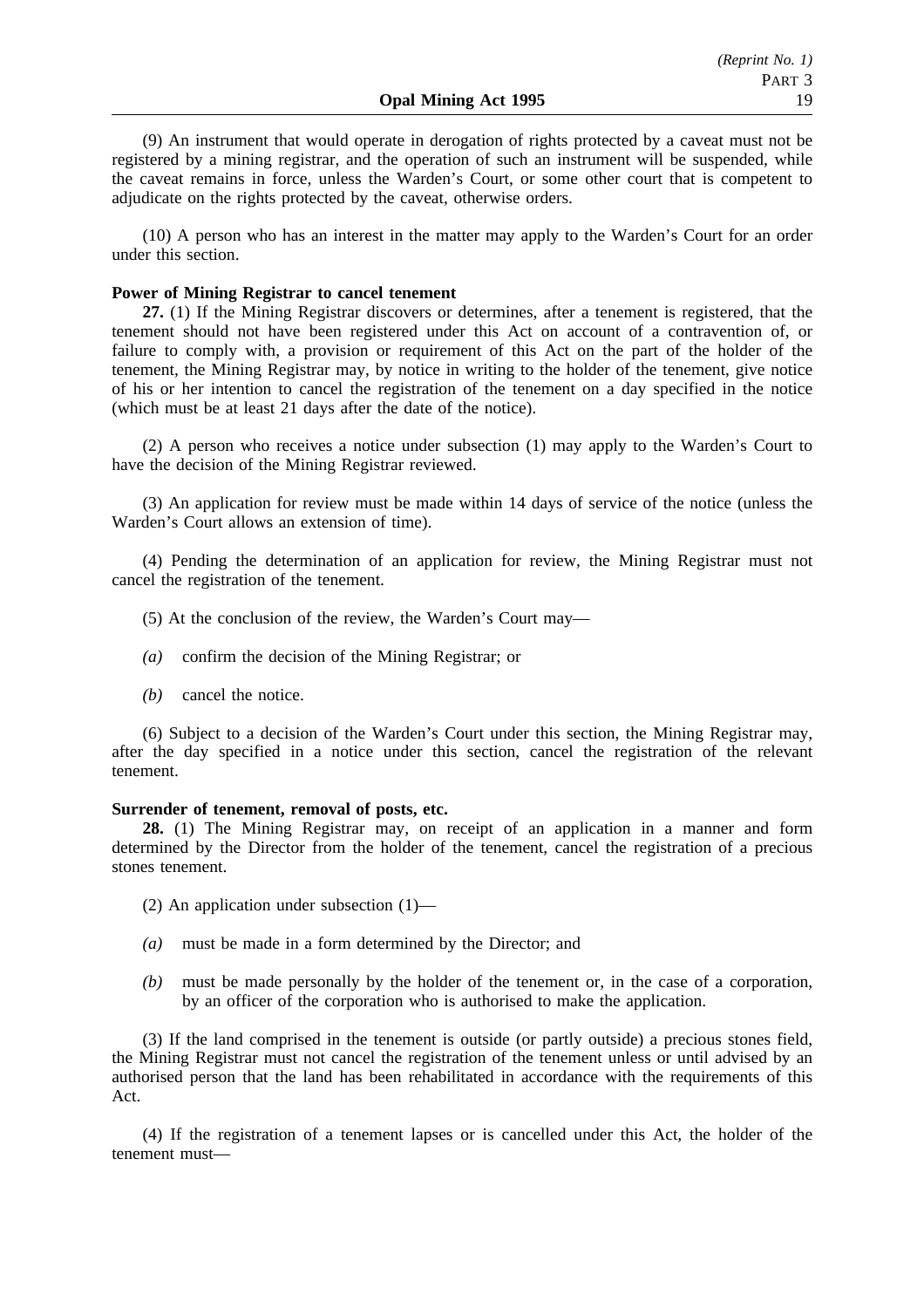- *(a)* in the case of a tenement that is wholly within a precious stones field—immediately remove all posts, boundary indicators and markers unless exempted from the requirement to do so by a mining registrar or authorised person on the basis that it is unreasonable (for reasons of safety or otherwise) to require the posts, indicators or markers to be removed;
- *(b)* in any other case—leave all posts, boundary indicators and markers in place until authorised by a mining registrar or authorised person to remove them and then, on receiving that authorisation, subject to any direction to the contrary, immediately remove them.
- (5) In this section—

"**authorised person**" includes a person who is authorised by the Mining Registrar to exercise the powers of an authorised person under this section.

### **Removal of machinery**

**29.** (1) If the registration of a precious stones tenement lapses or is cancelled under this Act, the owner of machinery or goods on land comprised in the tenement (not being the owner of the land) must ensure that the machinery or goods are removed from the land within 28 days after the day in which the registration lapses or is cancelled.

Maximum penalty: \$5 000.

(2) A person may, at any reasonable time within the period of 28 days referred to in subsection (1), enter and remain on land for the purposes of removing machinery or goods from the land under subsection (1).

(3) If machinery or goods remain on the land after the expiration of the 28 days referred to in subsection (1), the Chief Inspector may take possession of the machinery or goods.

(4) The Chief Inspector must, within seven days after taking possession of machinery or goods under this section—

- *(a)* give notice of his or her actions to any person who has, to the knowledge of the Chief Inspector, an interest in the machinery or goods and whose address is known to the Chief Inspector; and
- *(b)* publish notice of the taking of possession of the machinery or goods in a newspaper circulating within the local area.
- (5) A notice must be in a form approved by the Director for the purposes of this section.

(6) A person who is entitled to possession of the machinery or goods may reclaim them by paying to the Chief Inspector the reasonable costs associated with the Chief Inspector taking possession of the machinery or goods and storing them.

(7) If the machinery or goods are not reclaimed under subsection (6) within 28 days after publication of the notice under subsection (4)*(b)*, the Chief Inspector may sell or dispose of them as the Chief Inspector thinks fit.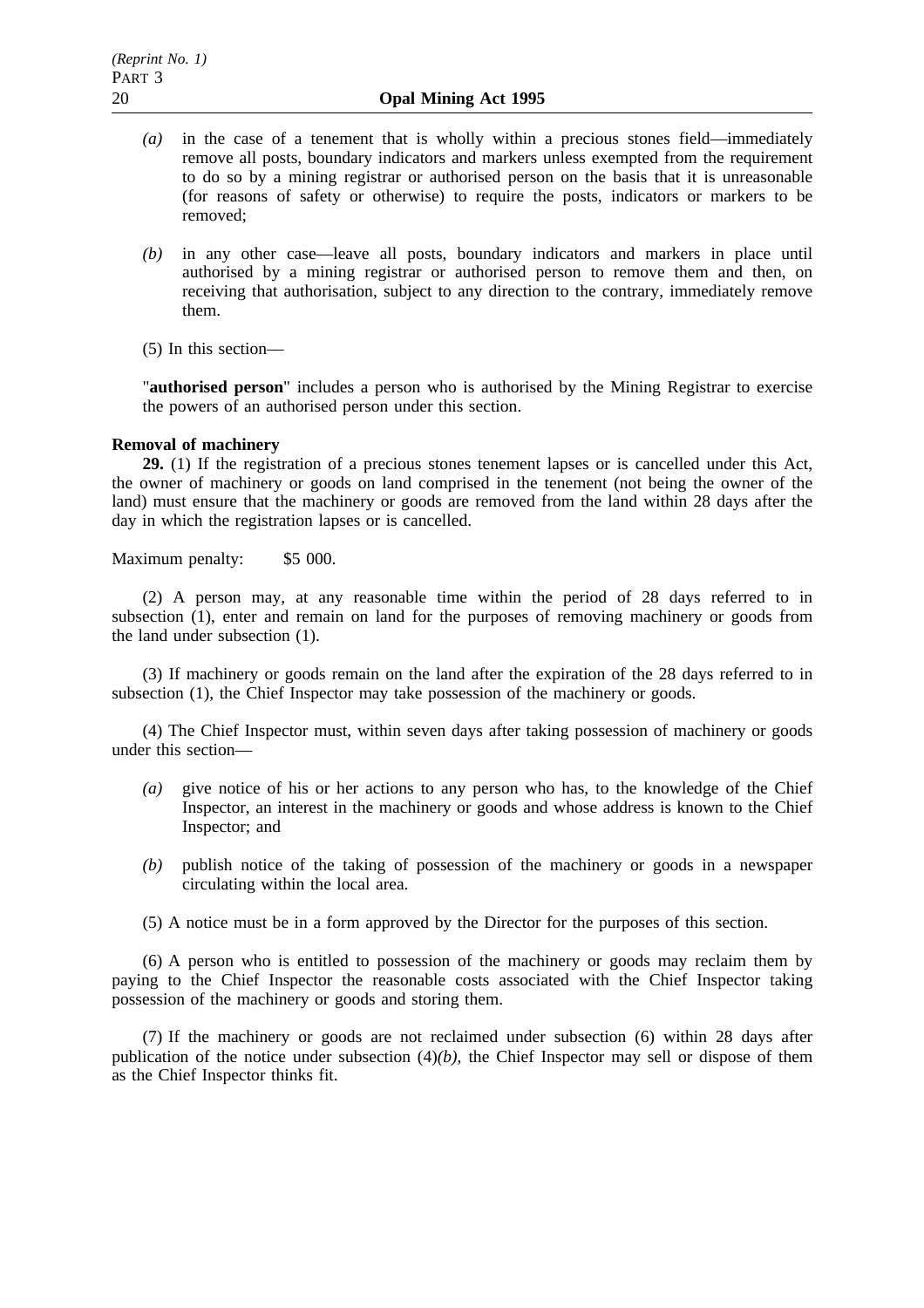(8) If the machinery or goods are sold, the Chief Inspector—

- *(a)* may retain out of the proceeds of sale an amount equal to, and to be applied in relation to, the reasonable costs associated with taking possession, storing and selling the machinery or goods; and
- *(b)* must pay the balance to the Treasurer.

(9) The purchaser of the machinery or goods acquires a good title to the machinery or goods in defeasance of—

- *(a)* the previous owner's interest in the machinery or goods; and
- *(b)* the interests of others unless the purchaser has actual notice of the interest before purchasing the machinery or goods.

(10) The previous owner of machinery or goods that have been sold under this section may, within three months after the day of sale, on application to the Chief Inspector, claim some or all of the balance paid to the Treasurer under subsection (8)*(b)*.

(11) If the Chief Inspector is satisfied, on application under subsection (10), that it is fair and reasonable that the amount of the claim be satisfied, the Chief Inspector will request payment from the Treasurer (who must then release the appropriate amount).

- $(12)$  If—
- *(a)* a claim is not made under subsection (10) within the time specified by that subsection; or
- *(b)* a claim is made but rejected,

the amount held by the Treasurer is forfeited to the Crown.

## **Maintenance of posts**

**30.** The holder of a registered precious stones tenement must ensure that all posts, boundary indicators and notices are maintained in accordance with requirements prescribed by the regulations.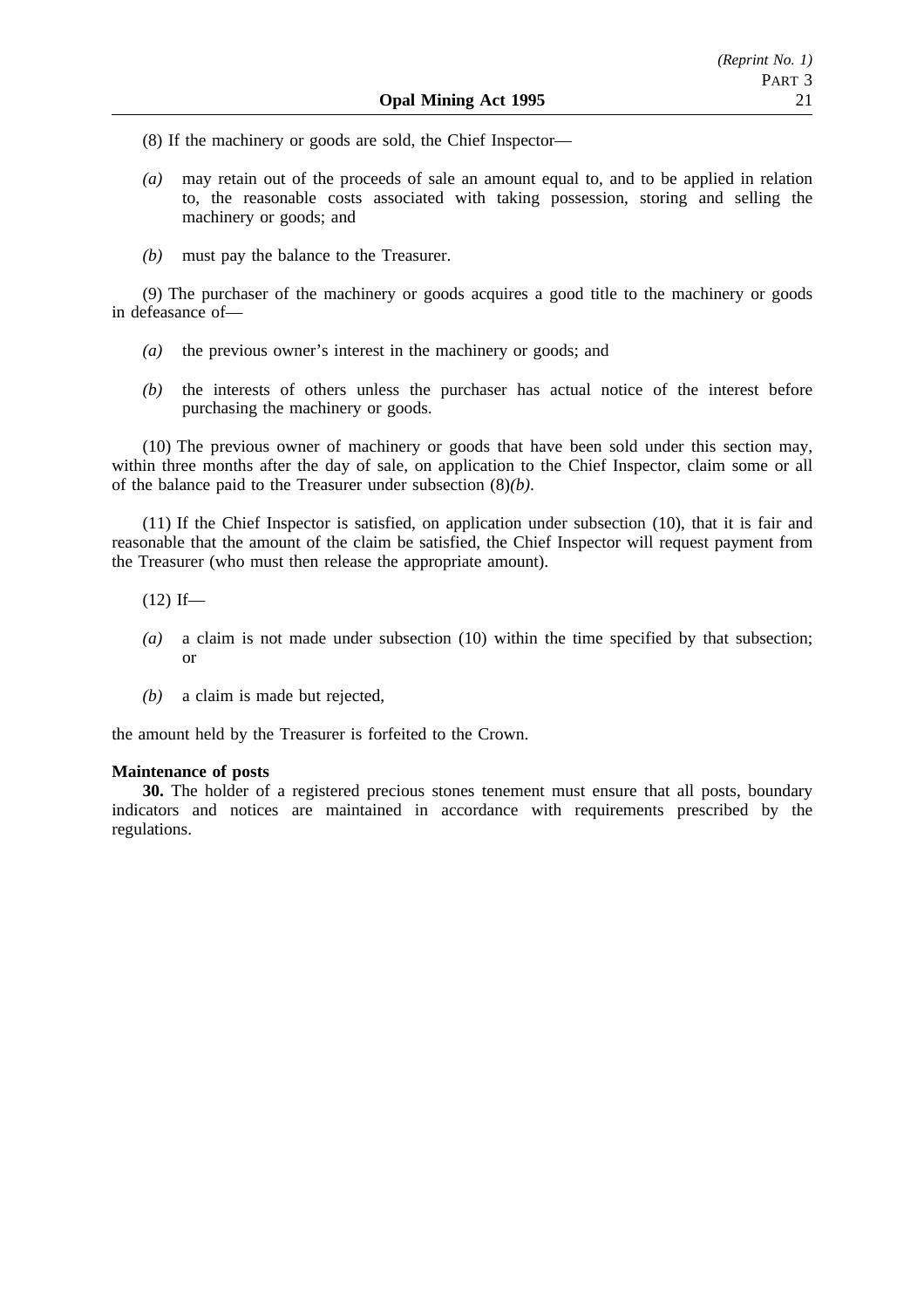## **PART 4 ENTRY ON LAND AND DECLARED EQUIPMENT**

### **DIVISION 1—ENTRY ON LAND**

### **Entry on land**

**31.** Subject to this Act, a person authorised under this Act to conduct prospecting or other mining operations on land may enter land for the purposes of those operations—

- $(a)$  if the person has an agreement<sup>1</sup> with the owner of the land authorising the person to enter the land to carry out mining operations on the land; or
- *(b)* if the person is authorised by a native title mining determination to enter the land to carry out mining operations on the land; or
- *(c)* if—
	- (i) the person has given the prescribed notice of entry; and
	- (ii) the operations will not affect native title in the land; and
	- (iii) the person complies with any determination made on objection to entry on the land, or the use or unconditional use of the land, or portion of the land, for mining operations;<sup>2</sup> or
- *(d)* if the land to be entered is in a precious stones field and the operations will not affect native title in the land; or
- *(e)* if the person enters the land to continue operations that had been lawfully commenced on the land before the commencement of this Act.

<sup>1</sup> If the land is native title, the agreement is to be negotiated under Part 7. In any other case, see Part 6.  $2$  See section 32(6).

### **Notice of entry**

**32.** (1) A mining operator must, at least 21 days before first entering land to carry out mining operations, serve on the owner of the land notice of intention to enter the land (the "**prescribed notice of entry**") describing the nature of the operations to be carried out on the land.

(2) The notice—

- *(a)* must be in a form determined by the Director; and
- *(b)* must contain a statement of the owner's right of objection and compensation under this Act; and
- *(c)* must have been validated by an authorised person.
- (3) The notice must be served—
- *(a)* in the case of native title land—as prescribed by the *Native Title (South Australia) Act 1994*; or
- *(b)* in other cases—personally or by post.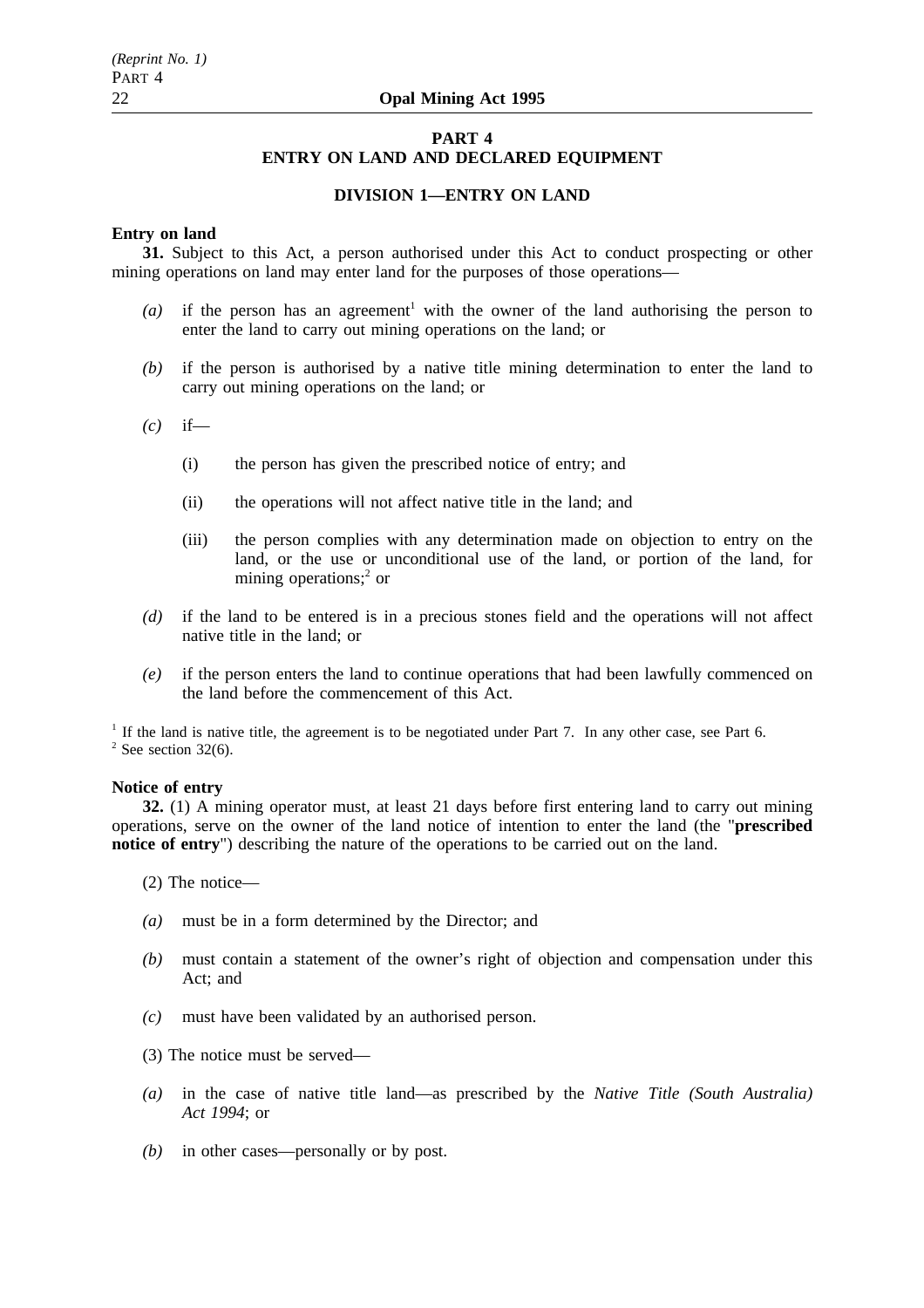(4) If the land is held under a form of title (other than a pastoral lease) that confers a right to exclusive possession of the land, the owner may, within three months after service of the notice, lodge a notice of objection with the appropriate court objecting—

- *(a)* to entry on the land by the mining operator; or
- *(b)* to the use, or the unconditional use, of the land, or a portion of the land, for mining operations.

(5) The court must send a copy of a notice of objection to the mining operator and to the Mining Registrar.

(6) If the court is satisfied on the hearing of an objection that the conduct of the mining operations on the land would be likely to result in substantial hardship or substantial damage to the land, the court may—

- *(a)* determine that the land, or a particular part of the land, should not be used by the mining operator for the purpose of mining operations; or
- *(b)* determine conditions on which operations may be carried out on the land by the mining operator with least detriment to the interests of the owner and least damage to the land.
- (7) A mining operator who—
- *(a)* contravenes or fails to comply with a requirement under subsections (1)—(4); or
- *(b)* contravenes or fails to comply with a determination under subsection (6),

is guilty of an offence.

Maximum penalty: \$5 000.

- (8) The prescribed notice of entry is not required if—
- *(a)* the land to be entered is in a precious stones field; or
- *(b)* the mining operator is authorised to enter the land by or under an agreement with the owner of the land and, under that agreement, notice is not required; or
- *(c)* the mining operator is authorised to enter the land under a native title mining determination; or
- *(d)* the mining operator enters the land to continue mining operations that had been lawfully commenced on the land before the commencement of this Act.

### **Duration of notice of entry**

**33.** (1) A notice of entry remains in force—

- *(a)* for six months from the date of validation (*see* section 32(2)); and
- *(b)* for the duration of a tenement (including any renewal) that is pegged out on the land to which the notice relates within six months from the date of validation.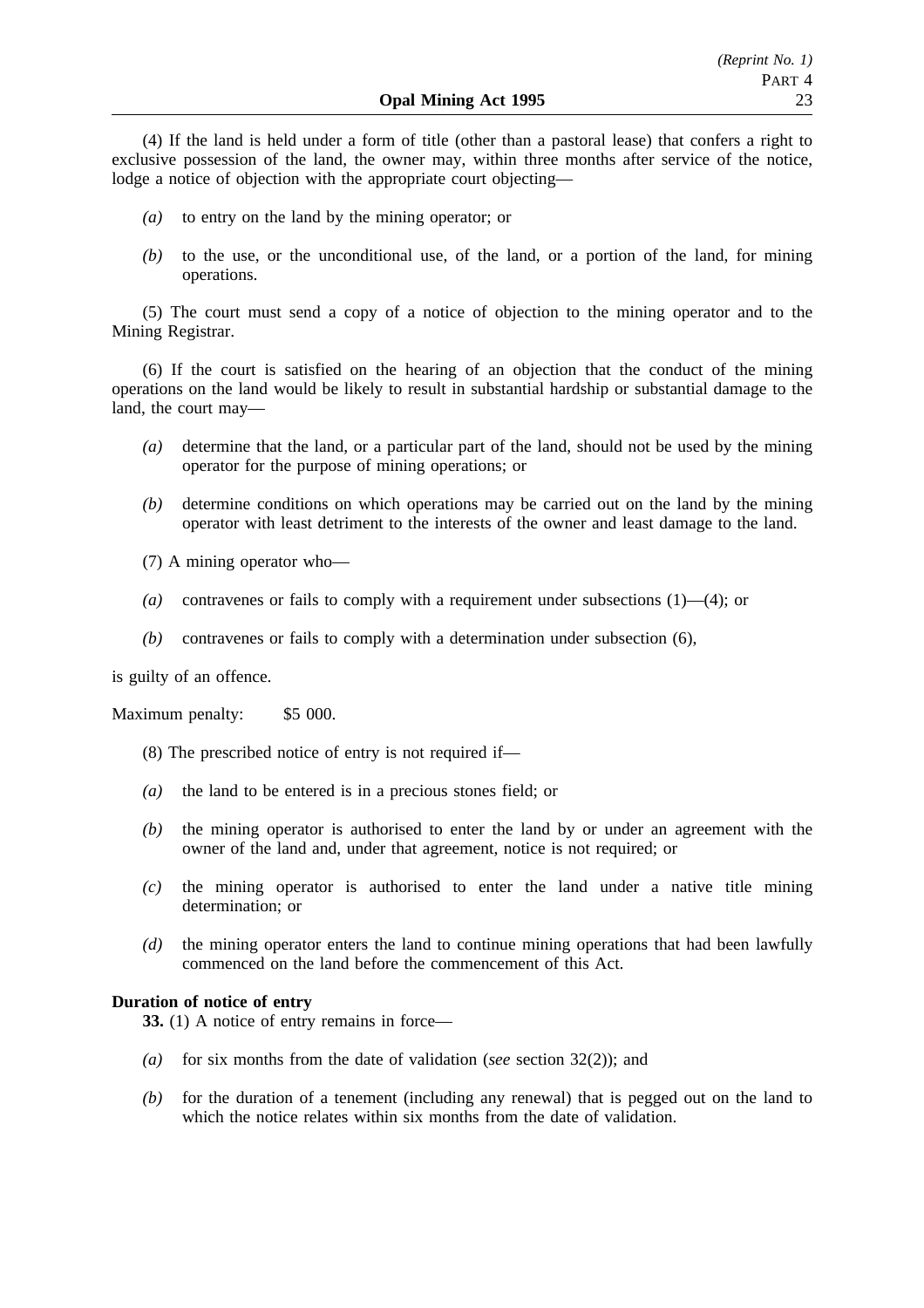(2) A mining operator who desires to enter land after a notice of entry has lapsed must serve a new, validated notice of entry, subject to the qualification that if the new notice is served within 28 days after the previous notice lapsed, the mining operator does not need to give at least 21 days notice before re-entering the land.

### **DIVISION 2—DECLARED EQUIPMENT**

### **Use of declared equipment**

**34.** (1) A mining operator must not use declared equipment in the course of mining operations under this Act except—

- *(a)* on land comprised in a registered tenement within a precious stones field; or
- *(b)* with the written authorisation of the Director (for land outside a precious stones field).

Maximum penalty: *(a)* In the case of a breach of paragraph *(a)*—\$5 000;

*(b)* In the case of a breach of paragraph *(b)*—\$10 000.

(2) An application for an authorisation of the Director to use declared equipment outside a precious stones field must be made in a manner and form determined by the Director and accompanied by the prescribed application fee.

(3) An authorisation may be given subject to conditions.

(4) The Director may, by notice in writing to the mining operator, add, substitute or delete one or more conditions to an authorisation.

(5) A mining operator must not contravene or fail to comply with a condition.

Maximum penalty: \$5 000.

(6) A mining operator must, at least 21 days before first using declared equipment on land, serve on the owner of the land notice of the intention to use the declared equipment in the course of mining operations carried out on the land.

(7) The notice must be in a form determined by the Director.

(8) The owner may, within three months after service of a notice, lodge a notice of objection with the Warden's Court objecting to the use, or the unconditional use, of declared equipment on the land.

(9) The court must send a copy of a notice of objection to the mining operator and to the Mining Registrar.

(10) If the court is satisfied on the hearing of an objection that the use of declared equipment on the land would be likely to result in severe or unjustifiable hardship or substantial damage to the land, the court may—

- *(a)* determine that declared equipment should not be used in the course of mining operations on the land or a part of the land; or
- *(b)* determine the conditions under which declared equipment may be used on the land with least detriment to the interests of the owner and least damage to the land.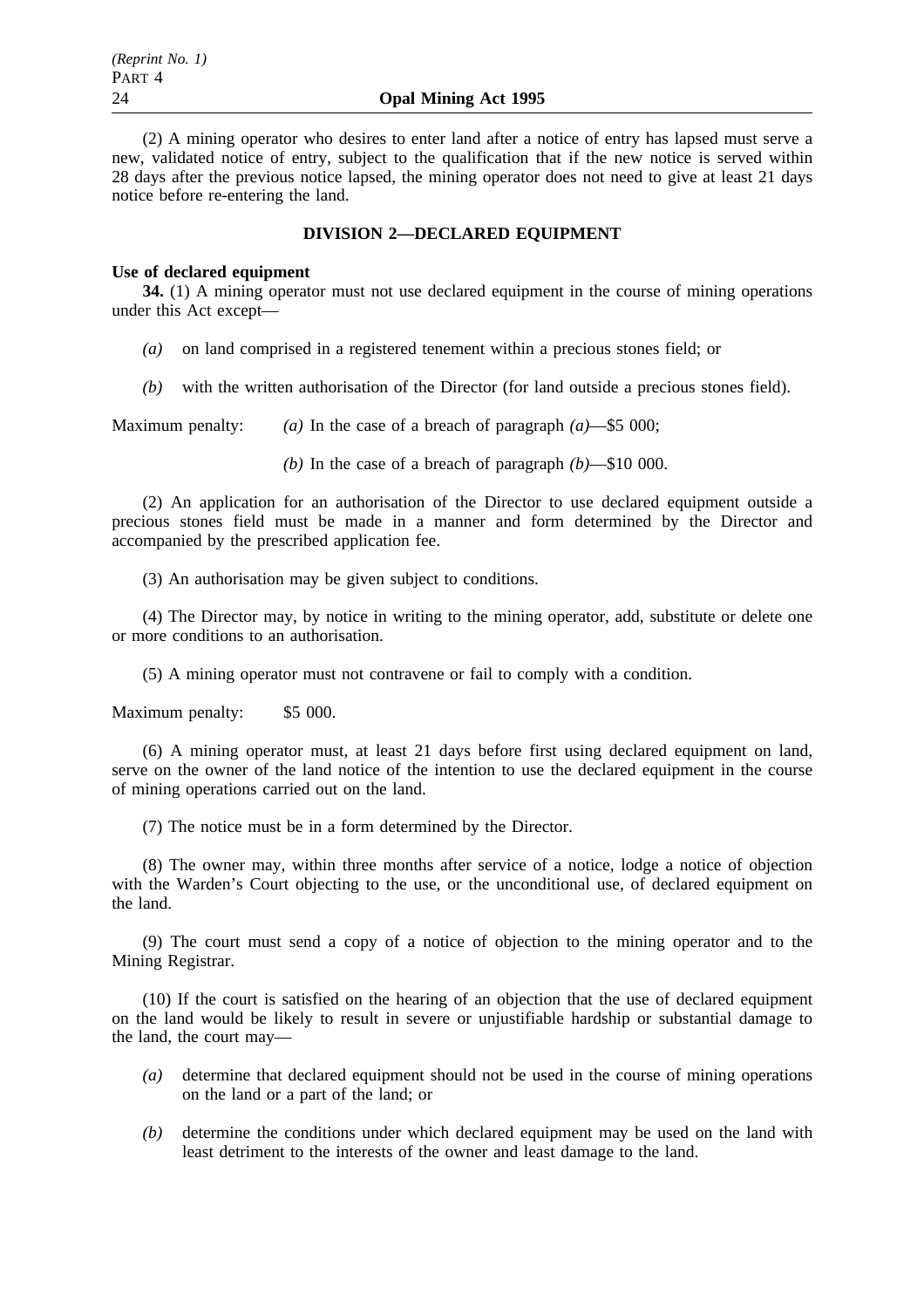- (11) A mining operator who—
- *(a)* uses declared equipment on land without prior service of a notice under subsection (6); or
- *(b)* fails to comply with a determination or condition under subsection (10),

is guilty of an offence.

Maximum penalty: \$10 000.

- (12) Subsections  $(6)$ —(11) do not apply to the use of declared equipment on land if—
- *(a)* the land is within a precious stones field; or
- *(b)* the Warden's Court or the ERD Court has determined conditions on which declared equipment may be used on the land and the mining operator complies with the terms of the determination.

(13) This section does not apply to the use of declared equipment on land if there is an agreement with the owner of the land about the use of declared equipment and the mining operator complies with the terms of the agreement.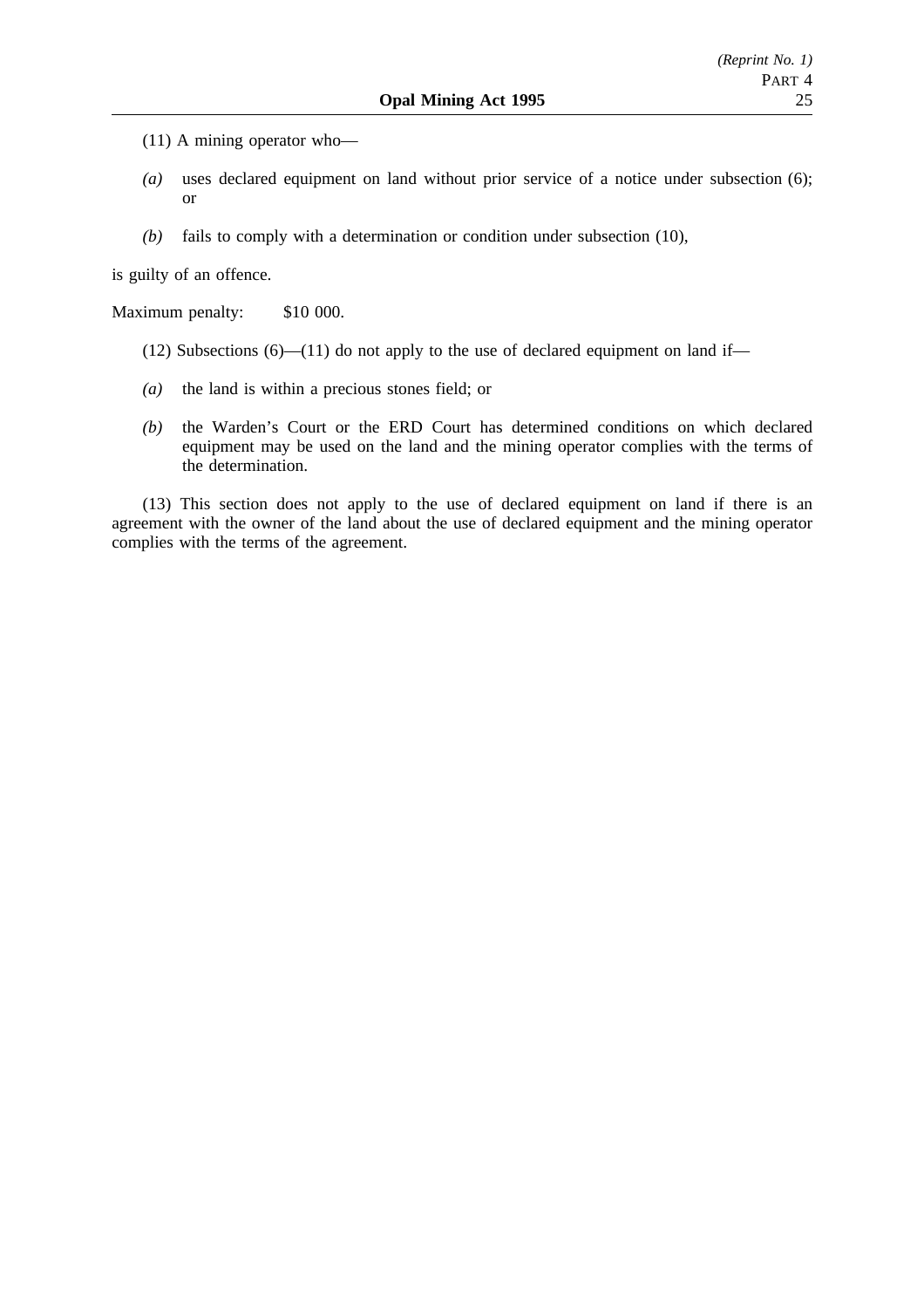### **PART 5 REHABILITATION AND COMPENSATION**

### **Rehabilitation of land**

**35.** (1) An authorised person may, by notice in writing to the holder of a precious stones tenement that is outside (or partly outside) a precious stones field, direct the holder of the tenement to rehabilitate land within the tenement that has been disturbed by mining operations to a condition that is, in the opinion of an authorised person, satisfactory.

(2) A notice under subsection (1)—

- *(a)* may specify the action to be taken by the person, and specify the period within which it must be taken; and
- *(b)* may relate or extend to mining operations carried out on the land before the tenement was pegged out or registered; and
- *(c)* may relate or extend to mining operations carried out by another person on the land; and
- *(d)* may be given before or after the tenement has come to an end.
- (3) A person to whom a notice is issued under this section must comply with the notice.

Maximum penalty: \$5 000.

(4) The Minister may order that no other area may be pegged out for a tenement by a person named in a notice until the person has complied with the notice.

(5) A person must not contravene an order under subsection (4).

Maximum penalty: \$5 000.

(6) If the requirements of a notice are not carried out, an authorised person may cause the requirements to be carried out.

(7) The Director may recover the costs and expenses reasonably incurred in taking action under subsection (6) from the person who failed to comply with the notice, as a debt.

(8) A person may, at any reasonable time, enter and remain on land for the purposes of rehabilitating the land under this section, and may take appropriate action on the land in order to comply with an order under this section.

(9) An authorised person may, with the approval of the Director, vary a notice previously given under this section.

(10) An obligation on the holder of a tenement to rehabilitate land is not affected by the tenement lapsing or being cancelled.

(11) In this section—

"**holder**" of a mining tenement includes a former holder of a tenement;

"**precious stones tenement**" includes a tenement the registration of which has lapsed or been cancelled.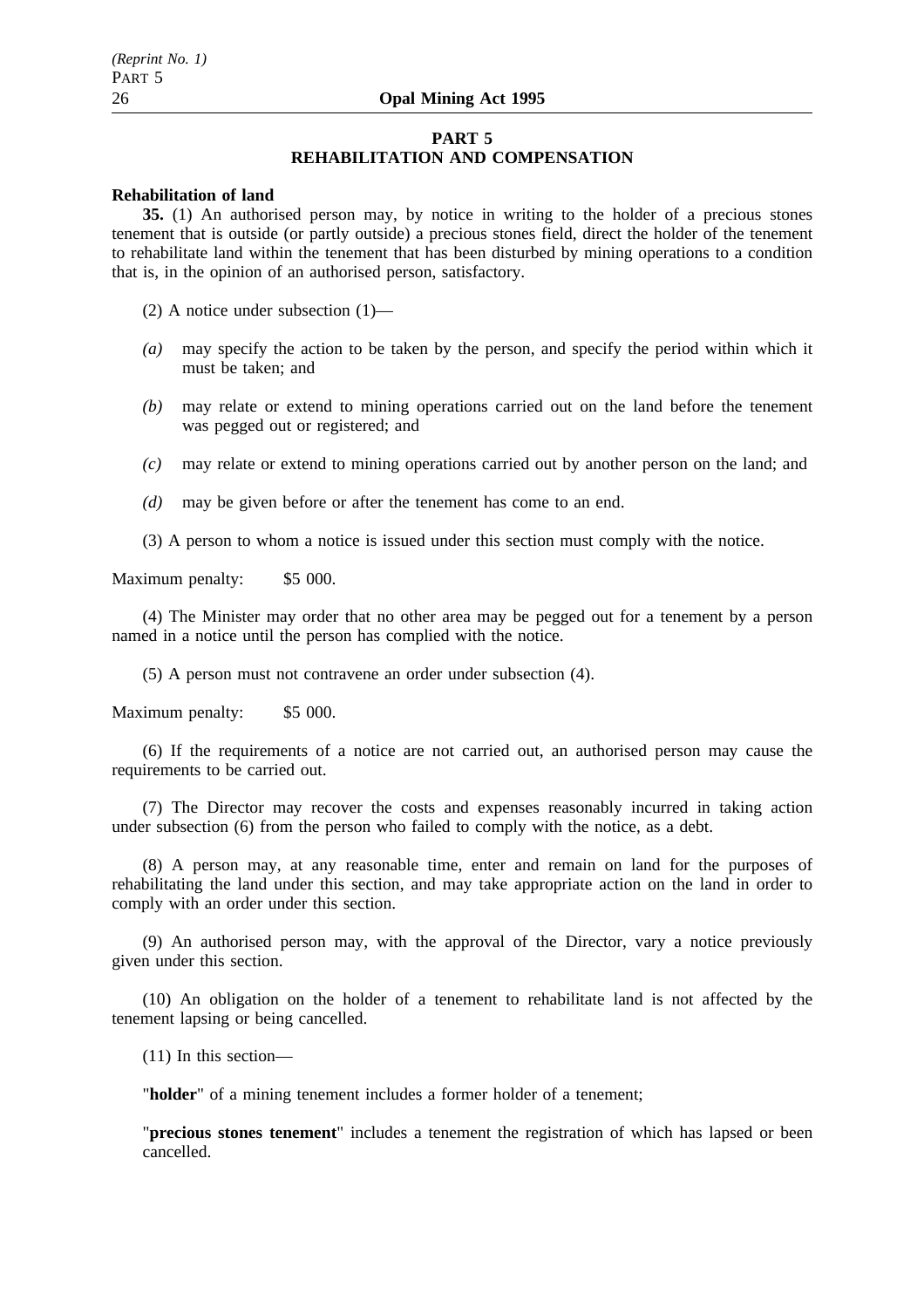### **Bonds**

**36.** (1) The Minister may, by notice in writing to an applicant for the registration of, or the holder of, a precious stones tenement that is outside (or partly outside) a precious stones field, require the person to enter into a bond under this section.

(2) The Minister may determine the amount, form and terms of the bond taking into account—

- *(a)* liabilities that the relevant person may incur in the course of mining operations; and
- *(b)* the present or future obligations that the relevant person may incur for the rehabilitation of land.

(3) The Minister may require security for the satisfaction of the bond in accordance with a determination of the Minister.

(4) The Minister may, by notice in writing to the holder of a tenement, require that the amount, form or terms of a bond, or the security for a bond, be varied.

(5) A variation under subsection (4) may include the addition or substitution of terms.

(6) A person to whom a notice is issued under this section must comply with the notice within 30 days after service of the notice.

(7) A bond must be lodged with the Mining Registrar.

(8) The prescribed fee is payable when the bond is lodged.

(9) The Mining Registrar may delay the registration of a tenement until a bond is lodged.

(10) A person who has been required to enter into a bond must not carry out mining operations on the relevant land, or must cease mining operations on the relevant land, until the bond is lodged with the Mining Registrar.

Maximum penalty: \$5 000.

(11) The Minister or an authorised person may prohibit mining operations on land until a person complies with a requirement under this section.

(12) A person must not contravene a prohibition under subsection (11).

Maximum penalty: \$5 000.

#### **Application of bonds**

**37.** (1) If a person fails to fulfil an obligation under a tenement, fails to rehabilitate land within a tenement (or former tenement), or acts (or omits to act) so as to breach a term of a bond, the Minister may determine that an amount under a bond entered into by the person is forfeited under this section.

(2) The amount is forfeited to the Crown (to be held by the Minister).

(3) The forfeited amount may, at the discretion of the Minister, be applied—

- *(a)* towards the rehabilitation of land in the relevant tenement;
- *(b)* in respect of liabilities incurred on account of mining operations on the land.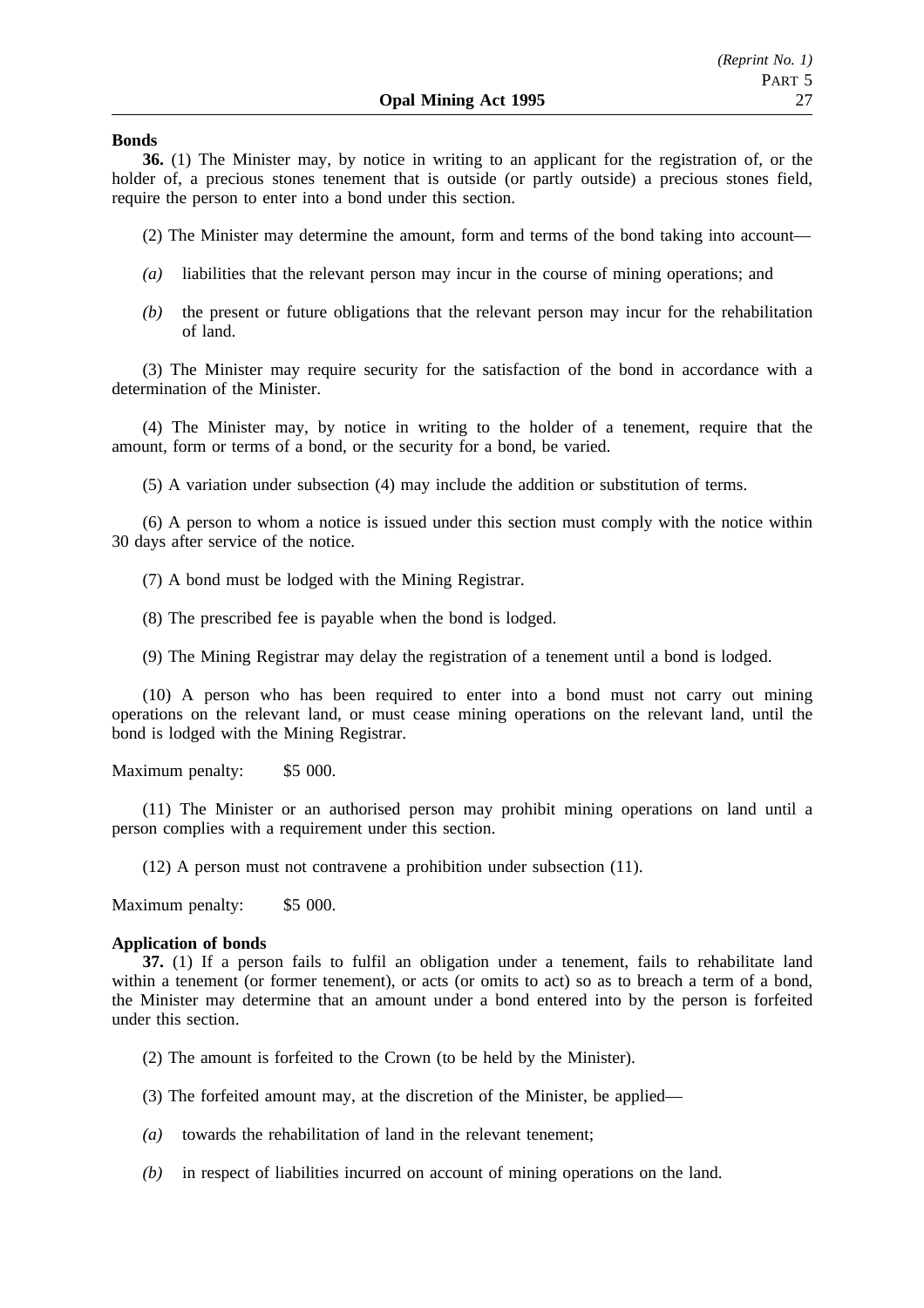$(4)$  If—

- *(a)* a tenement in respect of which a bond has been lodged lapses or is cancelled; and
- *(b)* the Mining Registrar is satisfied that it is appropriate to do so,

the Mining Registrar may return the bond to the holder of the tenement.

### **Compensation**

**38.** (1) The owner of land on which mining operations are carried out is entitled to receive compensation for economic loss, hardship or inconvenience suffered on account of the mining operations.

- (2) The compensation will be payable by—
- *(a)* if the land is subject to a tenement at the time of the mining operations—the holder of the tenement (even if the holder of the tenement did not carry out the mining operations); and
- *(b)* in all cases—the person who carries out the mining operations.

(3) The holder of a tenement who is required to pay compensation on account of mining operations carried out by another person is entitled, subject to an agreement between the parties, to recover from the other person an amount equal to the amount of the compensation.

(4) In determining the compensation payable under this section, the following matters must be considered:

- *(a)* damage caused to the land by the mining operations; and
- *(b)* loss of productivity or profits as a result of the mining operations; and
- *(c)* other relevant matters.

(5) The amount of the compensation will be an amount determined by agreement between the owner and the person by whom the compensation is payable or, in default of agreement, an amount determined, on application by an interested party, by the appropriate court.

(6) The appropriate court, in determining compensation under this section, must take into consideration any work that a mining operator has carried out, or undertakes to carry out, to rehabilitate the land.

(7) On the hearing of an application for compensation under this section, the appropriate court may order a mining operator to carry out specified work to rehabilitate the land.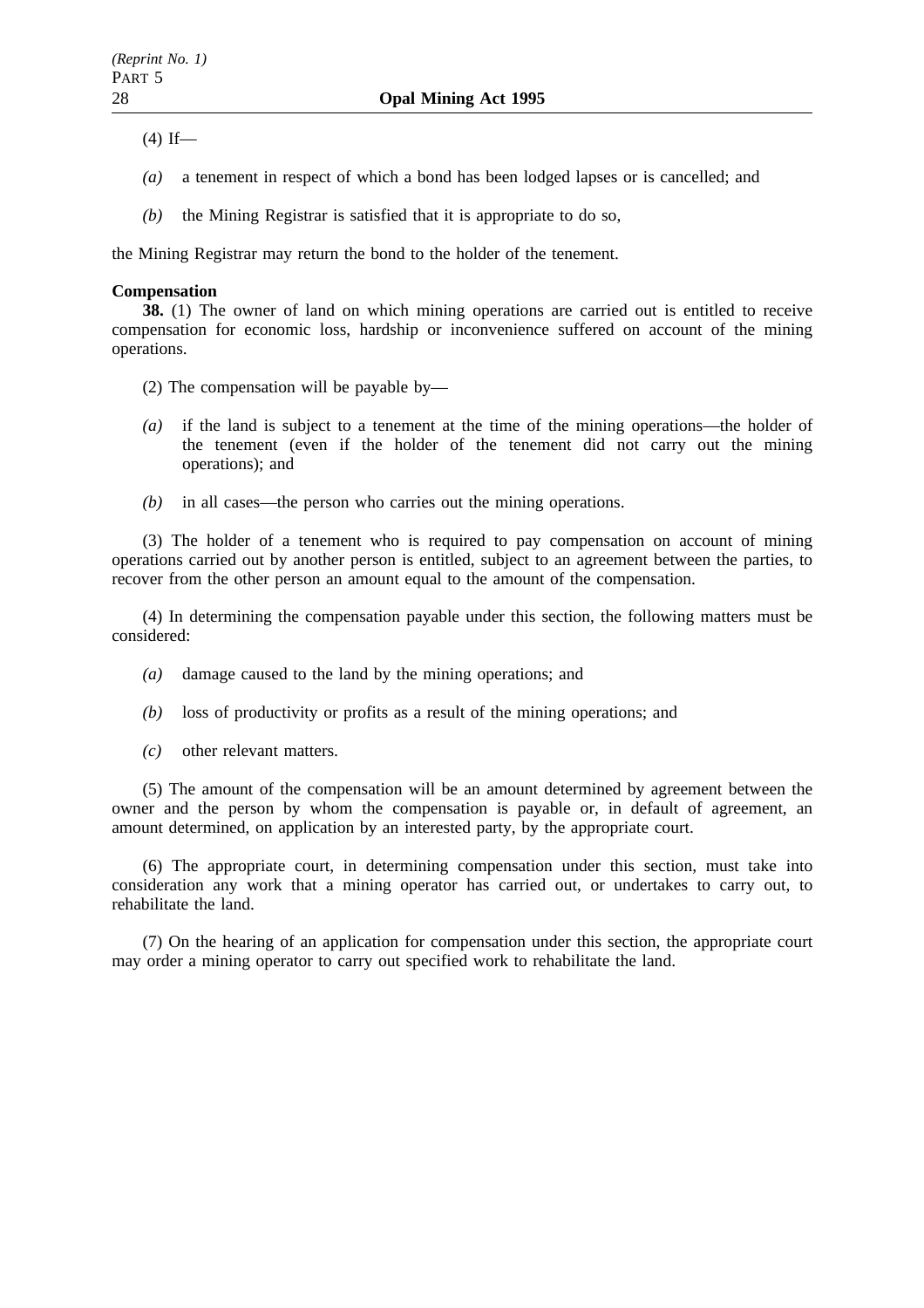## **PART 6 OPAL MINING CO-OPERATION AGREEMENTS**

### **Interpretation**

**39.** In this Part—

"**mining operator**" includes a person who seeks to carry out mining operations on land;

"**registered agreement**" means an opal mining co-operation agreement registered under this Part.

#### **Nature of agreement**

**40.** (1) An opal mining co-operation agreement may be made about mining operations carried out under this Act on land.

- (2) However, an opal mining co-operation agreement cannot relate to—
- *(a)* native title land; or
- *(b)* land within a precious stones field.

### **Parties to an agreement**

**41.** An opal mining co-operation agreement may be made between—

- *(a)* the owner of land; and
- $(b)$ 
	- (i) a mining operator; or
	- (ii) an approved association.

#### **Content of an agreement**

**42.** (1) An opal mining co-operation agreement may—

- *(a)* provide that land that would otherwise be exempt land will not be taken to be exempt land under this Act for the purposes of mining operations authorised by the agreement;
- *(b)* prohibit or restrict the pegging out of an area for a precious stones tenement by a person bound by the agreement;
- *(c)* provide—
	- (i) that the owner of the land will not object to a notice of entry to the land; or
	- (ii) that a notice of entry to the land does not need to be given (or does not need to be given in specified circumstances, or only needs to be given in specified circumstances);
- *(d)* restrict or regulate the circumstances or conditions under which a person covered by the agreement may enter, or remain on, the land;
- *(e)* permit, prohibit, restrict or regulate the use of declared equipment on the land, or provide that notice of the use of declared equipment need not be given;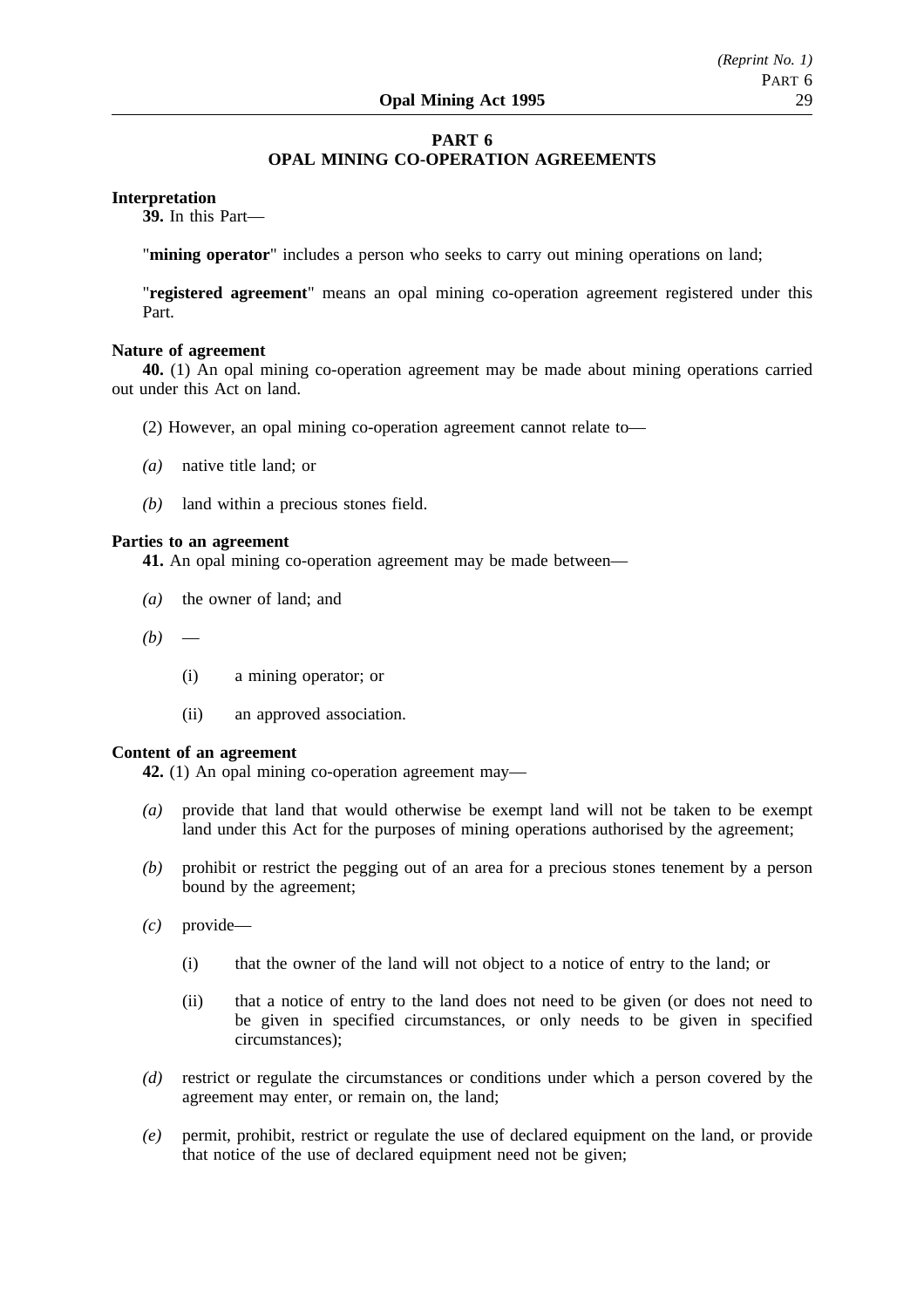- *(f)* provide for any other permission that the owner of the land may give under this Act;
- *(g)* provide for the care, management or rehabilitation of land;
- *(h)* provide for the payment of compensation to the owner of the land on account of mining operations on the land;
- *(i)* make other provisions about carrying out of mining operations on the land;
- *(j)* identify camp sites or temporary residences on the land;
- *(k)* provide for other matters agreed between the parties to the agreement.

(2) An agreement may provide for payments to the owner of the land that are based on profits or income derived from mining operations on the land or the quantity of precious stones produced.

(3) An agreement must comply with requirements prescribed by the regulations.

### **Registration of agreement**

**43.** (1) The parties to an opal mining co-operation agreement must submit the agreement to the Mining Registrar for registration within 21 days after the agreement is signed by or on behalf of the parties to the agreement.

- (2) The prescribed fee is payable when the agreement is submitted for registration.
- (3) The Mining Registrar must register the agreement unless—
- *(a)* the agreement relates to land that is within a precious stones field or is native title land; or
- *(b)* the Mining Registrar believes—
	- (i) that the agreement has not been negotiated in good faith; or
	- (ii) that the agreement is inconsistent with the objects of this Act or is not in the best interests of opal mining in the State; or
	- (iii) that there is some other good reason why the agreement should not be registered.

(4) The Mining Registrar must make a decision on the registration of an agreement within one month after the agreement is submitted for registration.

(5) However, despite subsections (2) and (3), the Mining Registrar must not register an agreement over pastoral land within the meaning of the *Pastoral Land Management and Conservation Act 1989* unless or until the Mining Registrar has consulted with the Pastoral Board about proposals for the rehabilitation of land under the agreement (and the Minister may, on the basis of the time that is required to complete that consultation process, grant an extension of time under subsection (4)).

(6) An agreement has no force or effect under this Act until it is registered.

### **Agreement may be varied or revoked**

**44.** (1) The parties to a registered opal mining co-operation agreement may, by agreement, vary or revoke the agreement.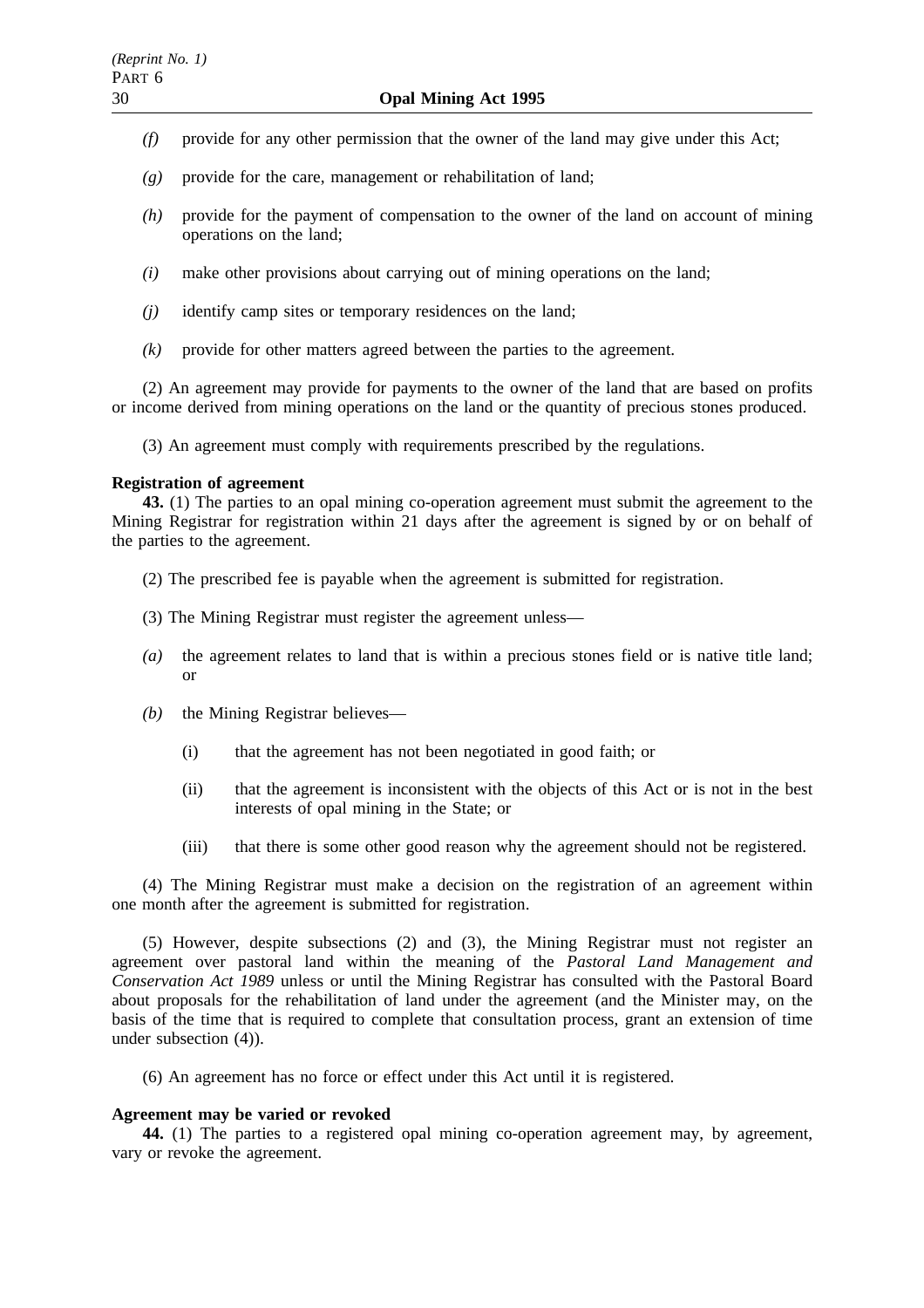(2) A variation to a registered agreement must be submitted by the parties to the agreement to the Mining Registrar for registration within 21 days after the variation is made and the Mining Registrar must register the variation unless the Mining Registrar believes—

- *(a)* that the variation is inconsistent with the objects of this Act or is not in the best interests of opal mining in the State; or
- *(b)* that there is some other good reason why the variation should not be registered.

(3) A party to a registered agreement may, by notice in writing to the other parties to the agreement, withdraw from the agreement.

- (4) However, a notice under subsection (3)—
- *(a)* cannot be given without the approval of the Mining Registrar; and
- *(b)* must be given at least 60 days before the withdrawal is to take effect.

(5) If an approved association is withdrawing from an agreement, the association must give notice of the withdrawal to each member who is covered by the agreement in accordance with any requirements specified by the Mining Registrar.

### **Appeal to Warden's Court**

**45.** A party to an opal mining co-operation agreement may appeal to the Warden's Court against a decision of the Mining Registrar under this Part and the court may, on appeal, confirm or reverse the Mining Registrar's decision.

### **Persons bound by agreement**

**46.** A registered agreement is binding on, and enforceable by or against, the original parties to the agreement and—

- *(a)* the successors in title to the owner of the land; and
- *(b)* a person who carries out mining operations on the land on behalf of a party to the agreement; and
- *(c)* if an approved association is a party to the agreement—the members of the association who are covered by the agreement; and
- *(d)* the holders from time to time of mining tenements covered by the agreement.

### **Enforcement of agreement**

**47.** A person who is entitled to enforce a registered agreement who believes that another person bound by the agreement has contravened, or failed to comply with, a term of the agreement may apply to the appropriate court and the court may, if satisfied that the other person is in default—

- *(a)* order the other person to take specified action to comply with the agreement or to rectify a situation caused by the other person;
- *(b)* order the other person to pay compensation for loss or damage caused by a breach or a failure to comply with the agreement;
- *(c)* vary or revoke a term of the agreement;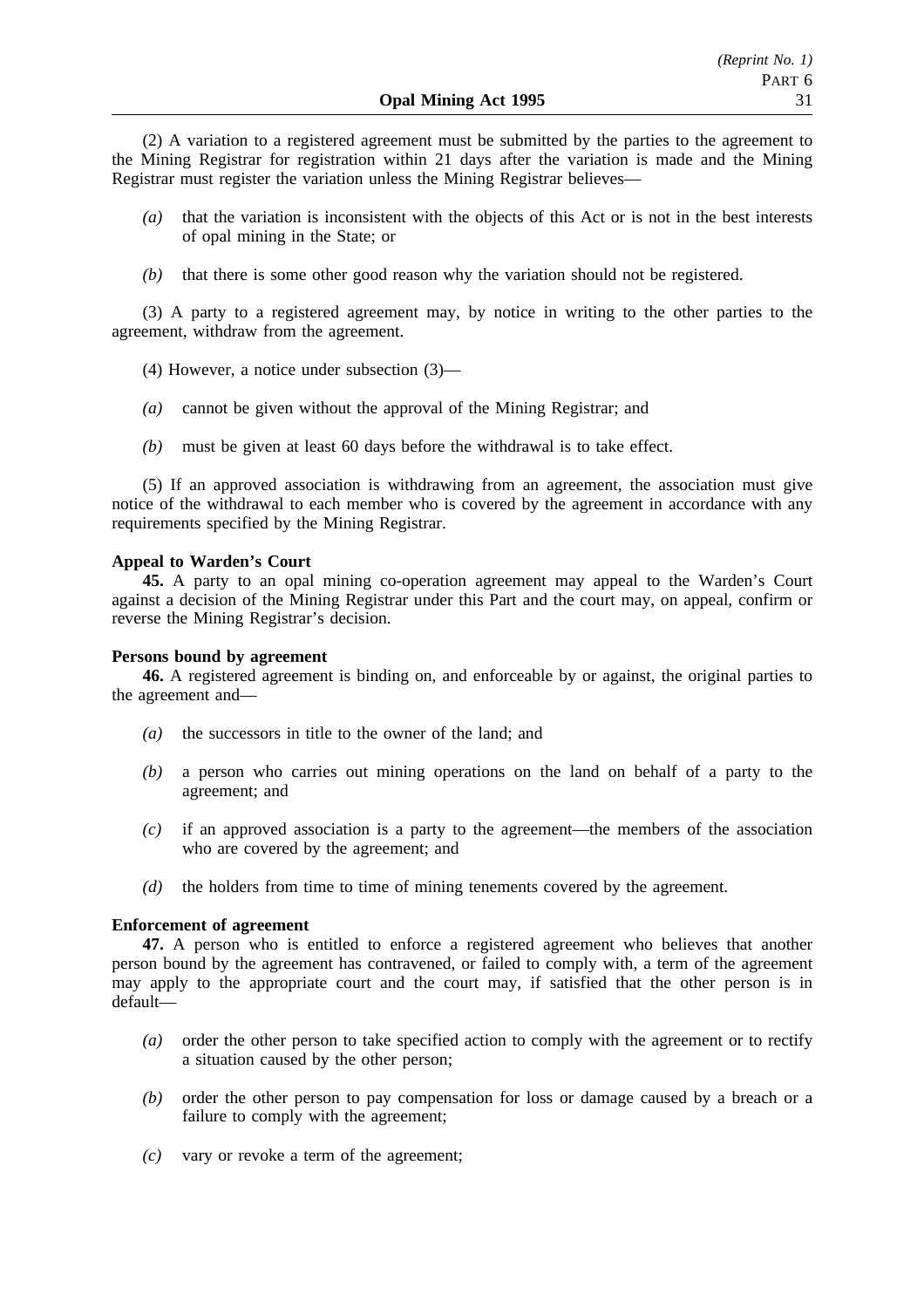- *(d)* revoke the agreement;
- *(e)* make other orders that the court considers to be appropriate in the circumstances.

## **Restriction on mining operations by third parties**

**48.** (1) If an approved association is a party to a registered agreement, a person who is not a member of that association must not conduct mining operations on land that is subject to the agreement unless—

- *(a)* the person is a party to another agreement with the owner of the land registered before the agreement with the association; or
- *(b)* the person has entered into a separate opal mining co-operation agreement with the owner of the land and an agreement of that kind is not specifically excluded under the terms of the agreement with the association; or
- *(c)* the person pegged out an area for a tenement before the agreement with the association was entered into and the mining operations are carried out in that area in accordance with this Act; or
- *(d)* the person is acting under the authority of a mining tenement under the Mining Act; or
- *(e)* the person is acting under an authority granted by the Warden's Court.

(2) For the purposes of subsection  $(1)(e)$ , a person who desires to carry out mining operations on land that is subject to a registered agreement with an approved association (and who is not authorised to carry out mining operations under the agreement) may apply to the Warden's Court for an authority to conduct mining operations on the land (including to peg out an area for a tenement) despite the agreement and the court may, on the application—

- *(a)* if it considers that it would be reasonable to allow the person to carry out mining operations on the land and that to do so would not unfairly disadvantage the parties to the registered agreement—grant the application, on conditions (if any) determined by the court; or
- *(b)* reject the application.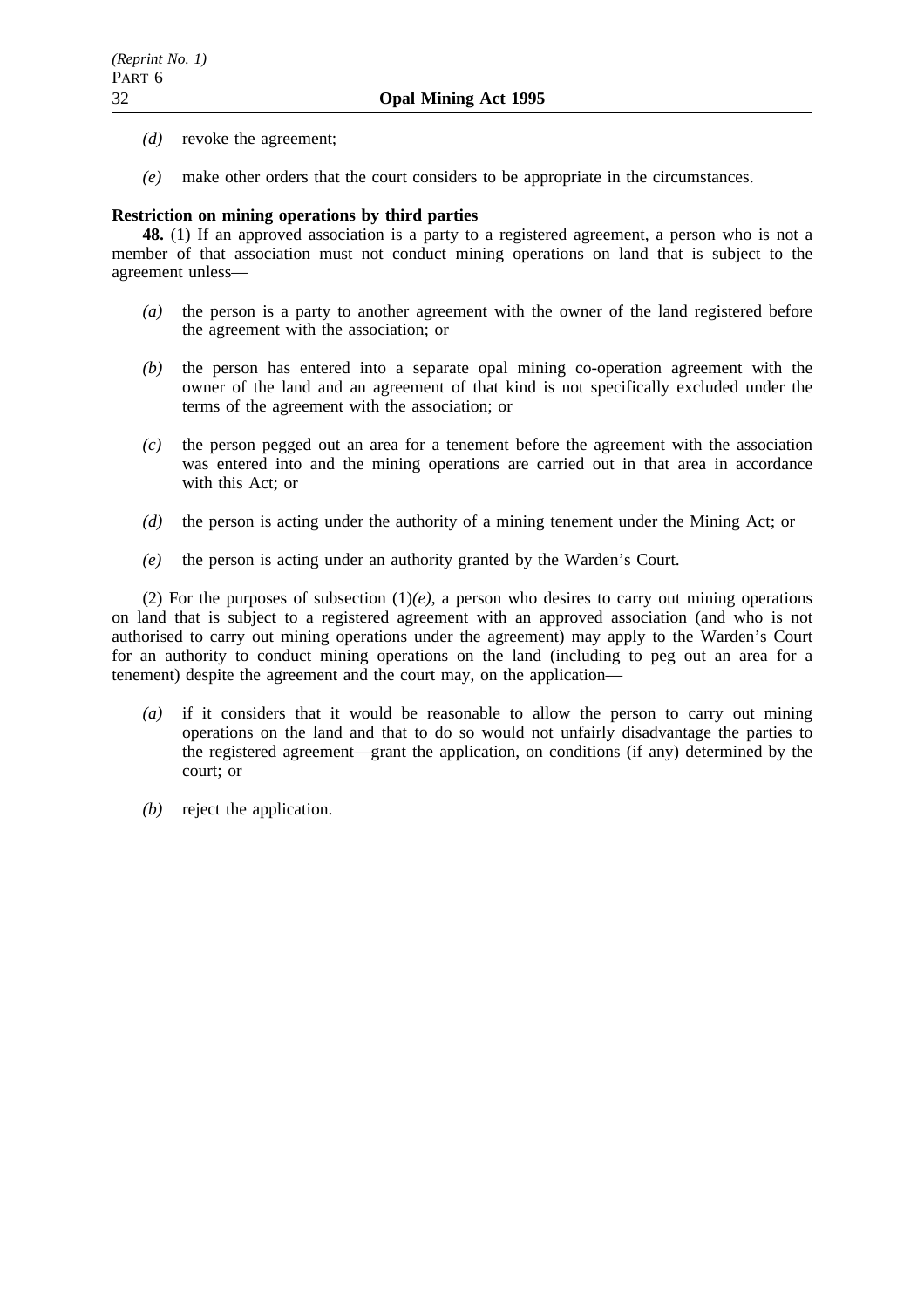## **PART 7 NATIVE TITLE LAND**

### **DIVISION 1—PROSPECTING**

### **Qualification of rights conferred by permit**

**49.** (1) A precious stones prospecting permit confers no right to carry out mining operations on native title land unless—

- *(a)* the mining operations do not affect native title (*ie* they are not wholly or partly inconsistent with the continued existence, enjoyment or exercise of rights deriving from native title<sup>1</sup>); or
- *(b)* a declaration is made under the law of the State or the Commonwealth to the effect that the land is not subject to native title.<sup>2</sup>

(2) However, a person who holds a precious stones prospecting permit that would, if land were not native title land, authorise various operations on the land may acquire the right to carry out those operations on the land (that affect native title) from an agreement or determination authorising the operations under this Part.

(3) An agreement or determination under this Part need not be related to a particular precious stones prospecting permit.

(4) However, a mining operator's right to carry on mining operations under this Act that affect native title is contingent on the existence of a permit that would, if the land were not native title land, authorise the mining operator to carry out the mining operations on the land.

## <sup>1</sup> Cf. *Native Title Act 1993* (Cwth), s. 227.

<sup>2</sup> A declaration to this effect may be made under Part 4 of the *Native Title (South Australia) Act 1994* or the *Native Title Act 1993* (Cwth). The effect of such a declaration is that the land ceases to be native title land.

### **DIVISION 2—PRODUCTION**

#### **Limits on grant of tenement**

**50.** A precious stones tenement may not be registered over native title land unless—

- *(a)* the mining operations to be carried out under the tenement are authorised by a preexisting agreement or determination registered under this Part; or
- *(b)* a declaration is made under the law of the State or the Commonwealth to the effect that the land is not subject to native title.<sup>1</sup>

<sup>1</sup> A declaration to this effect may be made under Part 4 of the *Native Title (South Australia) Act 1994* or the *Native Title Act 1993* (Cwth). The effect of the declaration is that the land ceases to be native title land.

### **Applications for tenements**

**51.** (1) The Minister may agree with an applicant for a precious stones tenement over native title land that the tenement will be registered contingent on the registration of an agreement or determination under this Part.

(2) The Mining Registrar may refuse an application for a precious stones tenement over native title land if it appears to the Mining Registrar that the applicant is not proceeding with reasonable diligence to obtain the agreement or determination necessary to the registration of the tenement to which the application relates (and if the application is refused, the applicant's claim lapses).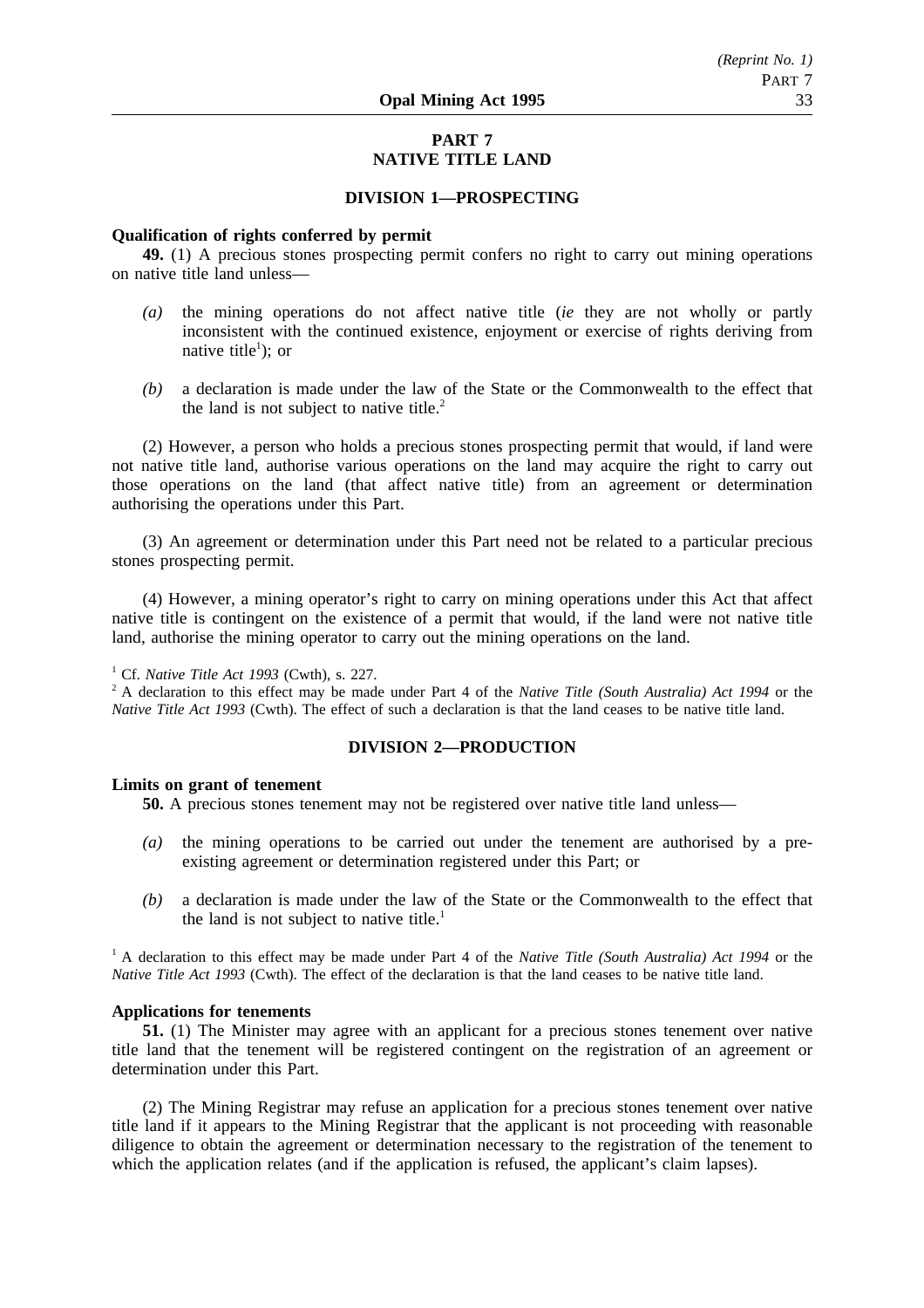## **DIVISION 3—APPLICATION FOR DECLARATION**

### **Application for declaration**

**52.** A person who seeks to carry out mining operations under this Act on native title land may apply to the ERD Court for a declaration that the land is not subject to native title.<sup>1</sup>

<sup>1</sup> The application is to be made under the *Native Title (South Australia) Act 1994*.

### **DIVISION 4—NEGOTIATING PROCEDURE**

### **Types of agreement authorising mining operations on native title land**

**53.** (1) An agreement authorising mining operations on native title land (a "**native title mining agreement**") may—

- *(a)* authorise mining operations by a particular mining operator; or
- *(b)* authorise mining operations of a specified class within a defined area by mining operators of a specified class who comply with the terms of the agreement.

#### Note—

If the authorisation relates to a particular mining operator it is referred to as an **individual authorisation**. Such an authorisation is not necessarily limited to mining operations under a particular permit or tenement but may extend also to future permits or tenements. If the authorisation does extend to future permits or tenements it is referred to as a **conjunctive authorisation**. An authorisation that extends to a specified class of mining operators is referred to as an **umbrella authorisation**.

(2) If a native title mining agreement is negotiated between a mining operator who does not hold, and is not an applicant for, a tenement for the relevant land, and native title parties who are claimants to (rather than registered holders of) native title land, the agreement cannot extend to mining operations conducted on the land under a future tenement.

(3) An umbrella authorisation can only relate to prospecting or mining for precious stones over an area of 200 square kilometres or less.

(4) If the native title parties with whom a native title mining agreement conferring an umbrella authorisation is negotiated are claimants to (rather than registered holders of) native title land, the term of the agreement cannot exceed 10 years.

(5) The existence of an umbrella authorisation does not preclude a native title mining agreement between a mining operator and the relevant native title parties relating to the same land, and if an individual agreement is negotiated, the agreement regulates mining operations by a mining operator who is bound by the agreement to the exclusion of the umbrella authorisation.

#### **Negotiation of agreements**

**54.** (1) A person (the "**proponent**") who seeks a native title mining agreement may negotiate the agreement with the native title parties.

#### Note—

The **native title parties** are the persons who are, at the end of the period of two months from when notice is given under section 55, registered under the law of the State or the Commonwealth as holders of, or claimants to, native title in the land. A person who negotiates with the registered representative of those persons will be taken to have negotiated with the native title parties. Negotiations with other persons are not precluded but any agreement reached must be signed by the registered representative on behalf of the native title parties.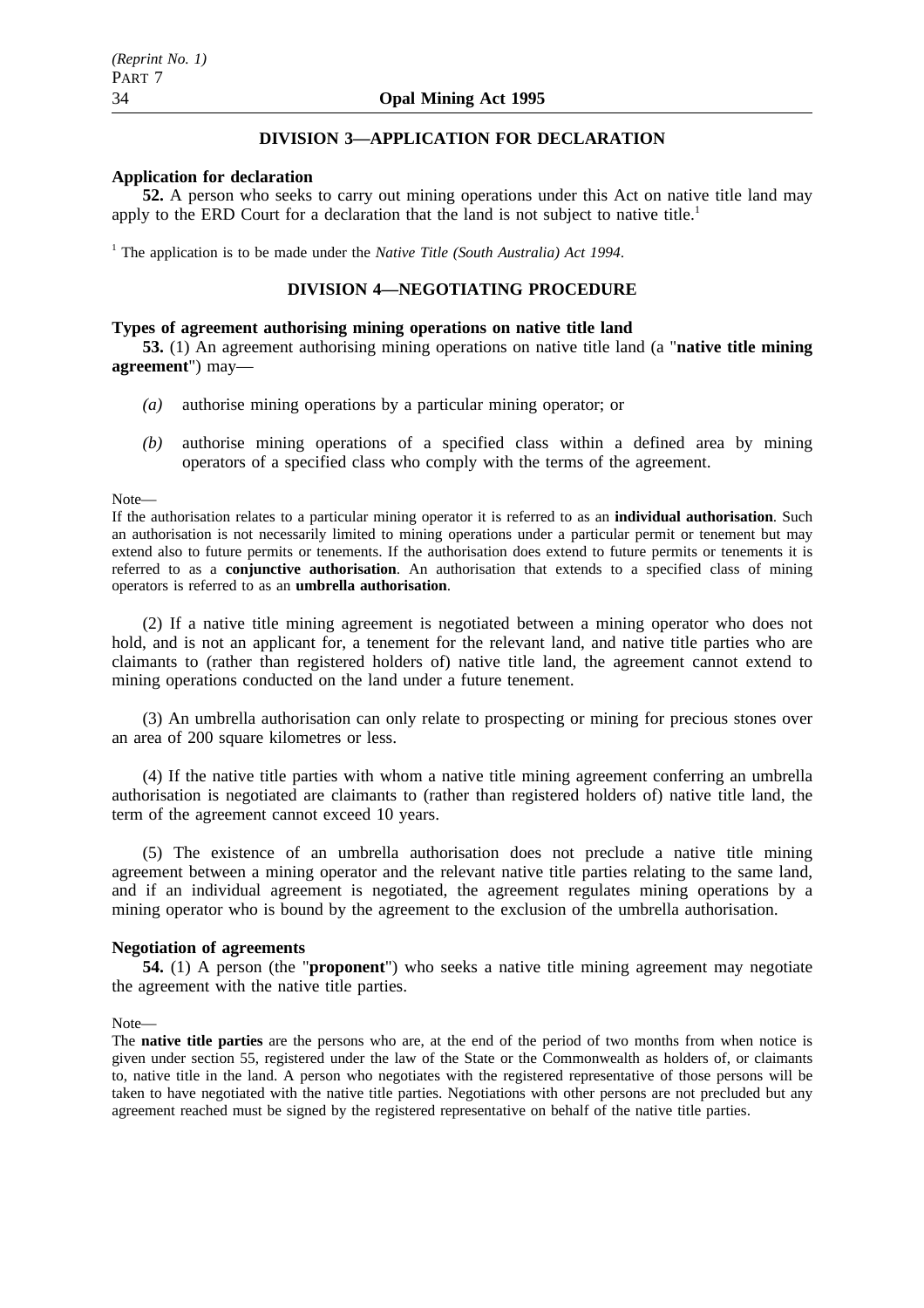- (2) The proponent must be—
- $(a)$  if an agreement conferring an individual authorisation<sup>1</sup> is sought—the mining operator who seeks the authorisation;
- $(b)$  if an agreement conferring an umbrella authorisation<sup>1</sup> is sought—the Minister or an association representing the interests of mining operators approved by regulation for the purposes of this section.

 $1$  See the note to section 53(1).

### **Notification of parties affected**

**55.** (1) The proponent initiates negotiations by giving notice under this section.

- (2) The notice must—
- *(a)* identify the land on which the proposed mining operations are to be carried out; and
- *(b)* describe the general nature of the proposed mining operations that are to be carried out on the land.
- (3) The notice must be given to—
- *(a)* the relevant native title parties; and
- *(b)* the ERD Court; and
- *(c)* the Minister.
- (4) Notice is given to the relevant native title parties as follows:
- *(a)* if a native title declaration establishes who are the holders of native title in the land—the notice must be given to the registered representative of the native title holders and the relevant representative Aboriginal body for the land;
- *(b)* if there is no native title declaration establishing who are the holders of native title in the land—the notice must be given to all who hold or may hold native title in the land in accordance with the method prescribed by Part 5 of the *Native Title (South Australia) Act 1994.*

#### **What happens when there are no registered native title parties with whom to negotiate**

**56.** (1) If, two months after the notice is given to all who hold or may hold native title in the land, there are no native title parties in relation to the land to which the notice relates, the proponent may apply *ex parte* to the ERD Court for a summary determination.

(2) On an application under subsection (1), the ERD Court must make a determination authorising entry to the land for the purpose of carrying out mining operations on the land, and the conduct of mining operations on the land.

(3) The determination may be made on conditions the Court considers appropriate and specifies in the determination.

(4) The determination cannot confer a conjunctive or umbrella authorisation.<sup>1</sup>

 $1$  See the note to section 53(1).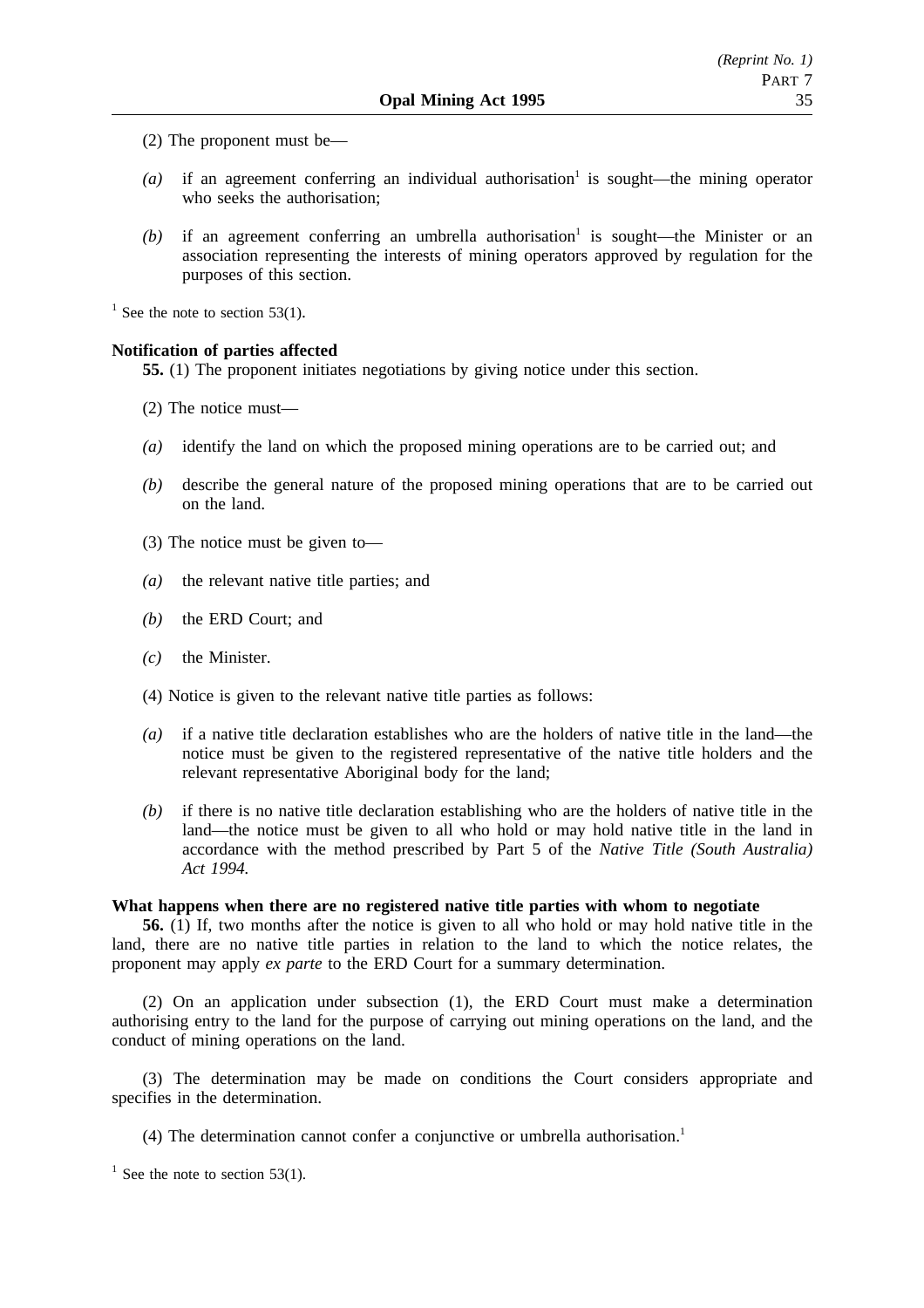### **Expedited procedure where impact of operations is minimal**

- **57.** (1) This section applies to mining operations that—
- *(a)* will not directly interfere with the community life of the holders of native title in the land on which the operations are to be carried out; and
- *(b)* will not interfere with areas or sites of particular significance, in accordance with their traditions, to the holders of native title in the land on which the operations are to be carried out; and
- *(c)* will not involve major disturbance to the land on which the operations are to be carried out.

(2) If the proponent states in the notice given under this Division that the mining operations to which the notice relates are operations to which this section applies and that the proponent proposes to rely on this section, the proponent may apply *ex parte* to the ERD Court for a summary determination authorising mining operations in accordance with the proposals made in the notice.

(3) On an application under subsection (2), the ERD Court may make a summary determination authorising mining operations in accordance with the proposals contained in the notice.

(4) However, if within two months after notice is given, a written objection to the proponent's reliance on this section is given by the Minister, or a person who holds, or claims to hold, native title in the land, the Court must not make a summary determination under this section unless the Court is satisfied after giving the objectors an opportunity to be heard that the operations are in fact operations to which this section applies.

#### **Negotiating procedure**

**58.** (1) The proponent and native title parties must negotiate in good faith and accordingly explore the possibility of reaching an agreement.

(2) However, the obligation to negotiate does not arise if the case is one where a summary determination may be made.

(3) If any of the negotiating parties requests the ERD Court to do so, the Court must mediate among the parties to assist in obtaining their agreement.

(4) The Minister may (personally or by representative) intervene in negotiations under this Division.

#### **Agreement**

**59.** (1) An agreement negotiated under this Division may provide for payment to the native title parties based on profits or income derived from mining operations on the land or the quantity of precious stones produced.

(2) The basis of the payment may be fixed in the agreement or left to be decided by the ERD Court or some other nominated arbitrator.

- (3) An agreement must deal with—
- *(a)* notices to be given or other conditions to be met before the land is entered for the purposes of carrying out mining operations; and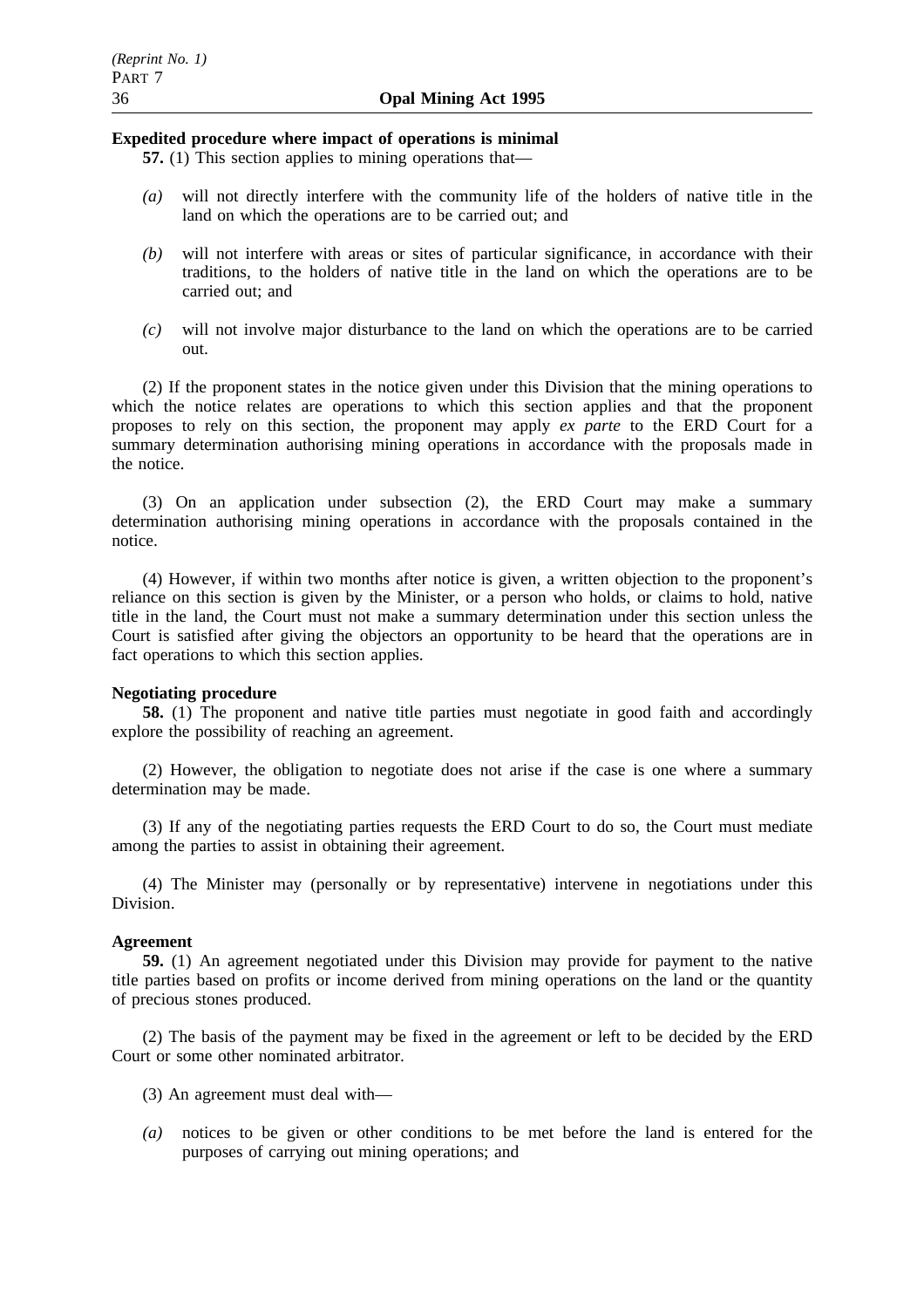*(b)* principles governing the rehabilitation of the land on completion of the mining operations.

(4) If agreement is reached between the proponent and the native title parties authorising mining operations on the native title land, the proponent must lodge a copy of the agreement with the Mining Registrar and the Mining Registrar will, subject to this section, register the agreement.

(5) If the Minister is of the opinion that there is reason to believe that the agreement may not have been negotiated in good faith, the Minister may, within two months after the copy of the agreement is lodged for registration with the Mining Registrar, make an order prohibiting registration of the agreement.

(6) A party to an agreement may appeal against an order under subsection (5) to the ERD Court and the Court may, on appeal—

- *(a)* confirm or revoke the Minister's order; and
- *(b)* if the Court considers it appropriate, make a determination authorising entry on the land to carry out mining operations, and the conduct of mining operations on the land, on conditions determined by the Court.

## **Effect of registered agreement**

**60.** (1) A registered agreement negotiated under this Division is (subject to its terms) binding on, and enforceable by or against the original parties to the agreement and—

- *(a)* the holders from time to time of native title in the land to which the agreement relates; and
- *(b)* the holders from time to time of any permit or tenement under which mining operations to which the agreement relates are carried out.

(2) If a native title declaration establishes that the native title parties with whom an agreement was negotiated are not the holders of native title in the land or are not the only holders of native title in the land, the agreement continues in operation (subject to its terms) until a fresh agreement is negotiated under this Part with the holders of native title in the land, or for two years after the date of the declaration (whichever is the lesser).

(3) Either the holders of native title in the land or the mining operator may initiate negotiations for a fresh agreement by giving notice to the other.

(4) A registered agreement that authorises mining operations to be conducted under a future mining tenement is contingent on the tenement being granted or registered.

### **Application for determination**

**61.** (1) If agreement between the proponent and the native title parties is not reached within the relevant period, any party to the negotiations or the Minister may apply to the ERD Court for a determination.

[In this subsection, the "**relevant period**" is—

- *(a)* if the mining operations to which the negotiations relate are merely of an exploratory nature—four months from when the negotiations were initiated; or
- *(b)* in any other case—six months from when the negotiations were initiated.]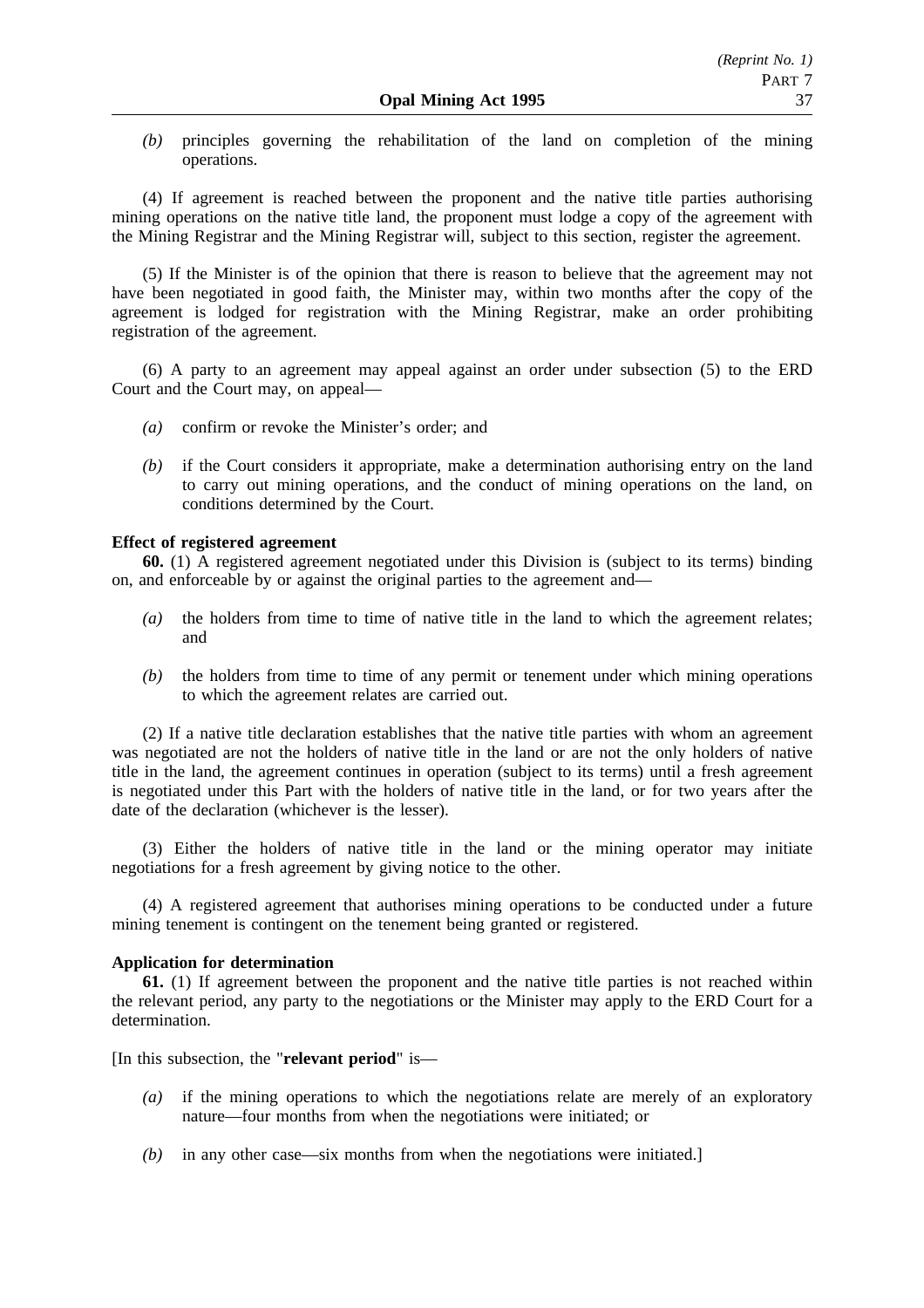(2) On an application under this section, the ERD Court may determine—

- *(a)* that mining operations may not be conducted on the native title land; or
- *(b)* that mining operations may be conducted on the native title land subject to conditions determined by the Court.

(3) If the ERD Court determines that mining operations may be conducted on native title land, the determination—

- *(a)* must deal with the notices to be given or other conditions to be met before the land is entered for the purposes of mining operations; but
- *(b)* cannot provide for payment to the native title parties based on profits or income derived from mining operations on the land or the quantity of precious stones produced.

(4) The ERD Court must make its determination on an application under this section within the relevant period unless there are special reasons why it cannot do so.

[In this subsection, the "**relevant period**" is—

- *(a)* if a determination is sought only for exploring—four months from when the application is made; or
- *(b)* in any other case—six months from when the application is made.]

(5) The representative Aboriginal body for the area in which the land is situated is entitled to be heard in proceedings under this section.

### **Criteria for making determination**

**62.** (1) In making its determination, the ERD Court must take into account the following:

- *(a)* the effect of the proposed mining operations on—
	- (i) native title in the land; and
	- (ii) the way of life, culture and traditions of any of the native title parties; and
	- (iii) the development of the social, cultural and economic structures of any of those parties; and
	- (iv) the freedom of access by any of those parties to the land concerned and their freedom to carry out rites, ceremonies or other activities of cultural significance on the land in accordance with their traditions; and
	- (v) any area or site, on the land concerned, of particular significance to the native title parties in accordance with their traditions; and
	- (vi) the natural environment of the land concerned;
- *(b)* any assessment of the effect of the proposed mining operations on the natural environment of the land concerned—
	- (i) made by a court or tribunal; or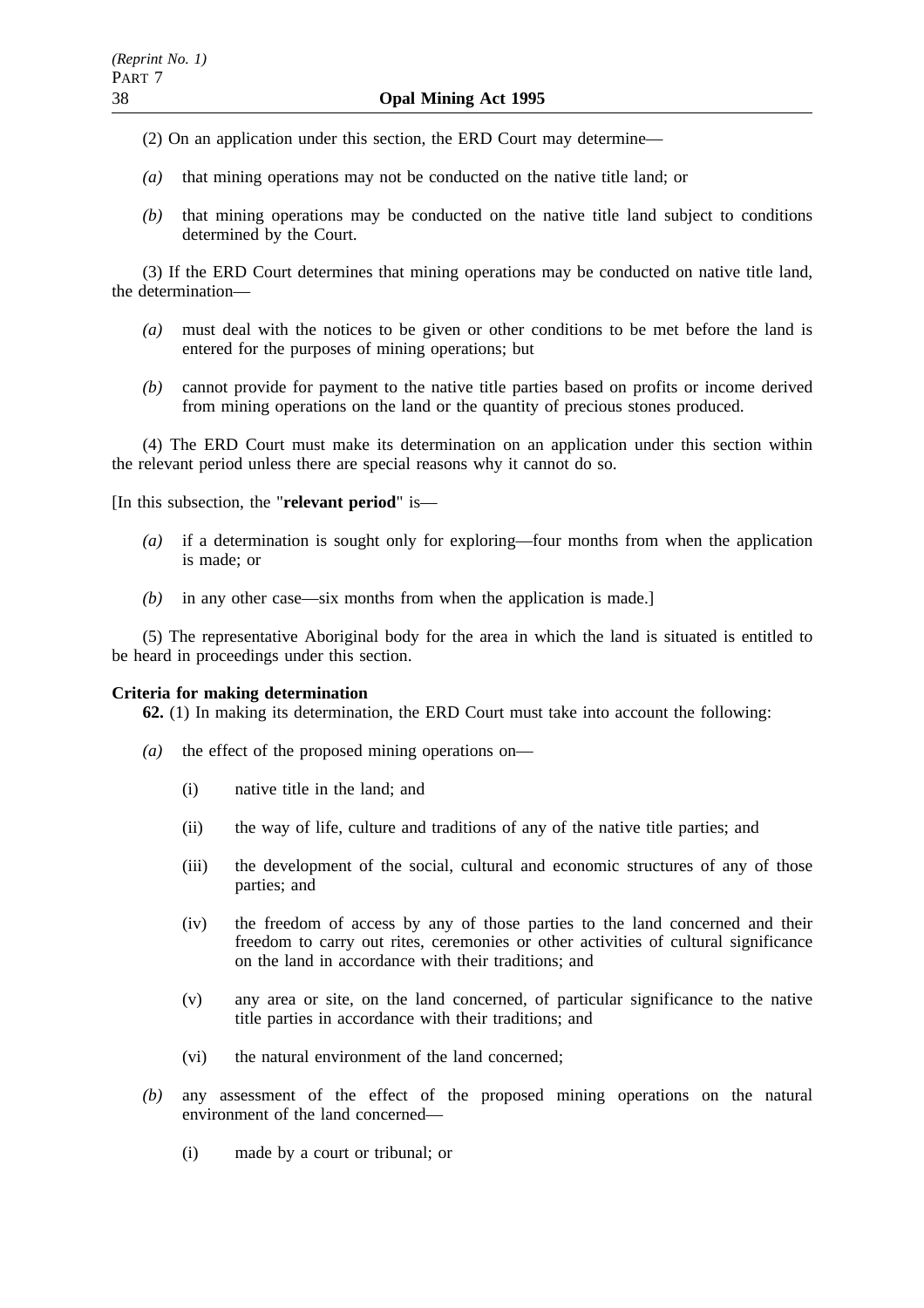- (ii) made, or commissioned, by the Crown in any capacity or by a statutory authority;
- *(c)* the interests, proposals, opinions or wishes of the native title parties in relation to the management, use or control of the land concerned;
- *(d)* the economic or other significance of the proposed mining operations to Australia and to the State;
- *(e)* any public interest in the mining operations proceeding;
- *(f)* any other matter the ERD Court considers relevant.

(2) This section does not affect the operation of another law of the State or the Commonwealth for the preservation or protection of areas or sites of particular significance to Aboriginal people.

### **Limitation on powers of Court**

**63.** (1) The ERD Court cannot make a determination conferring a conjunctive or umbrella authorisation<sup>1</sup> unless the native title parties<sup>2</sup> are represented in the proceedings and agree to the authorisation.

(2) A conjunctive authorisation<sup>1</sup> conferred by determination cannot authorise mining operations under both a permit and a tenement unless the native title parties<sup>1</sup> are the registered holders of (rather than claimants to) native title land.3

- (3) An umbrella authorisation<sup>1</sup> conferred by determination—
- *(a)* can only relate to prospecting or mining for precious stones over an area of 200 square kilometres or less; and
- *(b)* cannot authorise mining operations for a period exceeding 10 years unless the native title parties<sup>2</sup> are registered holders of (rather than claimants to) native title land.<sup>4</sup>

 $1$  See note to section 53(1).

- $2$  See note to section 54(1).
- Section 53(2) is of similar effect in relation to native title mining agreements.
- <sup>4</sup> Section 53(3) and (4) are of similar effect in relation to native title mining agreements.

### **Effect of determination**

**64.** (1) A determination under this Division—

- *(a)* must be lodged with the Mining Registrar; and
- *(b)* must be registered two months after it was lodged for registration unless it has in the meantime been overruled by the Minister; $<sup>1</sup>$  and</sup>
- *(c)* takes effect on registration.

(2) A determination registered under this Division has effect as if it were a contract between the proponent and the native title parties.

(3) A registered determination is (subject to its terms) binding on, and enforceable by or against the original parties to the proceedings in which the determination was made and—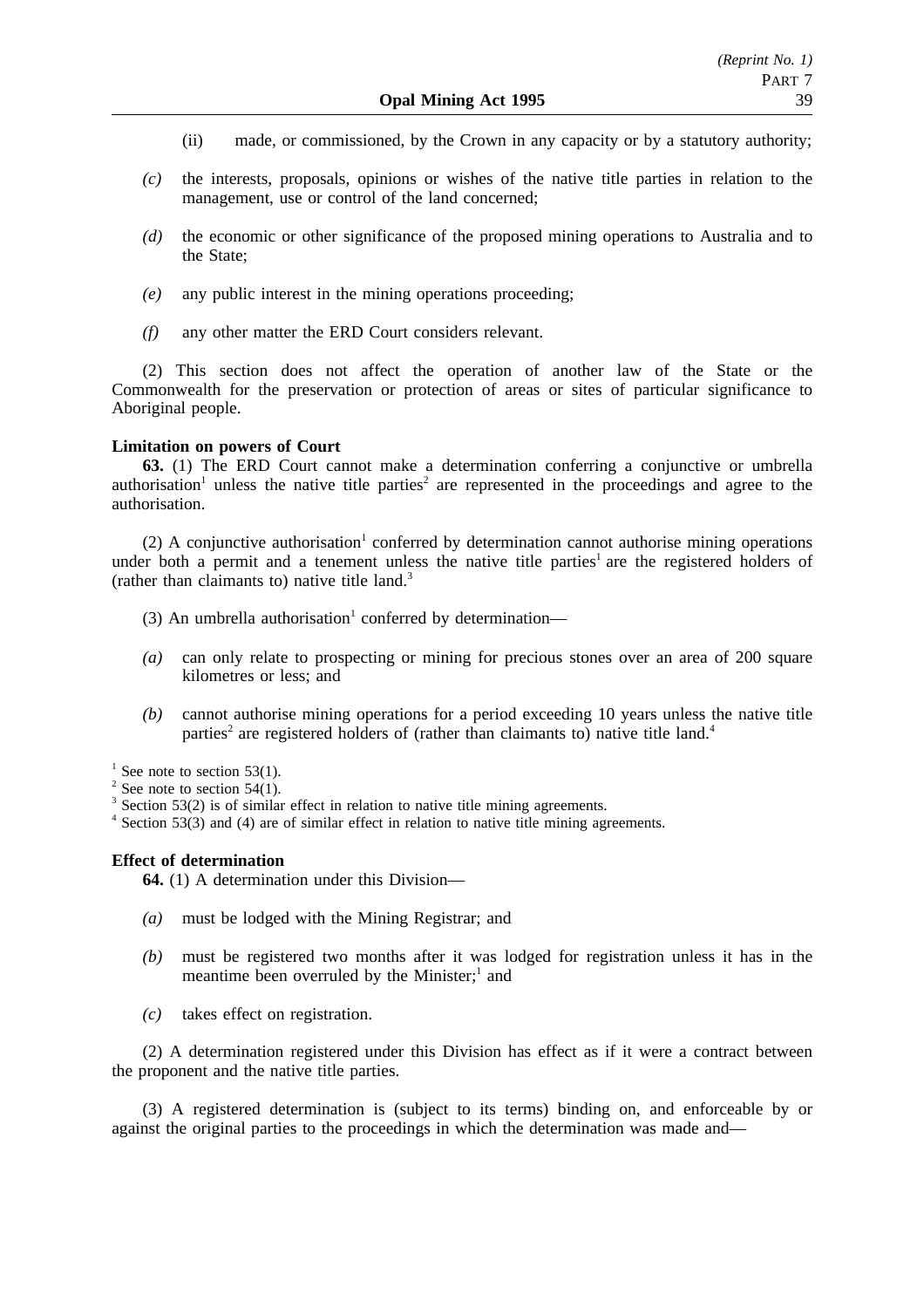- *(a)* the holders from time to time of native title in the land to which the determination relates; and
- *(b)* the holders from time to time of any permit or tenement under which mining operations to which the determination relates are carried out.

(4) If a native title declaration establishes that the native title parties to whom the determination relates are not the holders of native title in the land or are not the only holders of native title in the land, the determination continues in operation (subject to its terms) until a fresh determination is made, or for two years after the date of the declaration (whichever is the lesser).

(5) A determination under this Part that authorises mining operations to be conducted under a future mining tenement is contingent on the tenement being granted or registered.

 $<sup>1</sup>$  See section 65.</sup>

### **Ministerial power to overrule determinations**

**65.** (1) If the Minister considers it to be in the interests of the State to overrule a determination of the ERD Court under this Part, the Minister may, by notice in writing given to the ERD Court and the parties to the proceedings before the Court, overrule the determination and substitute another determination that might have been made by the Court.

(2) However—

- *(a)* the Minister cannot overrule a determination—
	- (i) if more than two months have elapsed since the date of the determination; or
	- (ii) if the Minister was the proponent of the negotiations leading to the determination; and
- $(b)$  the substituted determination cannot create a conjunctive or umbrella authorisation<sup>1</sup> if there was no such authorisation in the original determination nor can the substituted determination extend the scope of a conjunctive or umbrella authorisation.

Note—

The scope of an authorisation is extended if the period of its operation is lengthened, the area to which it applies is increased, or the class of mining operations to which it applies is expanded in any way.

<sup>1</sup> See the note to section 53(1).

### **No re-opening of issues**

**66.** If an issue is decided by determination under this Part, the parties to the proceedings in which the determination was made cannot make an agreement that is inconsistent with the terms of the determination unless the ERD Court authorises the agreement.

### **DIVISION 5—MISCELLANEOUS**

### **Non-application of this Part to Pitjantjatjara and Maralinga lands**

**67.** Nothing in this Part affects the operation of—

- *(a)* the *Pitjantjatjara Land Rights Act 1981*; or
- *(b)* the *Maralinga Tjarutja Land Rights Act 1984*.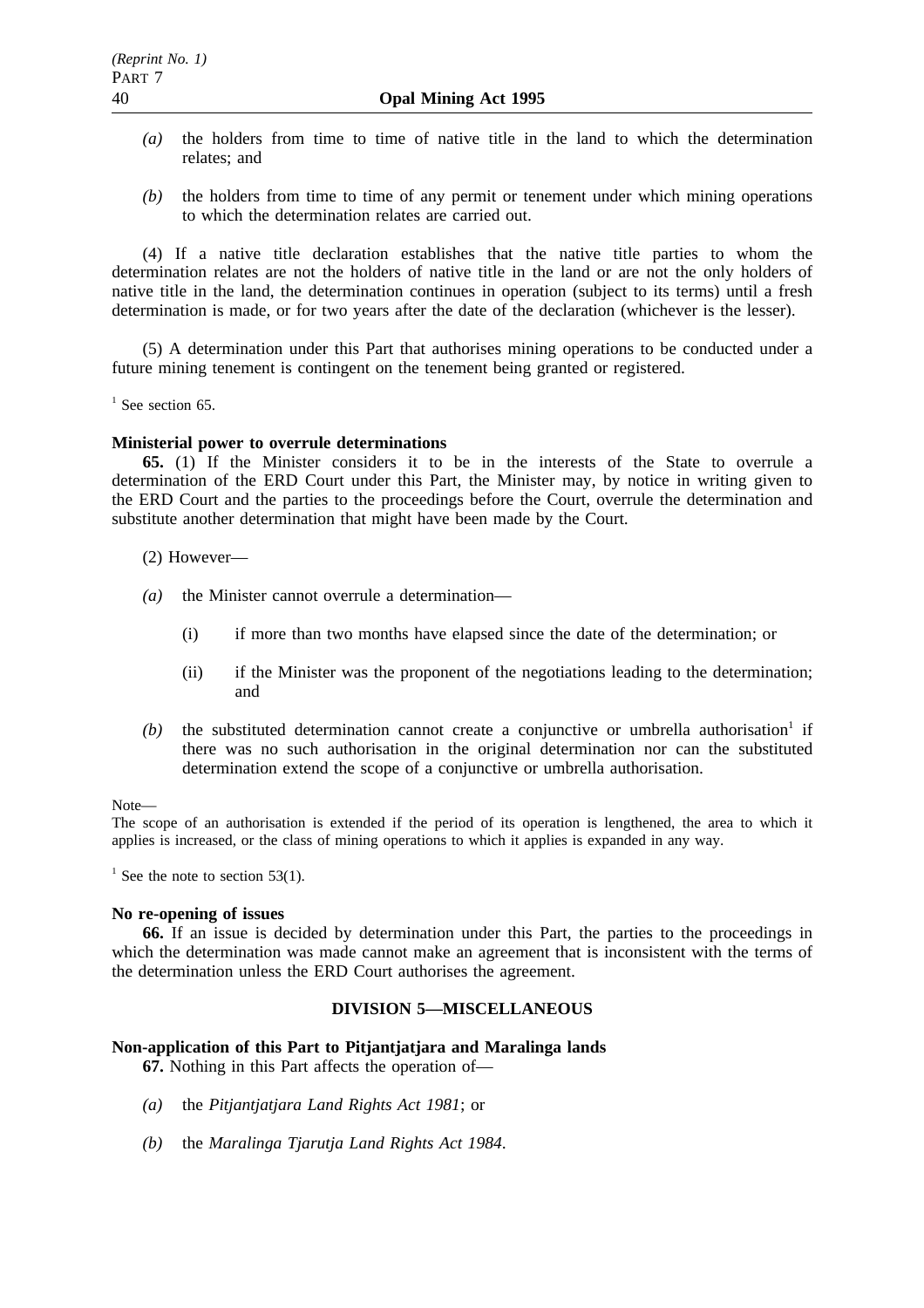### **Compensation to be held on trust in certain cases**

**68.** (1) If a determination under this Part authorises mining operations on conditions requiring payment of compensation—

- *(a)* the ERD Court must decide the amount of the compensation; and
- *(b)* the compensation must be paid into the ERD Court to be held on trust and applied as required by this section.
- (2) Compensation paid into the ERD Court under this section—
- *(a)* must, on application by the registered representative of the native title holders, be paid out to the registered representative; or
- *(b)* if the Court, on application by an interested person, is satisfied that it is just and equitable to pay the compensation in some other way—must be paid out as directed by the Court.
- (3) However, if compensation is held on trust by the ERD Court under this section and—
- *(a)* a native title declaration is made to the effect that no part of the land is subject to native title; or
- *(b)* the proponent abandons the proposal to carry out mining operations on the land before exercising the right to do so and, by notice to the Minister, relinquishes the right to do so,

the compensation must be repaid to the person who paid it.

### **Non-monetary compensation**

**69.** (1) Compensation under this Part is to be given in the form of monetary compensation.

- (2) However—
- *(a)* if, during negotiations under this Part, a person who may be entitled to compensation requests that the whole or part of the compensation be in a form other than money, $<sup>1</sup>$  the</sup> other person who may be liable to pay compensation—
	- (i) must consider the request; and
	- (ii) must negotiate in good faith on the subject; and
- *(b)* the ERD Court may, at the request of a person entitled to compensation, order nonmonetary compensation.<sup>1</sup>

## <sup>1</sup> *Example*—

The non-monetary compensation might take the form of a transfer of property or the provision of goods or services.

### **Review of compensation**

**70.** (1) If—

*(a)* mining operations are authorised by determination under this Part on conditions requiring the payment of compensation; and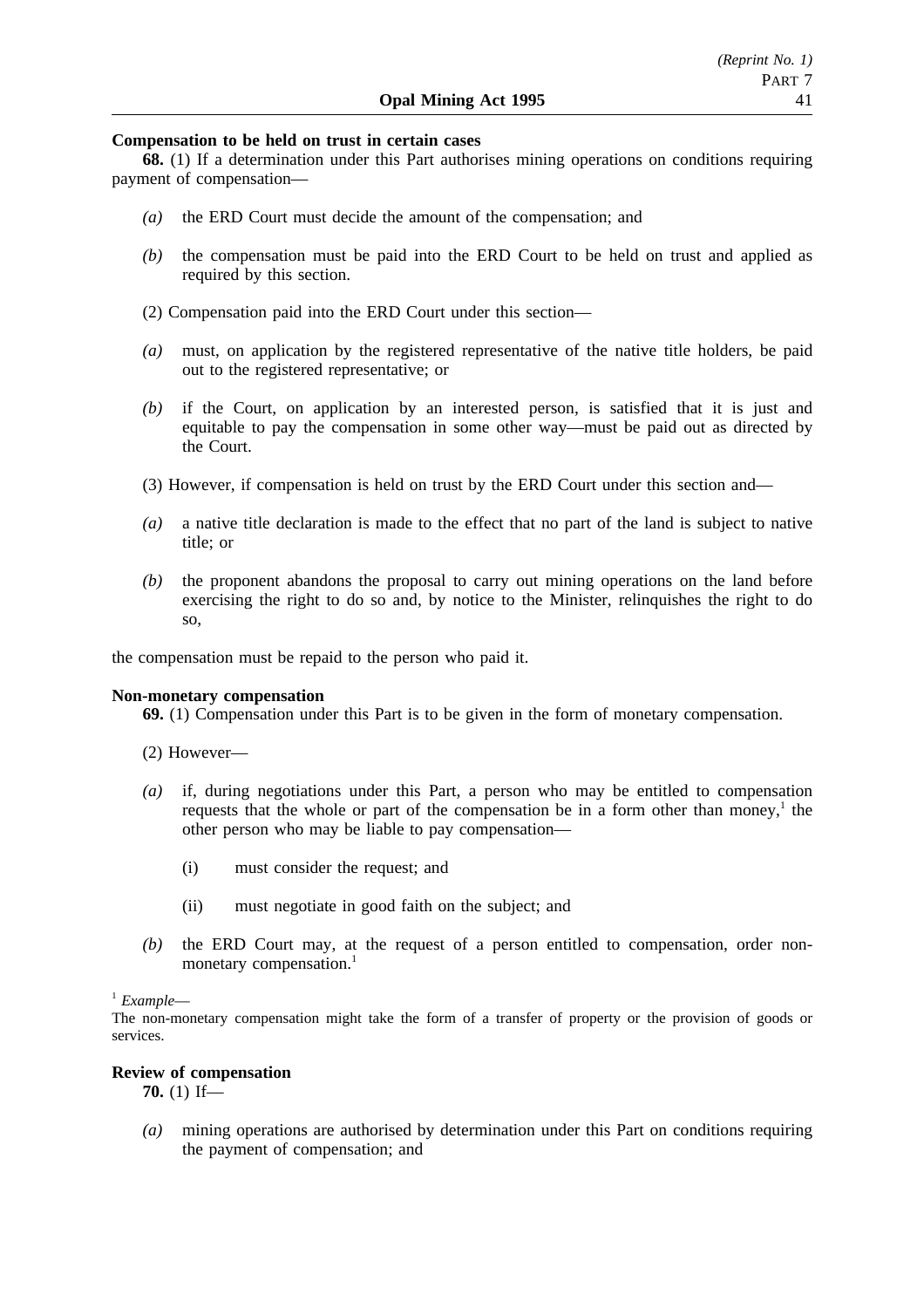*(b)* a native title declaration is later made establishing who are the holders of native title in the land,

the ERD Court may, on application by the registered representative of the holders of native title in the land, or on the application of a person who is liable to pay compensation under the determination, review the provisions of the determination providing for the payment of compensation.

(2) The application must be made within three months after the date of the native title declaration.

- (3) The Court may, on an application under this section—
- *(a)* increase or reduce the amount of the compensation payable under the determination (as from the date of application or a later date fixed by the Court); and
- *(b)* change the provisions of the determination for payment of compensation in some other way.

(4) In deciding whether to vary a determination and, if so, how, the Court must have regard to—

- *(a)* the assumptions about the existence or nature of native title on which the determination was made and the extent to which the native title declaration has confirmed or invalidated those assumptions; and
- *(b)* the need to ensure that the determination provides just compensation for, and only for, persons whose native title in land is affected by the mining operations; and
- *(c)* the interests of mining operators and investors who have relied in good faith on the assumptions on which the determination was made.

## **Expiry of this Part**

**71.** This Part expires on 17 June 2000.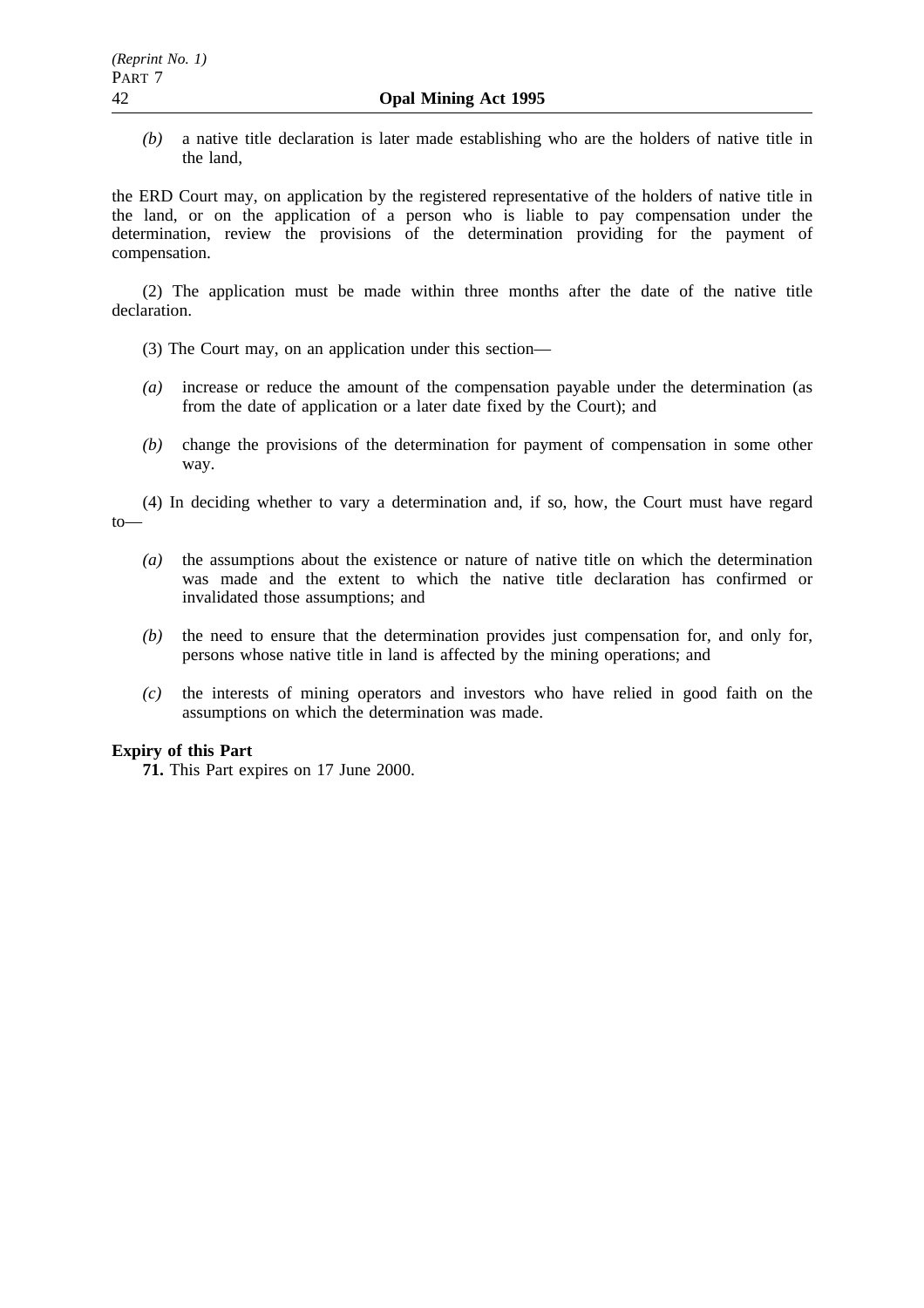### **PART 8**

### **SPECIAL POWERS OF WARDEN'S COURT**

### **Disputes relating to tenements**

**72.** (1) The Warden's Court has jurisdiction to determine, in the manner it thinks just, all suits concerning a right claimed in, under, or in relation to, a tenement, or a purported tenement, or a precious stones prospecting permit, or otherwise arising under this Act.

(2) The Warden's Court may make a declaration as to the validity (or invalidity) of a permit or tenement under this Act.

(3) The Warden's Court will also have jurisdiction in any matter in which it is vested with jurisdiction by regulation.

- (4) If proceedings relating to a matter under this Act are commenced in the Warden's Court—
- *(a)* the Warden's Court must give written notice of the proceedings to the Mining Registrar; and
- *(b)* the Mining Registrar must make a note of the proceedings in the Mining Register.

(5) The Director is entitled to appear in any proceedings before the Warden's Court under this Act.

(6) Sections 65 to 66A of the Mining Act apply to the jurisdiction and proceedings of the Warden's Court under this Act.

### **Cancellation of permit**

**73.** (1) The Warden's Court may, on the application of the Director, make one or both of the following orders:

- *(a)* an order cancelling a precious stones prospecting permit;
- *(b)* an order prohibiting a person from holding or obtaining a precious stones prospecting permit for a period specified in the order or until further order of the Warden's Court.

(2) An order must not be made under subsection (1) unless the Warden's Court is satisfied that the person against whom the order is made has contravened, or failed to comply with, a provision of this or another Act or regulations regulating mining operations (including mining operations that do not involve precious stones), and that the matter is of sufficient gravity to justify the making of the order.

### **Cancellation of pegging**

**74.** (1) The Warden's Court may, on the application of an interested person, make an order cancelling a pegging under Part 2.

(2) An order must not be made under subsection (1) unless the Warden's Court is satisfied that a requirement of this Act has not been complied with in a material respect, and that the matter is of sufficient gravity to justify the cancellation of the pegging.

(3) If an order for cancellation is made (otherwise than on the application of the Director), the person on whose application the order was made has, for a period of 14 days immediately following the date of the order, an exclusive right to peg out an area for a precious stones tenement of the same kind on the land.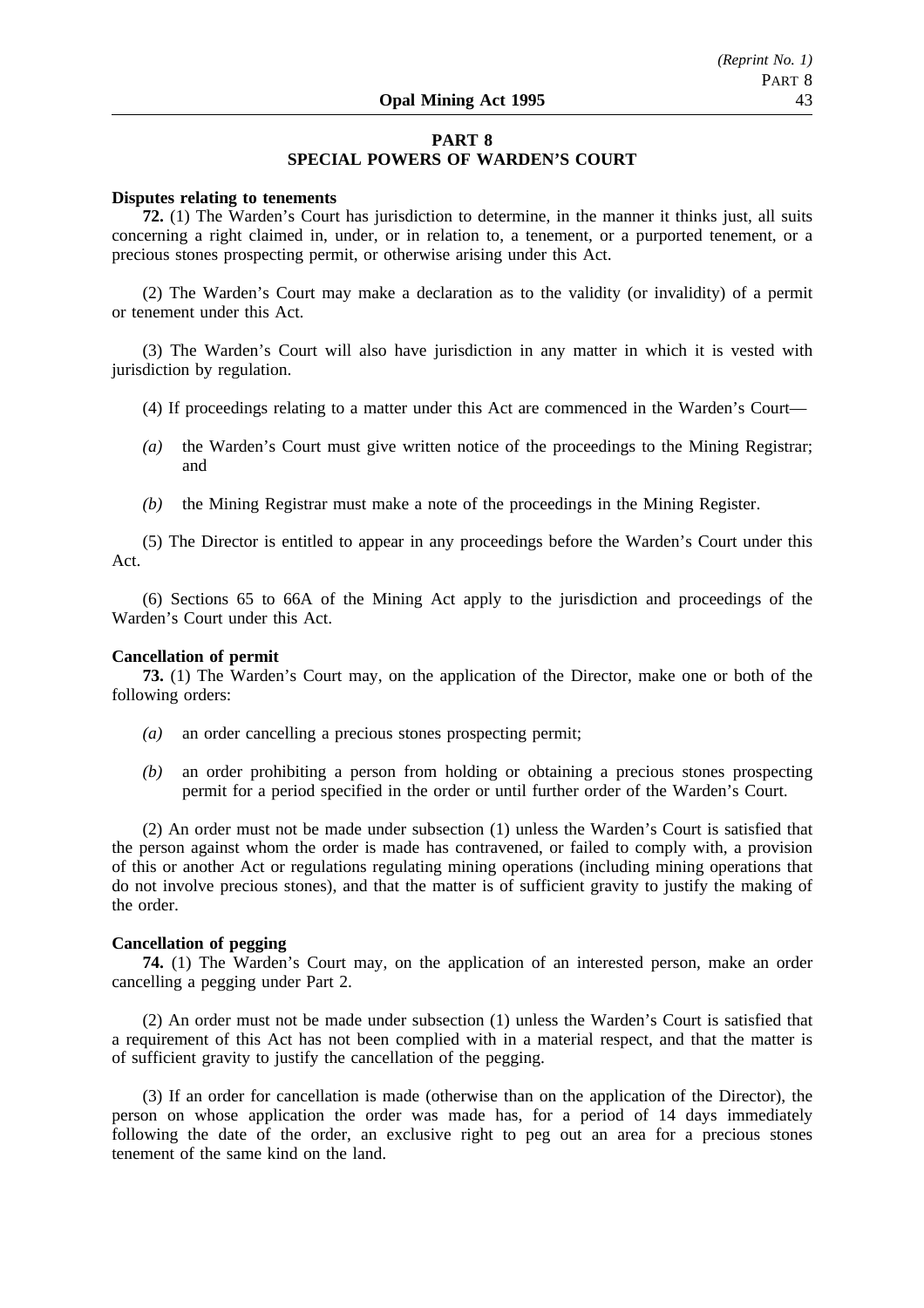(4) After an application has been made under this section, the pegging to which the application relates cannot be altered, nor will it lapse, until the application is determined.

(5) In this section—

"**interested person**" means—

- *(a)* the Director; or
- *(b)* the holder of a precious stones prospecting permit; or
- *(c)* the owner of the land on which the pegging has occurred.

### **Forfeiture of tenement**

**75.** (1) The Warden's Court may, on the application of an interested person, make an order for the forfeiture of a tenement registered under Part 3.

(2) An order must not be made under subsection (1) unless the Warden's Court is satisfied that a requirement of this Act has not been complied with in a material respect, and that the matter is of sufficient gravity to justify the cancellation of the tenement.

(3) If an order for the forfeiture of a tenement is made under this section, the registration of the tenement is, by force of the order, cancelled.

(4) If an order is made under this section, a person must not peg out an area for a precious stones tenement on a part of the land comprised in the tenement that has been forfeited—

- *(a)* until the time within which a person may appeal against the decision of the Warden's Court has lapsed; and
- *(b)* if an appeal is commenced—
	- (i) until the appeal is dismissed, struck out or withdrawn; or
	- (ii) until the questions raised by the appeal have been finally determined.

(5) If the forfeiture remains in force at the conclusion of the period referred to in subsection (4), the person on whose application the order for forfeiture was made (not being the Director) has, for a period of 14 days immediately following the conclusion of the period referred to in subsection (4), an exclusive right to peg out an area for a precious stones tenement of the same kind on the land.

(6) After an application has been made under this section—

- *(a)* the tenement to which the application relates cannot be surrendered, nor will it lapse; and
- *(b)* a person must not, without leave of the Warden's Court—
	- (i) otherwise deal with the tenement, or an interest in, or associated with, the tenement; or
	- (ii) take action to enforce a right claimed in, under or in relation to the tenement,

until the matter is finally determined.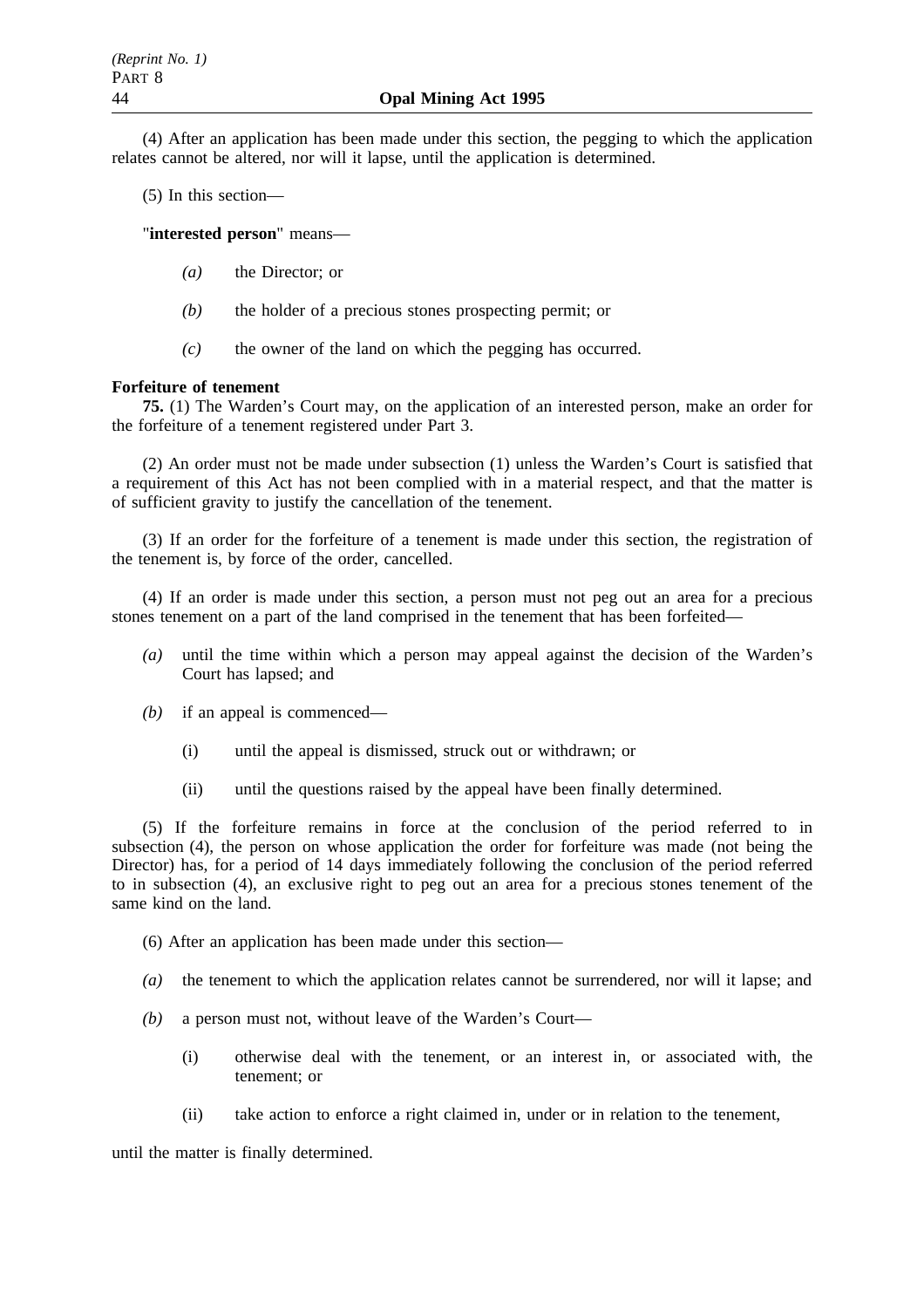(7) However, if the tenement would have lapsed except for the operation of subsection (6), the holder of the tenement must not carry out mining operations on the land after the day on which the tenement would otherwise have lapsed until the matter is finally determined.

(8) In this section—

"**interested person**" means—

- *(a)* the Director; or
- *(b)* the holder of a precious stones prospecting permit; or
- *(c)* the owner of land comprised in the tenement.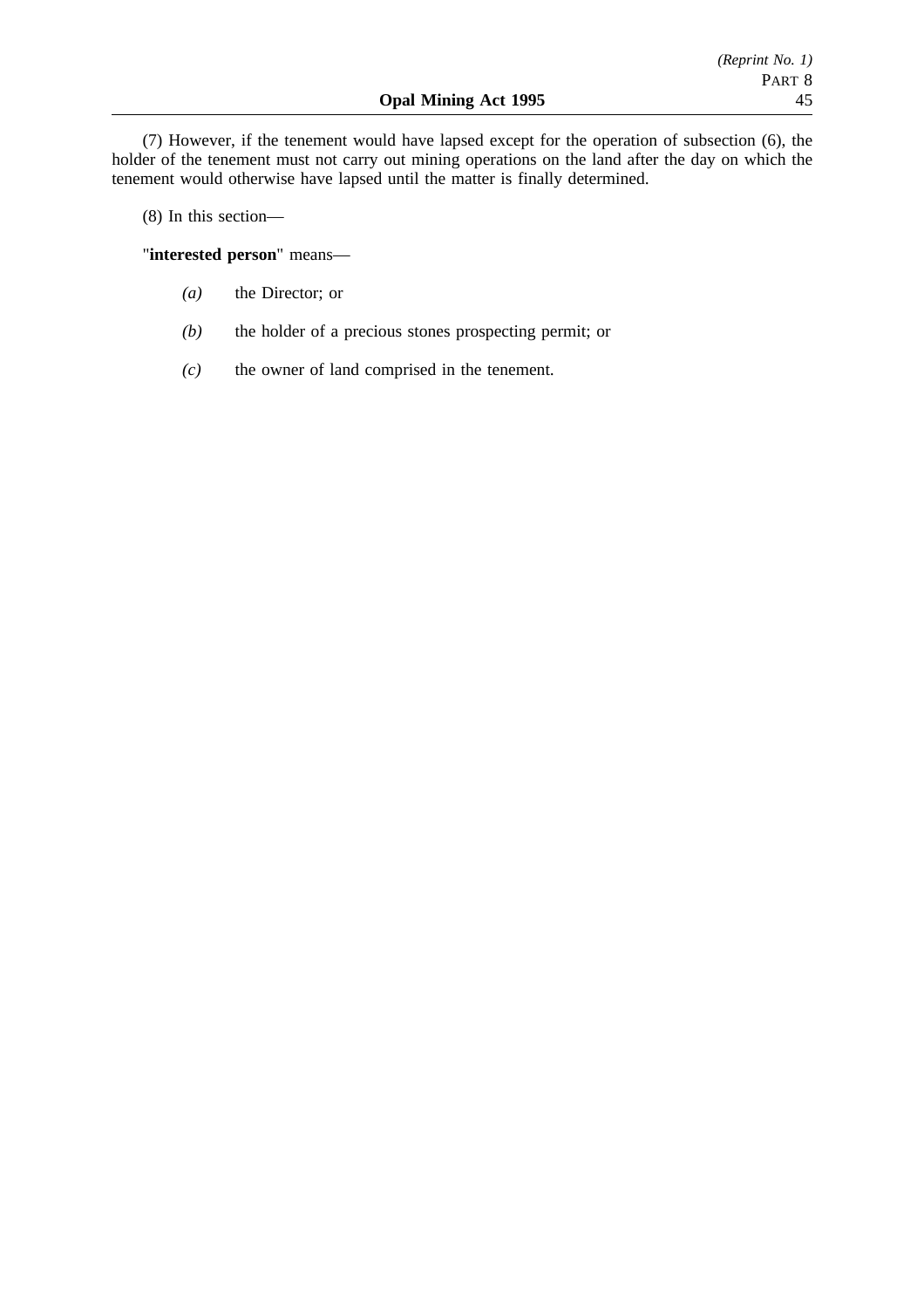## **PART 9 MISCELLANEOUS**

### **The Mining Register**

**76.** (1) The Mining Registrar must establish a distinct part of the Mining Register for the purposes of this Act.

(2) The Mining Registrar must, in that part of the Mining Register, keep a register of—

- *(a)* precious stones prospecting permits issued under this Act; and
- *(b)* tenements registered under this Act; and
- *(c)* agreements registered under this Act; and
- *(d)* proceedings in the Warden's Court that relate to tenements under this Act; and
- *(e)* other instruments or determinations that require registration under this Act or the regulations,

and may include in the register any other information he or she thinks fit.

(3) The Mining Registrar must note in the relevant part of the register any agreement or instrument registered under the Mining Act that is relevant to the operation of this Act.

(4) A person may, on payment of the prescribed fee, inspect the register during normal office hours.

(5) An instrument that requires registration under this Act has no force or effect until it is registered.

- (6) However, subsection (5) does not apply to—
- *(a)* an order or determination of a court; or
- *(b)* an order or approval of the Minister, or of an officer acting under this Act; or
- *(c)* an instrument of a prescribed class.

### **Appointment of authorised persons**

**77.** (1) The Director may appoint suitable persons to be authorised persons for the purposes of this Act.

(2) An appointment may be subject to conditions or limitations specified by the Director.

- (3) A person appointed under this section must be issued with an identity card—
- *(a)* containing a photograph of the person; and
- *(b)* stating any limitations on the authorised person's authority.

(4) An authorised person must, at the request of a person in relation to whom the authorised person intends to exercise a power under this Act, produce for the inspection of the person his or her identity card.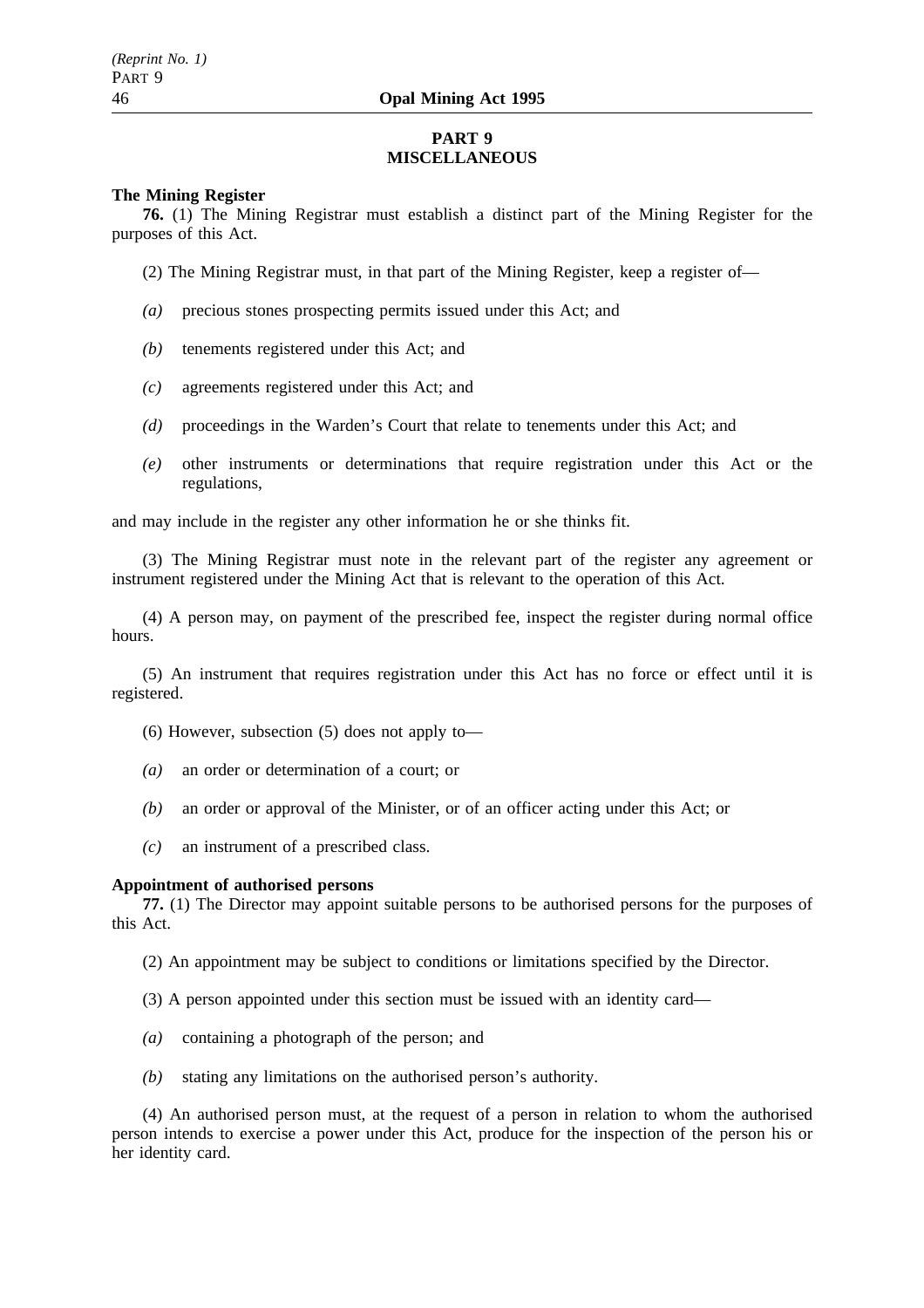(5) An authorised person may, as may reasonably be required in connection with the administration, operation or enforcement of this Act—

- *(a)* enter and inspect any place;
- *(b)* carry out, or cause to be carried out, any investigation, examination, test or survey;
- *(c)* take, and remove from land, specimens or samples;
- *(d)* require a person to produce documents (which may include a written record reproducing in an understandable form information stored by computer, microfilm or other process);
- *(e)* examine, copy or take extracts from a document or information so produced or require a person to provide a copy of the document or information;
- *(f)* require a person to answer questions;
- *(g)* give directions.

(6) In the exercise of powers under this section an authorised person may be assisted by such persons as may be necessary or desirable in the circumstances.

(7) A person exercising a power under this section must not unnecessarily impede or obstruct the lawful use or enjoyment of the land by an owner of the land.

(8) Subject to the requirements of subsection (7), the owner or occupier of land must give an authorised person or a person assisting an authorised person such assistance as is reasonably required for the effective exercise of a power conferred by this section.

Maximum penalty: \$2 500.

- (9) A person who—
- *(a)* without reasonable excuse, hinders or obstructs an authorised person, or a person assisting an authorised person, in the exercise of powers under this Act; or
- *(b)* uses abusive, threatening or insulting language to an authorised person, or a person assisting an authorised person; or
- *(c)* without reasonable excuse, fails to obey a requirement or direction of an authorised person under this Act; or
- *(d)* without reasonable excuse, fails to answer, to the best of the person's knowledge, information and belief, a question put by an authorised person; or
- *(e)* falsely represents, by words or conduct, that he or she is an authorised person,

is guilty of an offence.

Maximum penalty: \$2 500.

(10) However, a person, not being a corporation, is not obliged to answer a question or to produce, or provide a copy of, a document or information as required under this section that to do so might tend to incriminate the person or make the person liable to a penalty.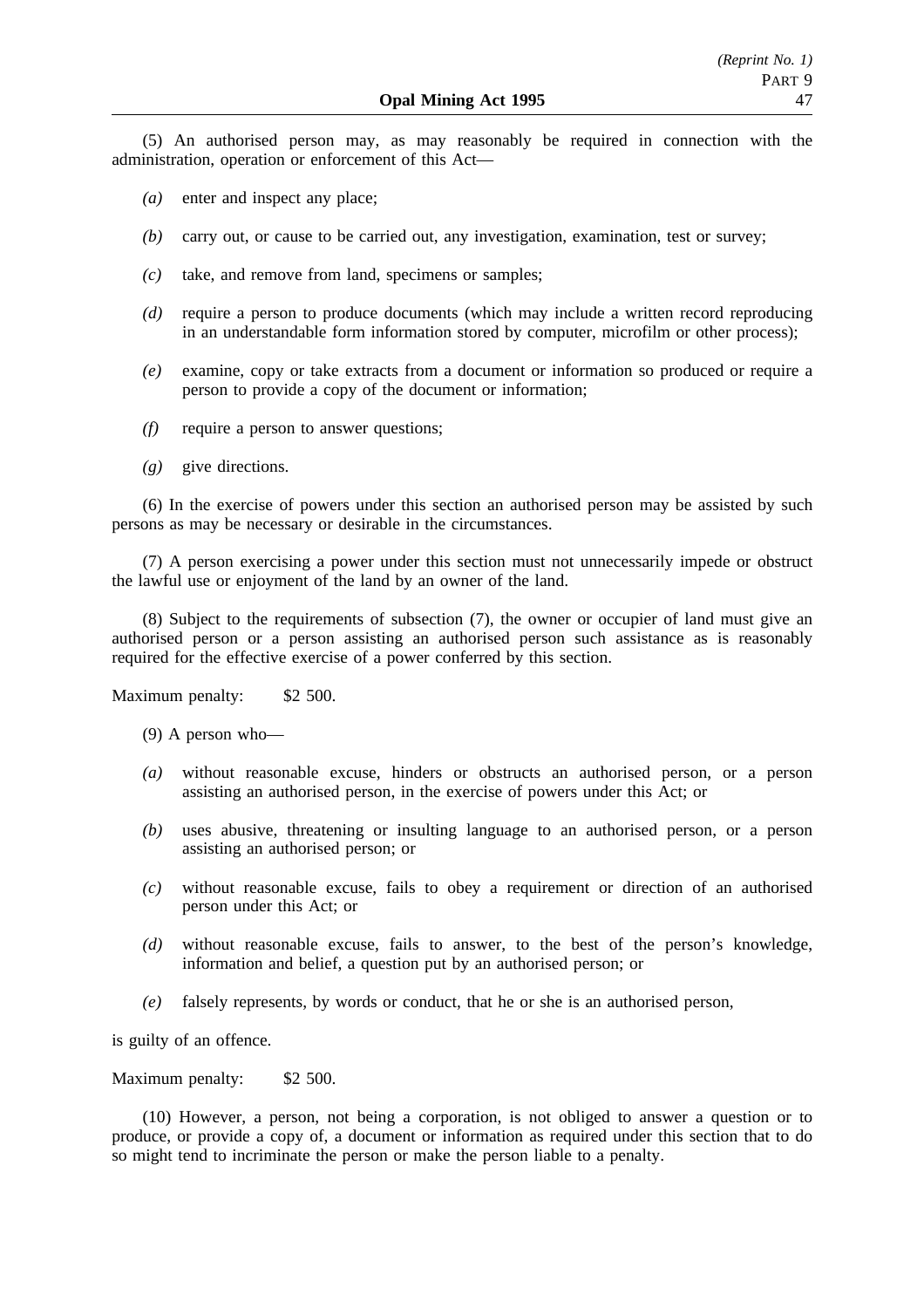(11) An authorised person, or a person assisting an authorised person, who, in the course of exercising powers under this Act—

- *(a)* addresses offensive language to another person; or
- *(b)* without lawful authority, hinders or obstructs or uses or threatens to use force in relation to another person,

is guilty of an offence.

Maximum penalty: \$2 500.

(12) An inspector under the Mining Act will be taken to be an authorised person under this Act.

### **Delegations**

**78.** (1) The Director may delegate a power or function under this Act—

- *(a)* to a specified person or body; or
- *(b)* to a person occupying a specified office or position.
- (2) A delegation—
- *(a)* may be made subject to conditions and limitations specified in the instrument of delegation; and
- *(b)* if the instrument of delegation so provides, may be further delegated by the delegate; and
- *(c)* is revocable at will and does not prevent the Director from acting personally in a matter.

#### **Exemptions**

**79.** (1) If the Minister is satisfied that it is justifiable to do so, the Minister may exempt a person from the obligation to comply with a provision of this Act (except Part 7).

(2) An exemption may be granted on conditions determined by the Minister.

(3) An exemption will remain in force for a period specified by the Minister or, if no period is specified, until revoked by the Minister.

(4) The Minister may, at any time, vary, revoke or impose a condition of an exemption.

(5) A person who contravenes or fails to comply with a condition imposed under this section is guilty of an offence.

#### Maximum penalty: \$5 000.

(6) An exemption may not be granted under this section so as to discriminate against the holders of native title in land.

### **Passing of property**

**80.** (1) The property in precious stones is vested in the Crown.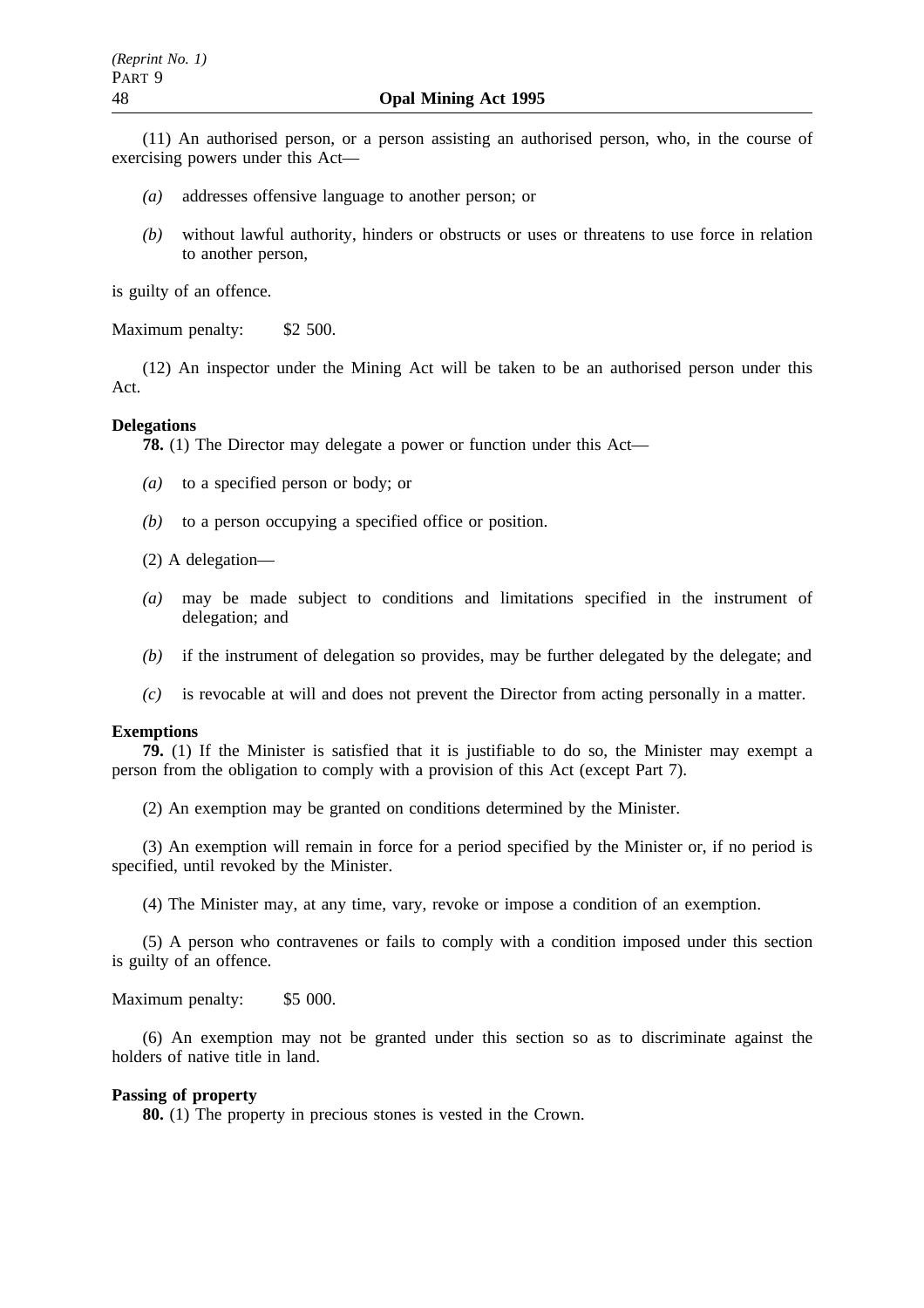(2) However, subject to this Act, the Mining Act, and other laws, the property in precious stones will pass to the person by whom the precious stones are lawfully mined on recovery of the precious stones.

### **Acts of officers, employees and agents**

**81.** For the purposes of this Act, an act or default of an officer, employee or agent of a person who is the holder of a permit or tenement under this Act, or who is otherwise engaged in mining operations, will be taken to be an act or default of the person unless it is proved that the officer, employee or agent acted outside the scope of his or her actual, usual and ostensible authority.

### **Offences**

**82.** (1) A person who—

- *(a)* mines for precious stones; or
- *(b)* sells, uses or disposes of precious stones recovered in the course of mining operations,

without being duly authorised by or under this Act or the Mining Act is guilty of an offence.

Maximum penalty: \$10 000 or imprisonment for 2 years.

(2) A person who is on land comprised in a tenement for the purpose of mining in contravention of subsection (1) is guilty of an offence and liable to the same penalty as prescribed by that subsection.

(3) A person must not, without lawful excuse, obstruct or hinder the holder of a permit or tenement under this Act in the reasonable exercise of a right conferred by this Act.

Maximum penalty: \$1 250.

- (4) A person who—
- *(a)* by a false statement or information, obtains or attempts to obtain a permit or tenement under this Act; or
- *(b)* forges or fraudulently alters or uses a permit or tenement under this Act,

is guilty of an offence.

Maximum penalty: \$2 500.

(5) A person who, in furnishing information for the purposes of this Act, makes a statement that is false or misleading in a material particular is guilty of an offence.

Maximum penalty: \$2 500.

(6) A person who contravenes or fails to comply with a provision of this Act is guilty of an offence and, if no penalty is specifically provided, is liable to a fine not exceeding \$2 500.

(7) If a corporation is guilty of an offence against this Act, each director and manager of the corporation is guilty of an offence and liable to the same penalty as may be imposed for the principal offence unless it is proved that the principal offence did not result from failure on his or her part to take reasonable and practicable measures to prevent the commission of the offence.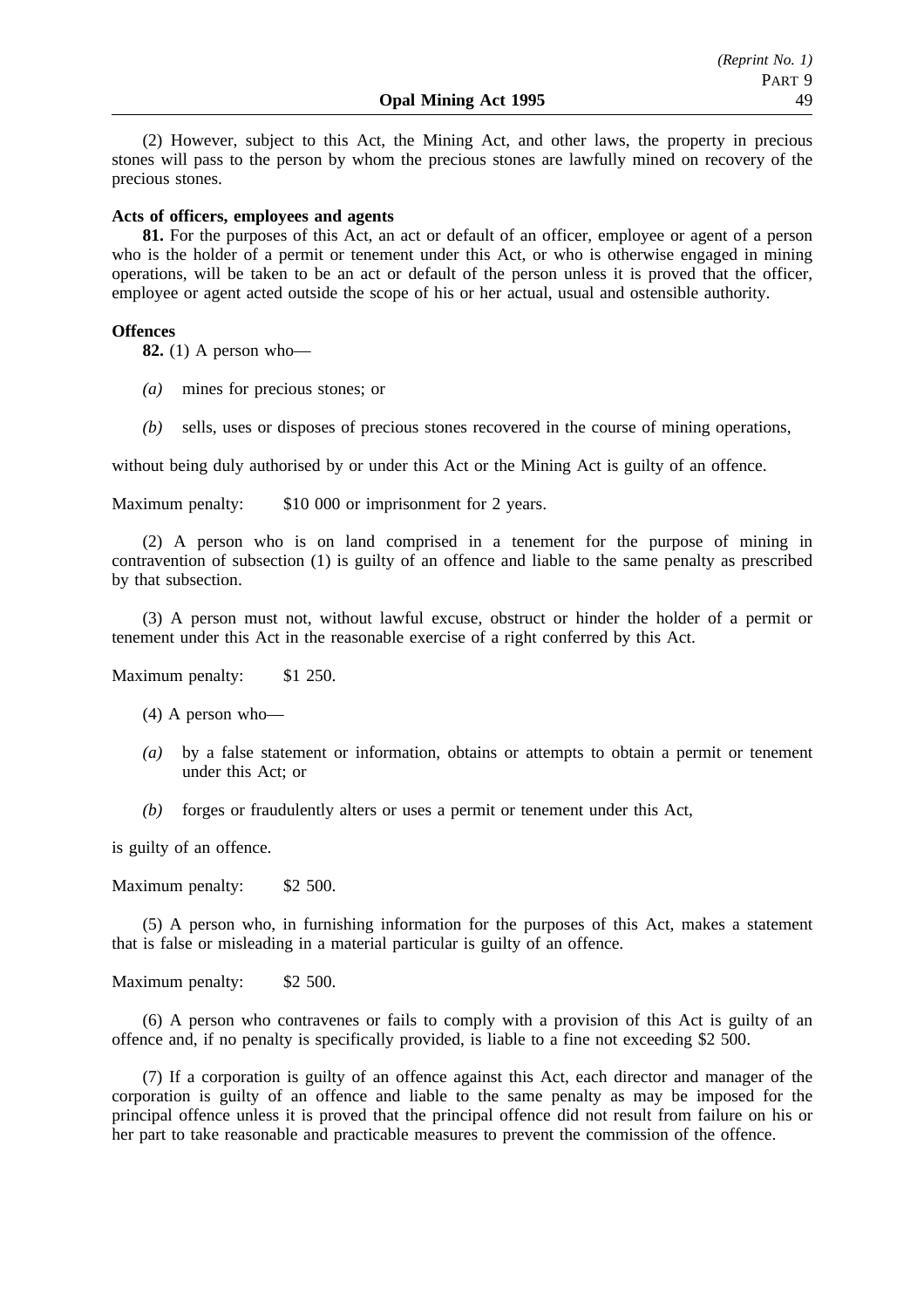#### **Proceedings for offences**

**83.** (1) Offences constituted by this Act lie within the jurisdiction of the Warden's Court.

(2) A prosecution for an offence against this Act that is commenced in the Warden's Court will be heard and determined summarily.

(3) The Warden's Court will, for the purposes of proceedings for an offence against this Act, have the powers and authorities of a court of summary jurisdiction, and such other powers and authorities as may be conferred by regulation.

(4) A prosecution for an offence against this Act may be commenced at any time within two years after the date of the alleged commission of the offence or, with the authorisation of the Attorney-General, at a later time within three years after the date of the alleged commission of the offence.

(5) An apparently genuine document purporting to be signed by the Attorney-General and to authorise the commencement of proceedings for an offence against this Act will be accepted in any legal proceedings, in the absence of proof to the contrary, as proof of the authorisation.

(6) The conferral of jurisdiction on the Warden's Court in respect of offences does not limit the jurisdiction of any other court.

### **Prohibition orders**

**84.** (1) The Director may apply to the Warden's Court for an order prohibiting a person from entering or remaining on a precious stones field.

(2) The Warden's Court may make an order against a person under this section if satisfied that the order is necessary to restore, or to safeguard, good order on a precious stones field.

(3) An order may be made in the absence of the person if the Warden's Court is satisfied that a copy of the application was served on the person and the person was given reasonable notice of the hearing of the matter.

(4) An order under this section must be served on the person personally and is not binding until it has been so served.

(5) A person bound by an order who enters, or remains on, a precious stones field in contravention of the order is guilty of an offence.

Maximum penalty: \$5 000 or imprisonment for 1 year.

(6) The Warden's Court may revoke an order under this section on application—

- *(a)* by the Director; or
- *(b)* by the person bound by the order.

#### **Power of Mining Registrar to require pegs to be removed**

**85.** If the Mining Registrar is satisfied on reasonable grounds that an area has been pegged out in contravention of this Act or otherwise than in accordance with an authority conferred by this Act, the Mining Registrar may cause the pegs to be removed.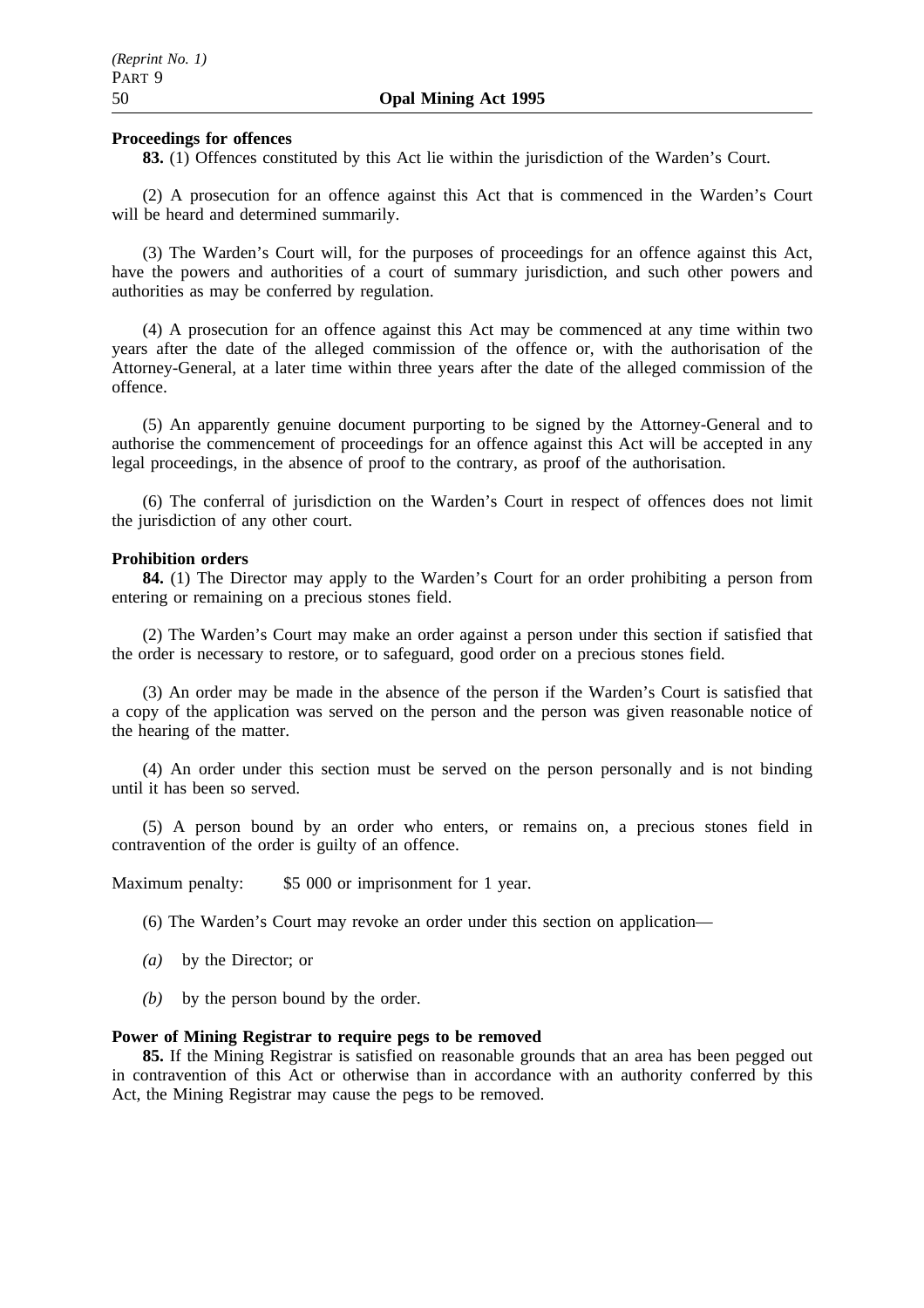### **Compliance orders**

**86.** (1) If a person carries out mining operations without the authority required by this Act, the ERD Court may, on application by the Director or the owner of the land on which the operations are carried out, make an order (a compliance order) requiring the person (the respondent)—

- *(a)* to stop the operations; and
- *(b)* if the operations have resulted in damage to land—to take specified action to restore the land to its former condition.

(2) Before the Court makes a compliance order it must allow the respondent a reasonable opportunity to be heard on the application.

(3) A person against whom a compliance order is made must comply with the order.

Maximum penalty: \$100 000.

## **Evidentiary provision**

**87.** (1) In proceedings for an offence against this Act, an allegation in a complaint that land referred to in the complaint—

- *(a)* comprises, or is within, a precious stones field; or
- *(b)* is reserved from the operation of this Act; or
- *(c)* is a designated area; or
- *(d)* is an exclusion zone; or
- *(e)* is exempt land; or
- *(f)* is prescribed exempt land,

will be taken to be proved in the absence of proof to the contrary.

(2) In proceedings, a certificate purporting to be given by the Mining Registrar as to a matter relating to—

- *(a)* a permit or tenement under this Act; or
- *(b)* a notice or requirement under this Act,

constitutes proof, in the absence of proof to the contrary, of the matters so certified.

(3) In proceedings a document purporting to be a precious stones prospecting permit or a certificate of registration of a precious stones tenement will be accepted as such in the absence of proof to the contrary.

### **Avoidance of double compensation**

**88.** In determining compensation to be paid to a body or person under this Act, compensation that has been paid to the body or person, or to which the body or person is entitled under other laws, must be taken into account.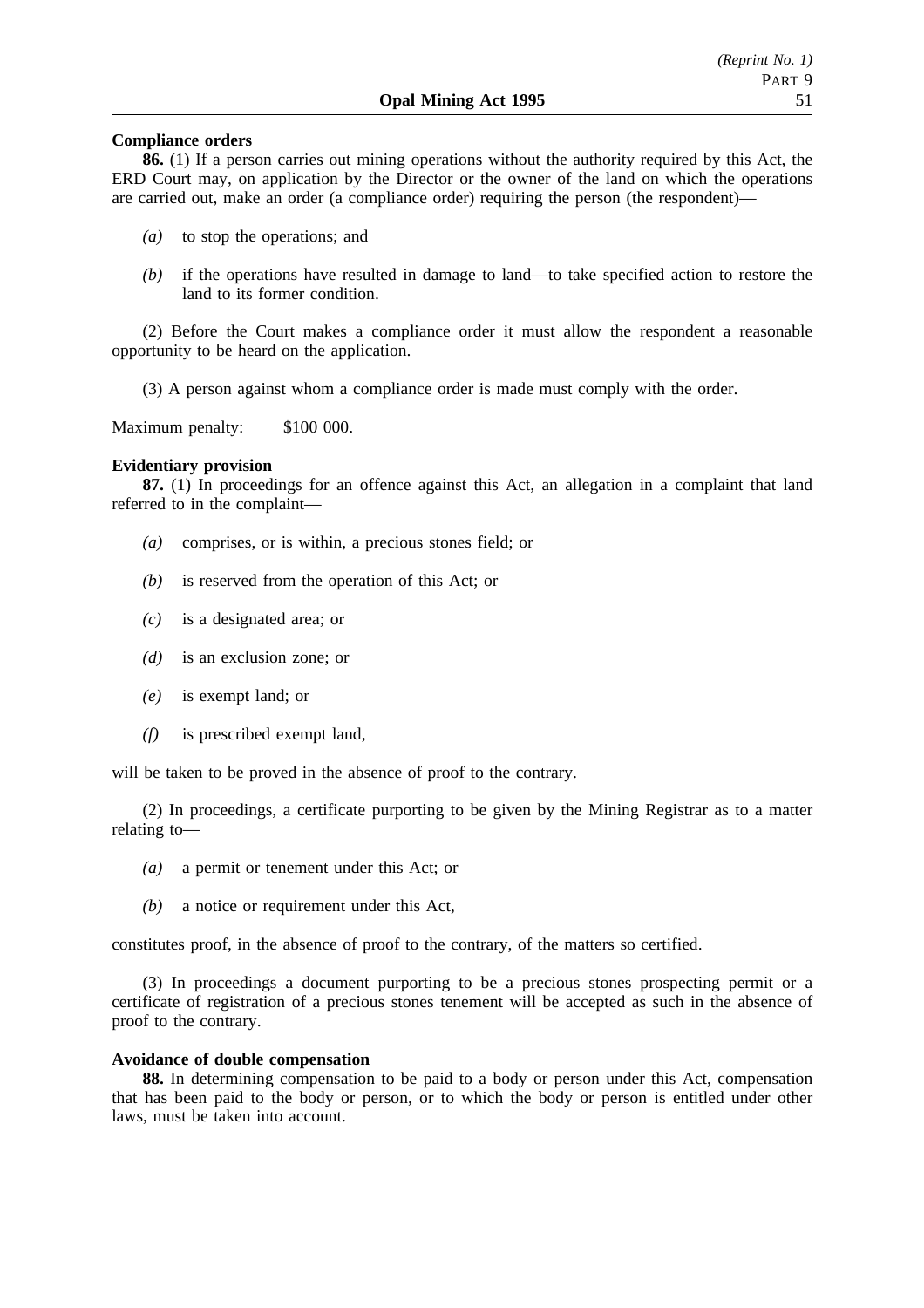### **Disposal of waste**

**89.** (1) In this section—

"**relevant area**" means—

- *(a)* an area pegged out for a precious stones claim; or
- *(b)* an area within a registered tenement (and, for the purposes of this paragraph, if a registered precious stones claim is within a registered opal development lease, the relevant area for the claim will be taken to include the area of the lease while the lease is in force).

(2) A person must not deposit, or allow to be deposited, soil, overburden or other material from a relevant area, or extend an open cut, beyond the boundaries of a relevant area, without the written authority of an authorised person.

Maximum penalty: \$2 500.

(3) If the relevant area is outside a precious stones field, an authorised person must not give an authority under subsection (2) without the written permission of the owner of the land.

(4) An authority may be given subject to conditions specified by the authorised person.

(5) A person must not contravene or fail to comply with a condition.

Maximum penalty: \$2 500.

(6) If a person acts in contravention of subsection (2), or of a condition under subsection (4), an authorised person may, by notice in writing, require the person to take specified action (immediately or within a period specified in the notice) to remedy the situation.

(7) A person to whom a notice is addressed under subsection (6) must not, without reasonable excuse, fail to comply with the notice.

(8) If the requirements of a notice are not complied with, an authorised person may cause the requirements to be carried out.

(9) The Director may recover the costs and expenses reasonably incurred in taking action under subsection (8) from the person who failed to comply with the notice, as a debt.

### **Persons under 18**

**90.** The obligations imposed by or under this Act are binding on a minor of or above the age of 16 who holds a permit or tenement as if the person were an adult.

### **Safety net**

**91.** (1) The Minister may enter into an agreement with the holder of a tenement—

- *(a)* that, if the tenement should at some future time be found to be wholly or partially invalid due to circumstances beyond the control of the holder of the tenement, the holder of the tenement will have a preferential right to the grant of a new tenement; and
- *(b)* dealing with the terms and conditions on which the new tenement will be provided.

(2) The Minister must consider any proposal by the holder of a tenement for an agreement under this section.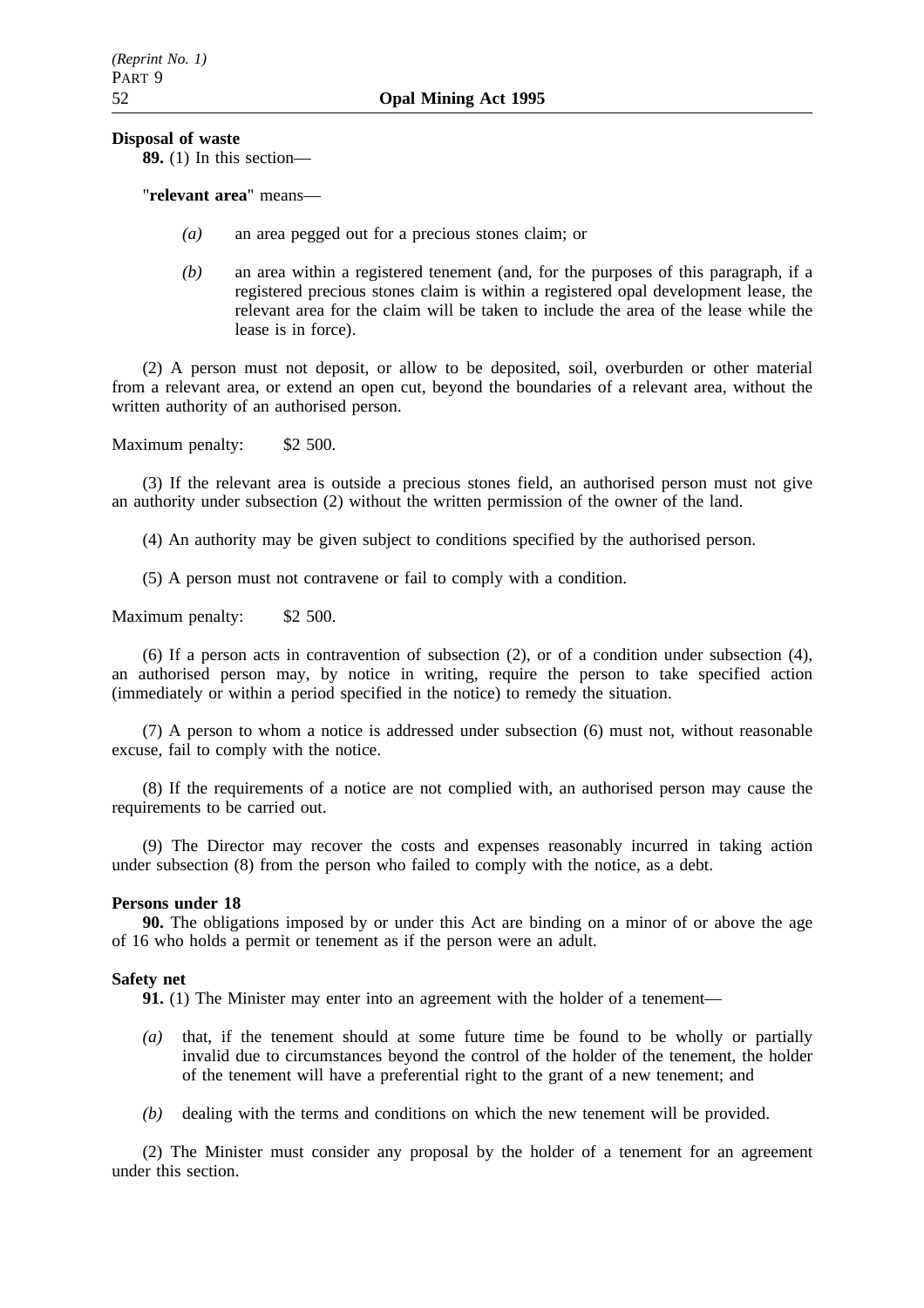### **Land subject to more than one tenement**

**92.** (1) Land must not be simultaneously subject to more than one tenement under this Act.

(2) However, subsection (1) does not apply to a precious stones claim within an area of an opal development lease where the holder of the lease is the holder of the claim.

#### **Interaction with Mining Act**

**93.** (1) Except where express provision is otherwise made, and subject to this section, this Act does not regulate mining operations carried out under the authority of a mining tenement issued under the Mining Act.

(2) Subject to this Act and the Mining Act, land may be simultaneously subject to a registered precious stones tenement under this Act and a mining tenement under the Mining Act—

- *(a)* if the holder of the tenement that is first registered (whether under this Act or the Mining Act) gives written approval to the registration of the second tenement; or
- *(b)* if the Warden's Court approves the registration of the second tenement (whether under this Act or the Mining Act).

(3) In a situation referred to in subsection (2), the holders of the respective tenements must, subject to maintaining reasonable efficiencies in the conduct of their own operations, and any order of the Warden's Court, take all steps that are reasonably practicable to minimise interference with each others' operations.

Maximum penalty: \$5 000.

(4) The holders of the respective tenements may agree to the modification of their rights under this Act or the Mining Act (or both) and, subject to an order of the Warden's Court (made on the application of any interested person), that agreement will have effect according to its terms.

(5) The Warden's Court may, on the application of the holder of a tenement (whether under this Act or the Mining Act), make an order to regulate, restrict or prohibit mining operations where two or more tenements include the same land.

(6) The holder of a tenement (whether under this Act or the Mining Act) must not contravene or fail to comply with an order of the Warden's Court under this section.

Maximum penalty: \$5 000.

#### **Interaction with other Acts**

**94.** (1) This Act does not derogate from the following Acts (as they relate to the conduct of mining operations):

- *(a)* the *Local Government Act 1934*;
- *(b)* the *Pastoral Land Management and Conservation Act 1989*.

(2) A person must, in carrying out mining operations under this Act, give proper consideration to the protection of any Aboriginal sites or objects within the meaning of the *Aboriginal Heritage Act 1988* that may be affected by those operations.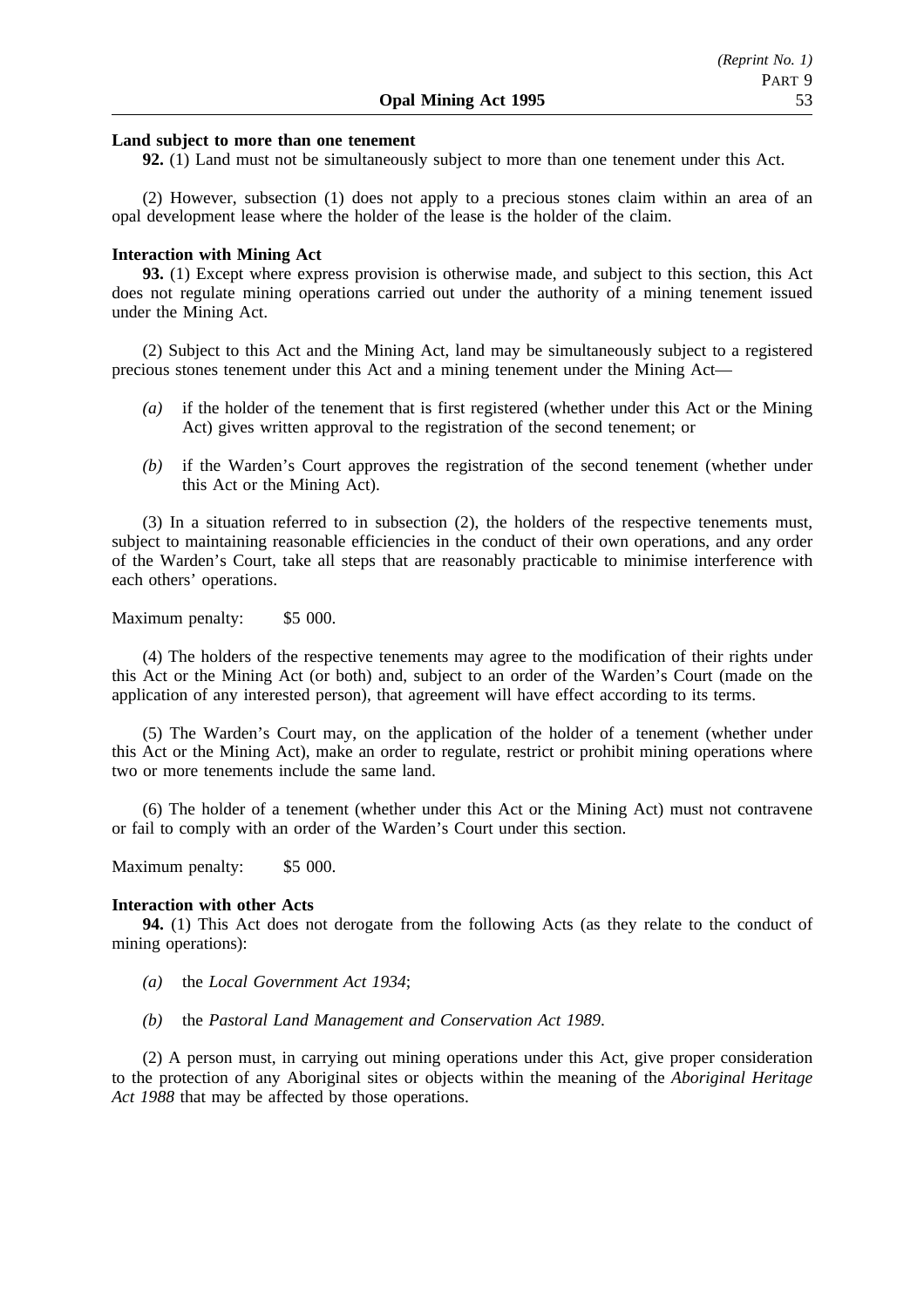### **Public roads and access routes**

**95.** (1) The rights conferred by this Act may only be exercised with respect to a public road, street or highway, or a public access route under section 45 of the *Pastoral Land Management and Conservation Act 1989*, with the written approval of the authority that has control of that road, street, highway or route.

(2) However, an approval is not required to peg out an area for a precious stones tenement.

## **Approval of associations**

**96.** (1) The Director may, on the application of an association that represents the interests of mining operators, grant an approval to the association to act as an approved association for the purposes of this Act.

(2) The Director may, at any time, by written notice to the association, revoke the approval of an association under this section.

(3) If the Director—

- *(a)* refuses to grant an approval to an association under subsection (1); or
- *(b)* revokes the approval of an association under subsection (2),

the association may apply to the Minister for a review of that decision.

(4) The Minister may determine the application as the Minister thinks fit and, if the Minister finds in favour of the applicant, grant or preserve the approval (as appropriate).

### **Immunity from liability**

**97.** No liability attaches to an officer or employee of the Crown or other person to whom powers or functions have been delegated under this Act for an act done, or omission made, in good faith in the course of carrying out functions related to the administration or enforcement, or purported administration or enforcement, of this Act.

### **Powers of attorney**

**98.** A person cannot do the following for or on behalf of another (other than a corporation) under a power of attorney:

- *(a)* apply for a precious stones prospecting permit; or
- *(b)* prospect, or peg out an area for a tenement; or
- *(c)* give notice of a pegging; or
- *(d)* apply for the registration or renewal of a tenement.

### **Regulations**

**99.** (1) The Governor may make regulations that are contemplated by, or are necessary or expedient for the purposes of, this Act.

- (2) Without limiting the generality of subsection (1), the regulations may—
- *(a)* regulate and control the issue of permits, certificates of registration and other instruments under this Act; and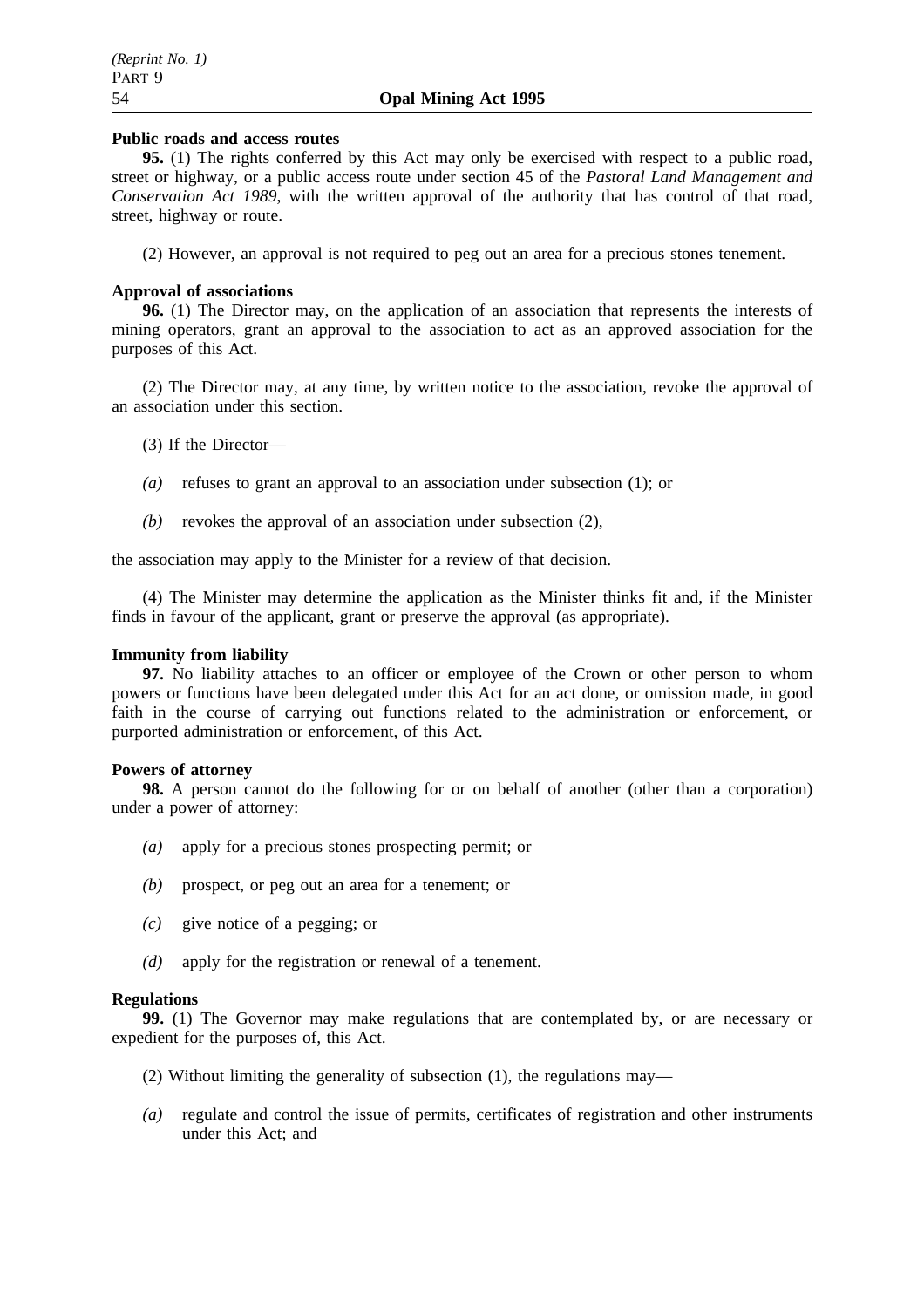- *(b)* prescribe categories of persons who are disqualified from holding a permit or tenement under this Act; and
- *(c)* provide for the maintenance and inspection of registers; and
- *(d)* regulate, restrict or prohibit specified kinds of operations on land, or land within a specified area, or land of a specified class; and
- *(e)* provide that an activity must not be carried out under this Act, or a permit, tenement or other instrument issued under this Act, unless or until a prescribed authority has been consulted and, if the regulations so provide, approved the activity or concurred in the issuing of the permit, tenement or instrument; and
- *(f)* require that mining operations be worked with proper diligence, in conformity with the requirements of the regulations, as to the number of personnel, and the nature of machinery, to be employed in carrying out operations and such other matters as may be required in the regulations; and
- *(g)* provide for the amalgamation of two or more tenements, or conditions affecting two or more tenements, so that the tenements may be worked as if they constituted a single tenement; and
- *(h)* provide for the protection, management, rehabilitation and restoration of land; and
- *(i)* restrict or prohibit operations that may cause nuisance or inconvenience to persons in the vicinity of mining operations; and
- *(j)* restrict or prohibit operations that may result in pollution or harm to any watercourse, water supply or natural amenity; and
- *(k)* prescribe the action that must be taken if a permit, pegging or tenement lapses or is cancelled under this Act, or otherwise ceases to have effect; and
- *(l)* provide for the form and service of notices and other documents under this Act; and
- *(m)* prescribe fees and charges to be paid in respect of a matter under this Act and provide for the recovery of those fees; and
- *(n)* authorise the release or publication of information of a specified kind obtained in the administration of this Act; and
- *(o)* prescribed fines (not exceeding \$2 500) for contravention of a regulation.
- (3) The regulations may—
- *(a)* refer to or incorporate, wholly or partially and with or without modification, a code, standard or other document prepared or published by a prescribed body, either as in force at the time the regulations are made or as in force from time to time; and
- *(b)* be of general or limited application; and
- *(c)* make different provision according to the persons, things or circumstances to which they are expressed to apply; and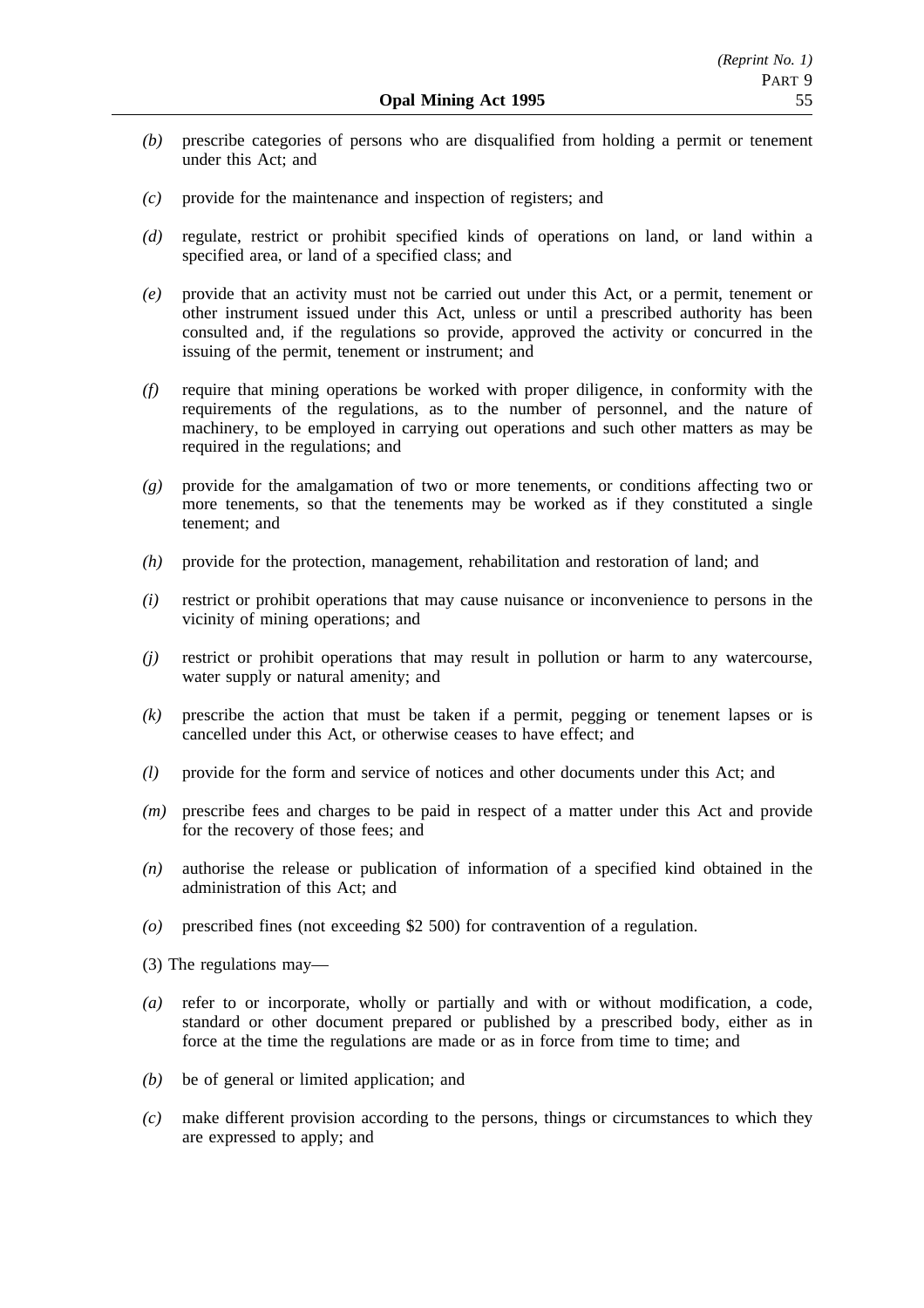- *(d)* provide that a specified provision of this Act does not apply, or applies with prescribed variations, in any circumstance or situation (or circumstance or situation of a prescribed class) specified by the regulations, subject to any condition to which the regulations are expressed to be subject; and
- *(e)* provide that a matter or thing is to be determined, dispensed with, regulated or prohibited according to the discretion of the Minister, the Director, the Mining Registrar or a prescribed authority.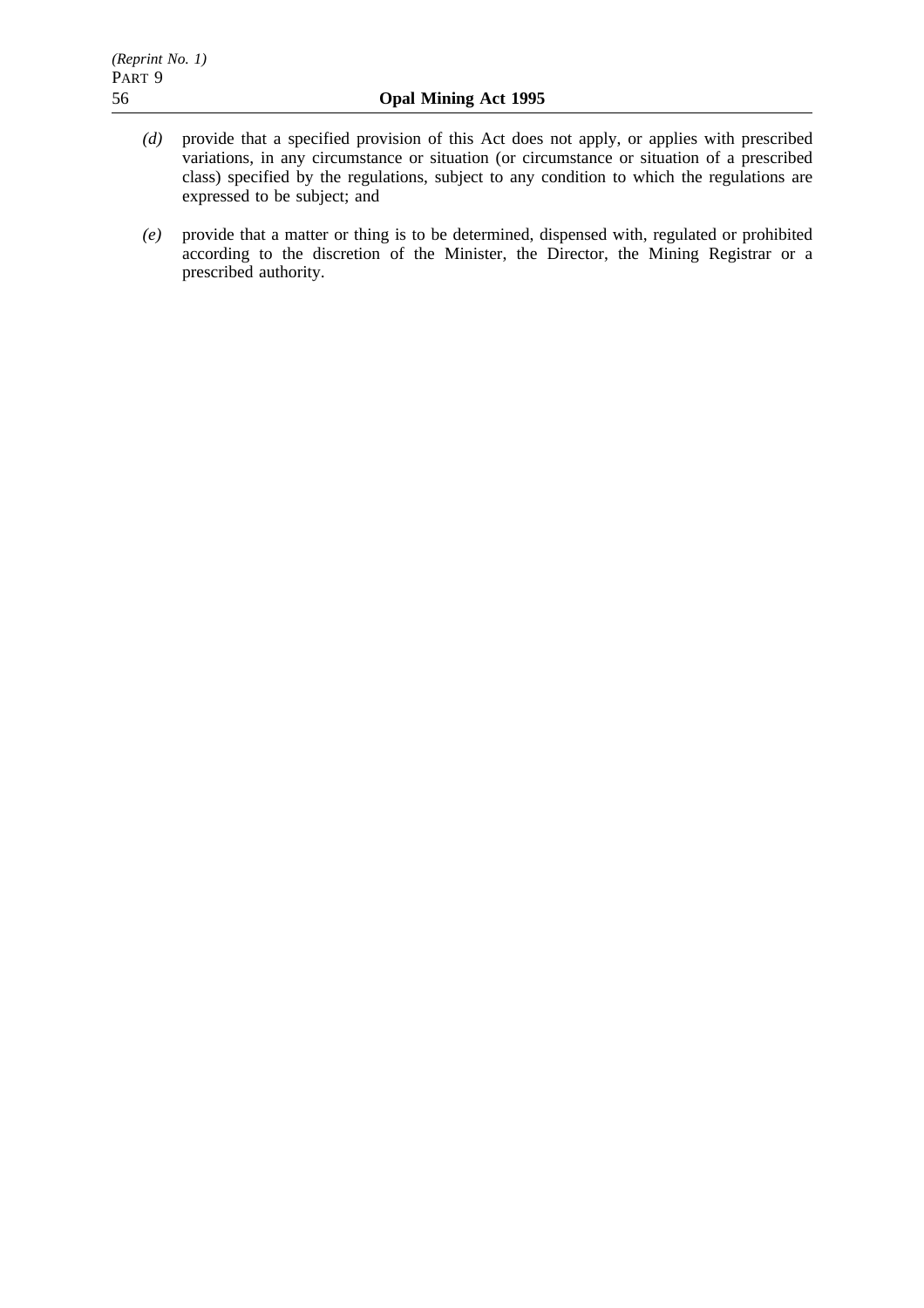### **SCHEDULE 1**

*Transitional Provisions*

#### **Precious stones fields; reserved land**

**1.** (1) A precious stones field under the Mining Act immediately before the commencement of this clause will be taken to have been declared as a precious stones field under this Act.

(2) Land reserved from the operation of the Mining Act immediately before the commencement of this clause will be taken to have been reserved from the operation of this Act.

#### **Existing permits, tenements, etc.—Precious stones**

**2.** (1) A precious stones prospecting permit in force under the Mining Act immediately before the commencement of this clause will be taken to be a precious stones prospecting permit issued under this Act (and, subject to this Act, will continue in force for the balance of its term).

(2) A precious stones claim registered under the Mining Act immediately before the commencement of this clause will be taken to be a precious stones claim registered under this Act (and, subject to this Act, the registration will continue for the balance of the term of the claim).

(3) A valid pegging for precious stones under the Mining Act in existence immediately before the commencement of this clause will continue to have effect under this Act.

(4) An application made under the Mining Act that had not been determined before the commencement of this clause may, if so determined by the Mining Registrar, be dealt with under this Act.

#### **Exploration licences**

**3.** (1) An exploration licence in force under the Mining Act immediately before the commencement of this clause will not be taken to include an authority to carry out exploratory operations for precious stones.

(2) However, the Minister may, on the application of the holder of an exploration licence made after the commencement of this clause and subject to the Mining Act (as amended by this Act), if the Minister in his or her absolute discretion thinks fit, vary the terms of an exploration licence to authorise exploratory operations for precious stones under the licence.

#### **Appointments**

**4.** A mining registrar holding office immediately before the commencement of this clause will be taken to have been appointed to that office by the Minister under section 13 of the Mining Act (as amended by this Act), and will continue to hold that office until the appointment is revoked by the Minister.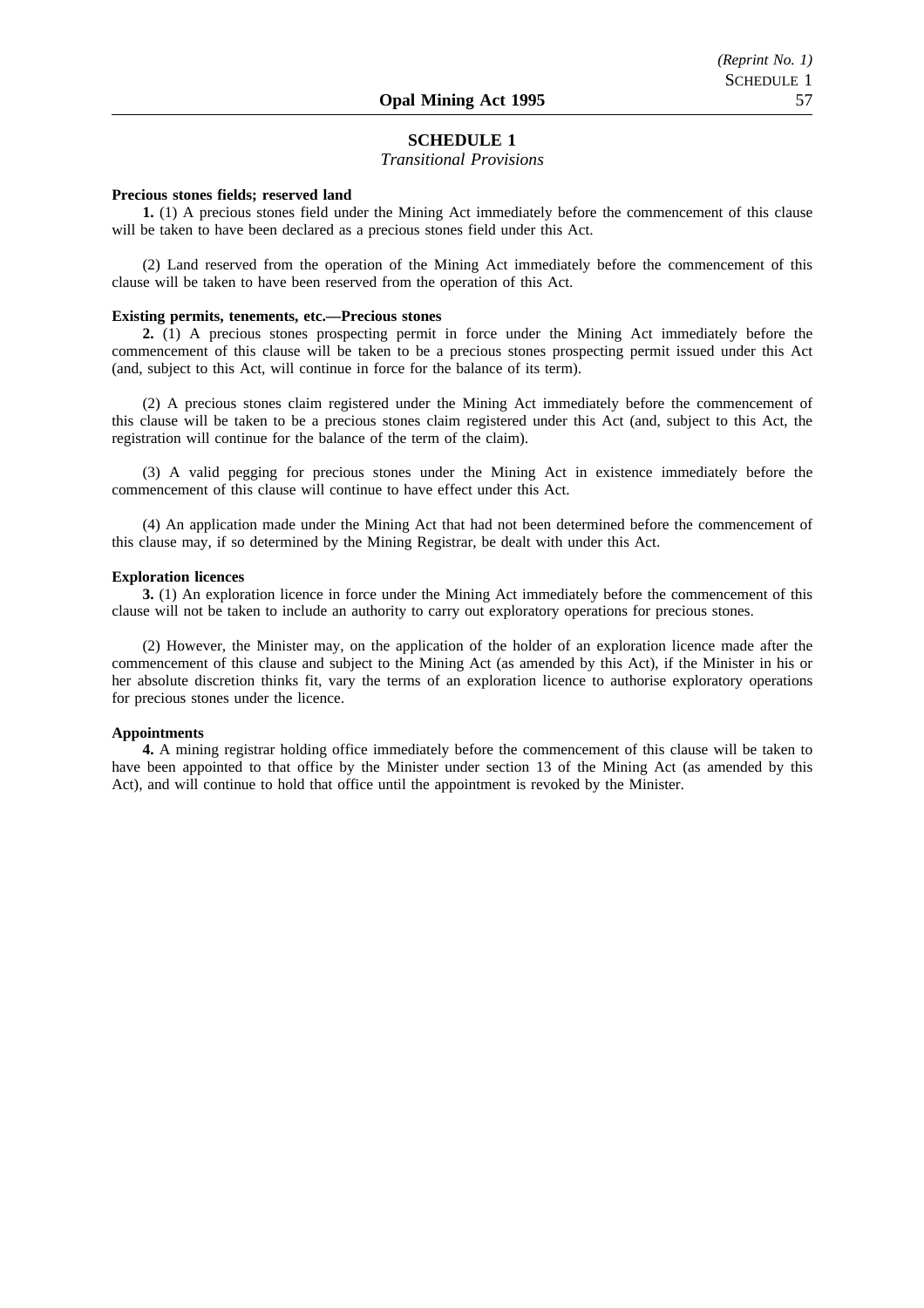#### **SCHEDULE 2**

*Amendments to the Mining Act*

#### **Interpretation**

**1.** In this schedule—

"**the relevant Act**" means the Mining Act.

#### **Amendment of s. 6—Interpretation**

**2.** Section 6 of the relevant Act is amended—

- *(a)* by striking out paragraph *(b)* of the definition of "**exploration authority**" in subsection (1);
- *(b)* by striking out from subsection (1) the definitions of "**a mining registrar**" and "**the Mining Registrar**" and substituting the following definitions:

"**a mining registrar**" means a person appointed as a mining registrar under section 13 and includes the Mining Registrar;

"**the Mining Registrar**" means a person appointed as the Mining Registrar under section 13 and includes a person who is acting in the position of Mining Registrar;;

*(c)* by inserting after the definition of "**mining tenement**" in subsection (1) the following definition:

"**opal development area**" means an area within a precious stones field declared by the Minister under section 8A to be an opal development area;;

*(d)* by striking out from subsection (1) the definitions of "**precious stones**" and "**precious stones field**" and substituting the following definitions:

"**precious stones**" has the same meaning as in the *Opal Mining Act 1995*;

"**precious stones field**" means a precious stones field under the *Opal Mining Act 1995*;;

*(e)* by striking out paragraph *(a)* of the definition of "**production tenement**" in subsection (1).

#### **Amendment of s. 7—Application of Act**

**3.** Section 7 of the relevant Act is amended by inserting after subsection (2) the following subsection:

(3) Except where the operations are being carried out in an opal development area, this Act does not regulate mining operations for the recovery of precious stones if those operations are carried out under the authority of a permit or tenement issued under the *Opal Mining Act 1995*.

#### **Amendment of s. 8—Declaration of mineral land, etc.**

**4.** Section 8 of the relevant Act is amended by striking out paragraph *(b)* of subsection (1).

#### **Insertion of s. 8A**

**5.** The following section is inserted after section 8 of the relevant Act:

#### **Opal development areas**

**8A.** (1) The Minister may, by notice in the *Gazette*, declare mineral land within a precious stones field to be an opal development area for the purposes of this Act, and the declaration will have effect according to its terms.

(2) A person must not carry out mining operations in an opal development area except under the authority of miner's right, exploration licence or mining lease under this Act.

(3) The Minister may, by subsequent notice in the *Gazette*, vary or revoke a declaration under subsection  $(1)$ .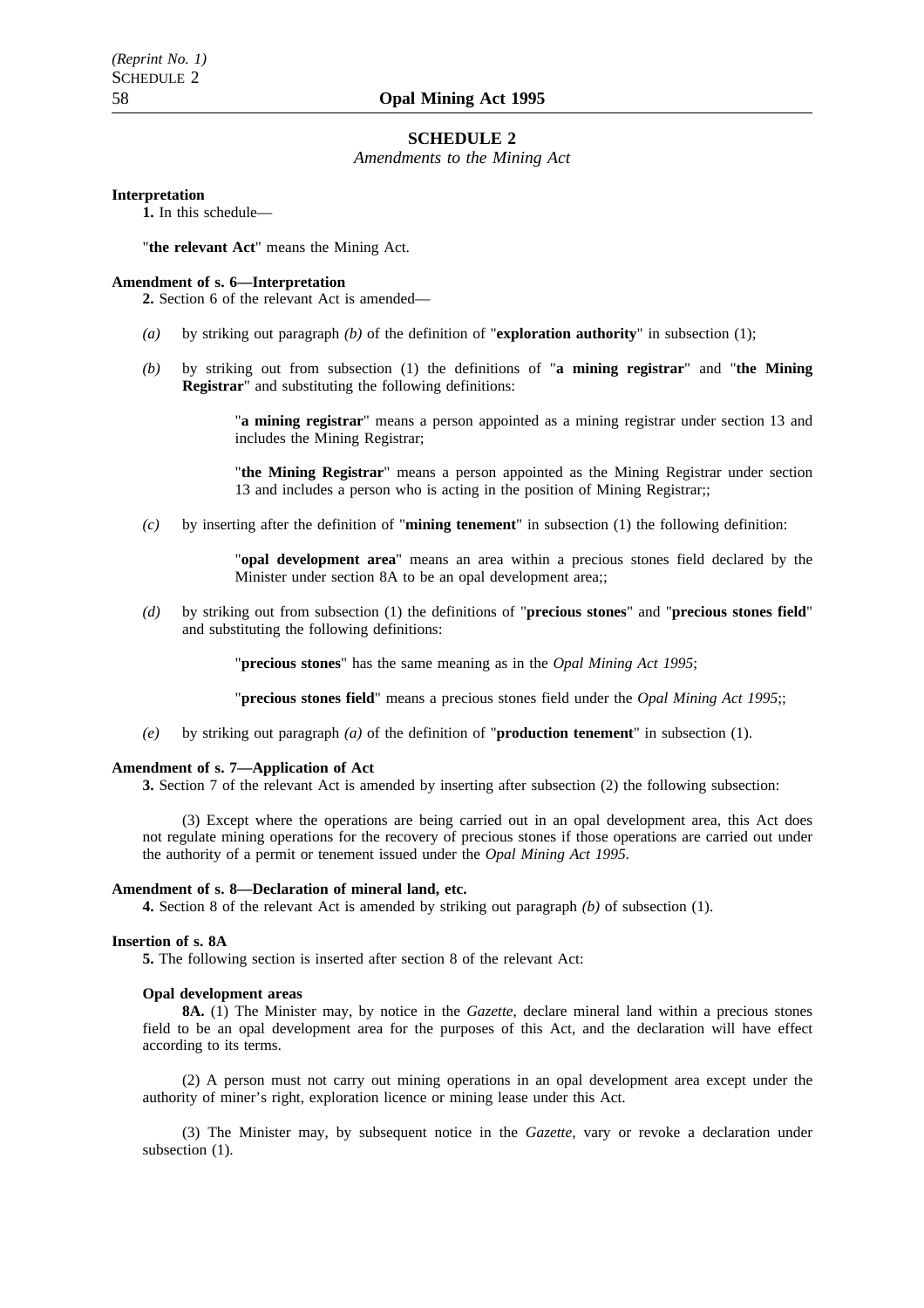#### **Amendment of s. 9—Exempt land**

**6.** Section 9 of the relevant Act is amended by striking out from subsection (1) "precious stones prospecting permit,".

#### **Amendment of s. 13—Officers and employees**

**7.** Section 13 of the relevant Act is amended by inserting after subsection (2) the following subsections:

(3) The Minister must (from time to time as occasion requires) appoint an officer or employee as the Mining Registrar and may, as the Minister thinks fit, appoint other officers or employees as mining registrars.

- (4) An appointment under subsection (3)—
- *(a)* may be made for a term specified by the Minister;
- *(b)* may be made on, or subject to, conditions specified by the Minister.

(5) The Mining Registrar may delegate a power or function of the Mining Registrar to another mining registrar.

- (6) A delegation—
- *(a)* may be made subject to conditions or limitations; and
- *(b)* is revocable at will and does not prevent the Mining Registrar from acting personally in a matter.

(7) The Mining Registrar may, with the approval of the Minister, appoint another mining registrar to act in the position of Mining Registrar while the Mining Registrar is absent from the duties of office.

#### **Amendment of s. 15A—Register of mining tenements, etc.**

**8.** Section 15A of the relevant Act is amended—

- *(a)* by striking out from subsection (1)*(a)* "and precious stones prospecting permits";
- *(b)* by inserting after subsection (2) the following subsection:

(3) The register may be kept in such forms as the Mining Registrar thinks fit.

#### **Amendment of s. 17—Royalty**

**9.** Section 17 of the relevant Act is amended by striking out subsection (10) and substituting the following subsection:

(10) Royalty is only payable on precious stones if the precious stones are recovered under this Act.

#### **Amendment of s. 22—Rights attaching to miner's right**

**10.** Section 22 of the relevant Act is amended by striking out from subsection (1) "(except precious stones)".

#### **Amendment of s. 25—Rights conferred by ownership of mineral claim**

**11.** Section 25 of the relevant Act is amended by striking out subsection (4).

#### **Amendment of s. 28—Grant of exploration licence**

**12.** Section 28 of the relevant Act is amended—

*(a)* by inserting after subsection (2) the following subsection:

(2a) However, an exploration licence does not (and cannot) authorise the licensee to carry out exploratory operations for precious stones on land within a precious stones field that is outside an opal development area, or on land within an exclusion zone under the *Opal Mining Act 1995*.;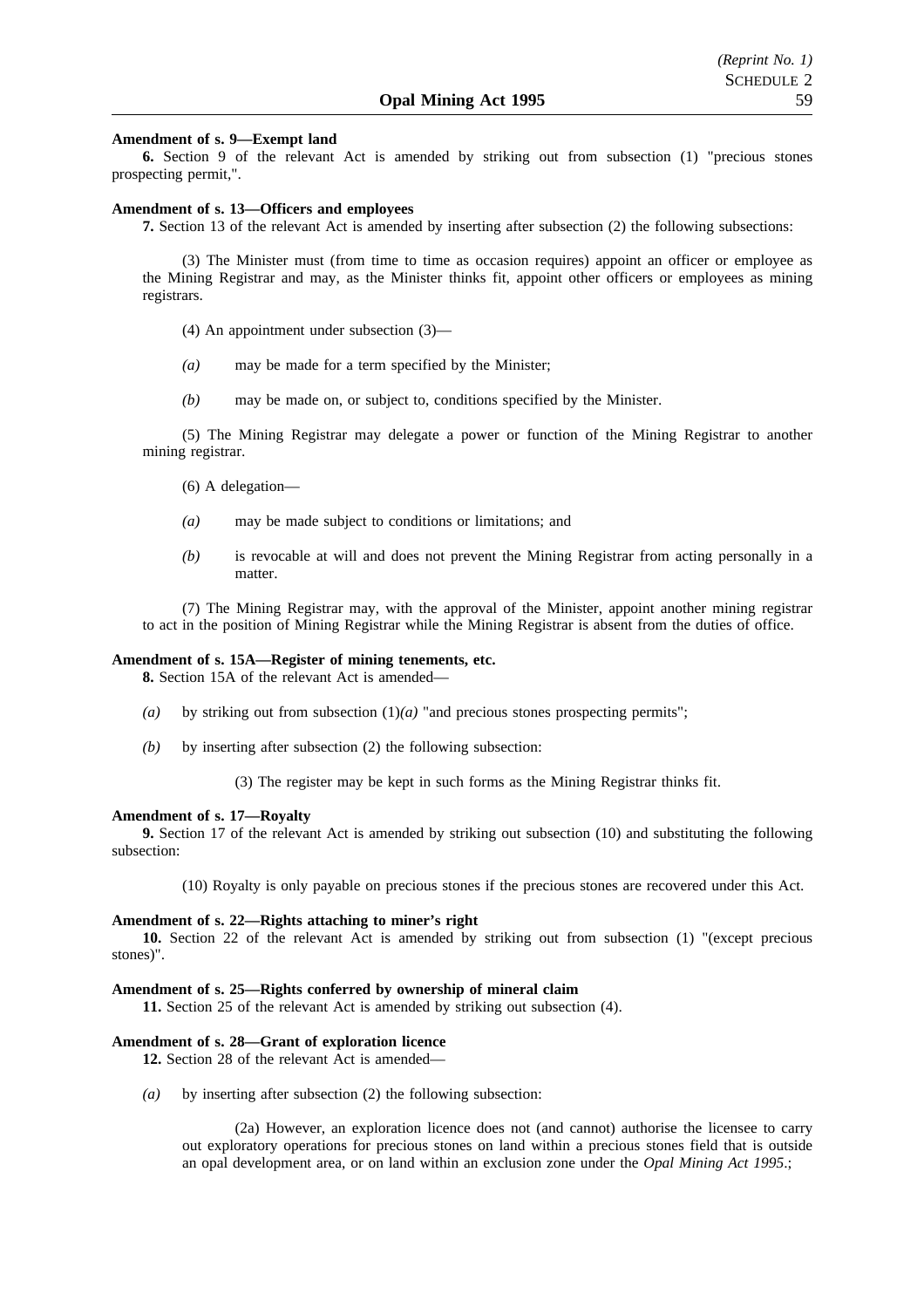- *(b)* by striking out from subsection (3) "precious stones or";
- *(c)* by inserting after subsection (4) the following subsection:

(4a) However, if the exploration licence allows for exploratory operations for precious stones in an opal development area, the area of land in respect of which the licence is granted cannot exceed 20 square kilometres unless, in the opinion of the Minister, circumstances exist that justify the grant of a licence in respect of a greater area.;

*(d)* by inserting after subsection (6) the following subsection:

(7) The Minister must not grant an exploration licence that authorises the licensee to carry out exploratory operations for precious stones if to do so would be inconsistent with a public undertaking by the Minister to the mining industry.

## **Repeal of Part 7**

**13.** Part 7 of the relevant Act is repealed.

## **Amendment of s. 59—Use of declared equipment**

**14.** Section 59 of the relevant Act is amended—

- *(a)* by inserting "under this Act" after "mining operations" in subsection (1);
- *(b)* by striking out paragraph *(b)* of subsection (1);
- *(c)* by striking out from subsection (1b) "registered precious stones claim or".

#### **Amendment of s. 67—Disputes relating to tenements**

**15.** Section 67 of the relevant Act is amended by striking out from subsection (1) "or precious stones prospecting permit".

#### **Amendment of s. 68—Cancellation of miner's right**

**16.** Section 68 of the relevant Act is amended by striking out from subsection (1) "or a precious stones prospecting permit" (twice occurring).

#### **Amendment of s. 69—Forfeiture of claim**

**17.** Section 69 of the relevant Act is amended—

- *(a)* by striking out from subsection (1) "or precious stones claim";
- *(b)* by striking out from subsection (3a) "or precious stones claim";
- *(c)* by striking out paragraph *(b)* of the definition of "**interested person**" in subsection (4) and substituting the following paragraph:
	- *(b)* the holder of a miner's right.

#### **Amendment of s. 74—Penalty for illegal mining**

**18.** Section 74 of the relevant Act is amended by striking out subsections (2) to (7).

#### **Amendment of s. 76—Returns**

**19.** Section 76 of the relevant Act is amended by striking out paragraph *(a)* of subsection (4).

#### **Amendment of s. 77—Records and samples**

**20.** Section 77 of the relevant Act is amended by striking out from subsection (1) "a precious stones claim or".

#### **Amendment of s. 78—Persons under 16 years of age**

**21.** Section 78 of the relevant Act is amended by striking out ", precious stones prospecting permit" (twice occurring).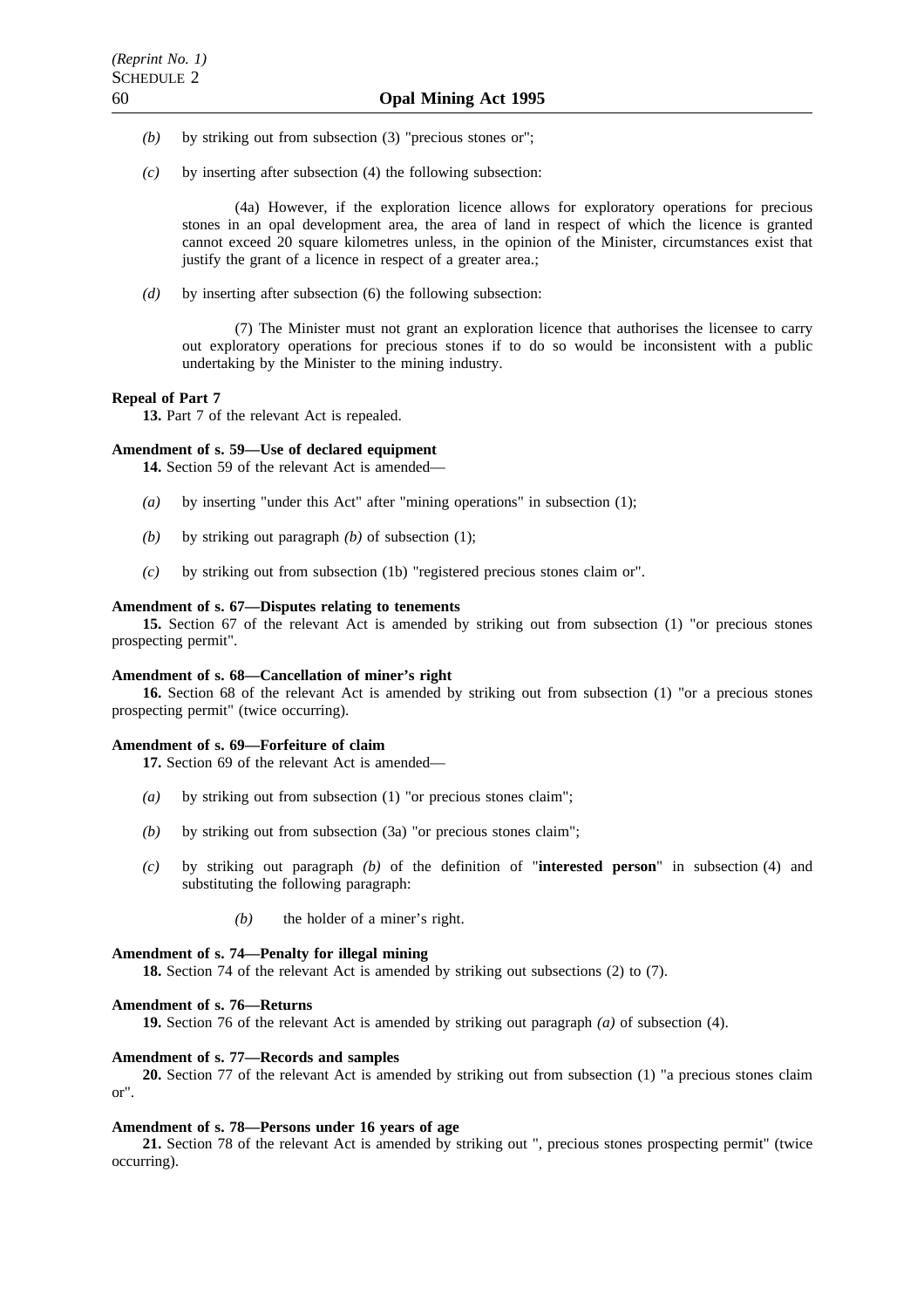#### **Amendment of s. 80—Conditions under which land may be simultaneously subject to more than one tenement**

**22.** Section 80 of the relevant Act is amended—

*(a)* by inserting after subsection (1a) the following subsections:

(1b) The Minister may grant an exploration licence that relates solely to exploration operations for precious stones in respect of land that is subject to a prior tenement under this Act that does not relate solely to precious stones.

(1c) However, the Minister must not grant an exploration licence under subsection (1b) without the written consent of the holder of the prior tenement.

(1d) If the Minister grants an exploration licence under subsection (1b), the holders of the respective tenements must, subject to maintaining reasonable efficiencies in the conduct of their own operations, and any agreement between them or order of the Warden's Court, take all steps that are reasonably practicable to minimise interference with each others' operations.

Penalty: \$5 000.;

*(b)* by inserting after subsection (3) the following subsections:

(4) The Warden's Court may, on the application of the holder of a mining tenement, make an order to regulate, restrict or prohibit mining operations where two or more tenements include the same land.

(5) The holder of a mining tenement must not contravene or fail to comply with an order under subsection (4).

Penalty: \$5 000.

#### **Amendment of s. 89—Obstruction, etc., of person authorised to mine under this Act**

**23.** Section 89 of the relevant Act is amended by striking out ", a precious stones prospecting permit".

#### **Amendment of s. 90—Evidentiary provision**

**24.** Section 90 of the relevant Act is amended by striking out from subsection (2) "precious stones prospecting permit,".

#### **Amendment of s. 92—Regulations**

**25.** Section 92 of the relevant Act is amended by striking out from paragraph *(a)* "precious stones prospecting permits,".